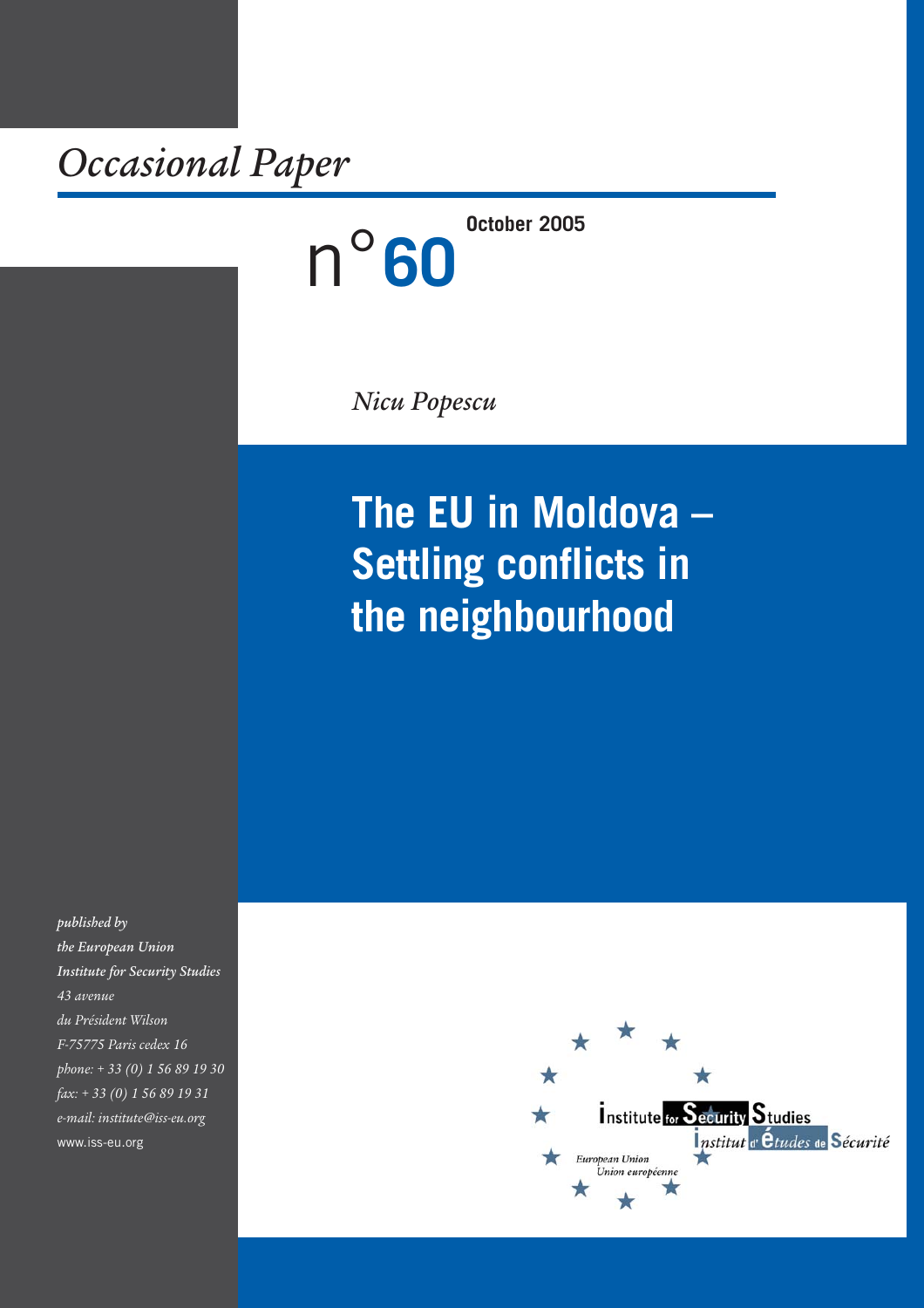*In January 2002 the EU Institute for Security Studies (EUISS) was created as a Parisbased autonomous agency of the European Union. Following an EU Council Joint Action of 20 July 2001, it is now an integral part of the new structures that will support the further development of the CFSP/ESDP. The Institute's core mission is to provide analyses and recommendations that can be of use and relevance to the formulation of EU policies. In carrying out that mission, it also acts as an interface between experts and decision-makers at all levels.* 

*Occasional Papers are essays or reports that the Institute considers should be made available as a contribution to the debate on topical issues relevant to European security. They may be based on work carried out by researchers granted awards by the EUISS, on contributions prepared by external experts, and on collective research projects or other activities organised by (or with the support of) the Institute. They reflect the views of their authors, not those of the Institute.*

*Publication of Occasional Papers will be announced in the EUISS Newsletter and they will be available on request in the language - either English or French - used by authors. They will also be accessible via the Institute's Website: www.iss-eu.org.*

#### **The European Union Institute for Security Studies** *Paris*

#### *Director: Nicole Gnesotto*

© EU Institute for Security Studies 2005. All rights reserved. No part of this publication may be reproduced, stored in a retrieval system or transmitted in any form or by any means, electronic, mechanical, photo-copying, recording or otherwise without the prior permission of the EU Institute for Security Studies. ISBN 92-9198-080-3 ISSN 1608-5000 Published by the EU Institute for Security Studies and printed in Condé-sur-Noireau (France) by Corlet Imprimeur, Graphic design by Claire Mabille (Paris)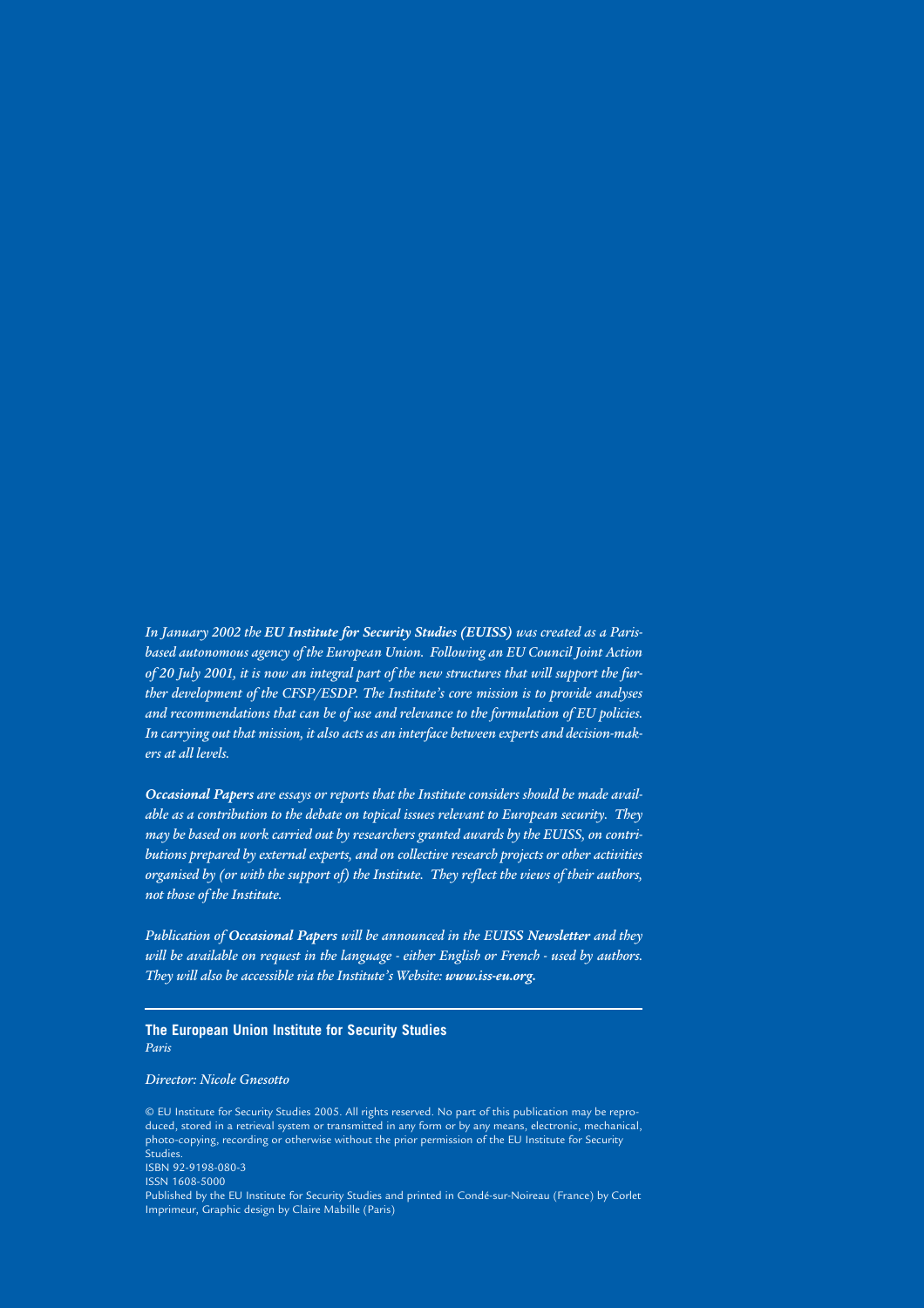*Occasional Paper*

n°**60 October 2005**

*Nicu Popescu*

## **The EU in Moldova – Settling conflicts in the neighbourhood**

Institute for Security Studies Institut <mark>o Études de</mark> Sécurité

*Nicu Popescu is Research Fellow at the Centre for European Policy Studies (CEPS) in Brussels and editor of Eurojournal.org. He is a PhD candidate at the Central European University in Budapest working on the EU policies towards secessionist entities. He was a Visiting Fellow at the European Union Institute for Security Studies in Paris in April-June 2005.*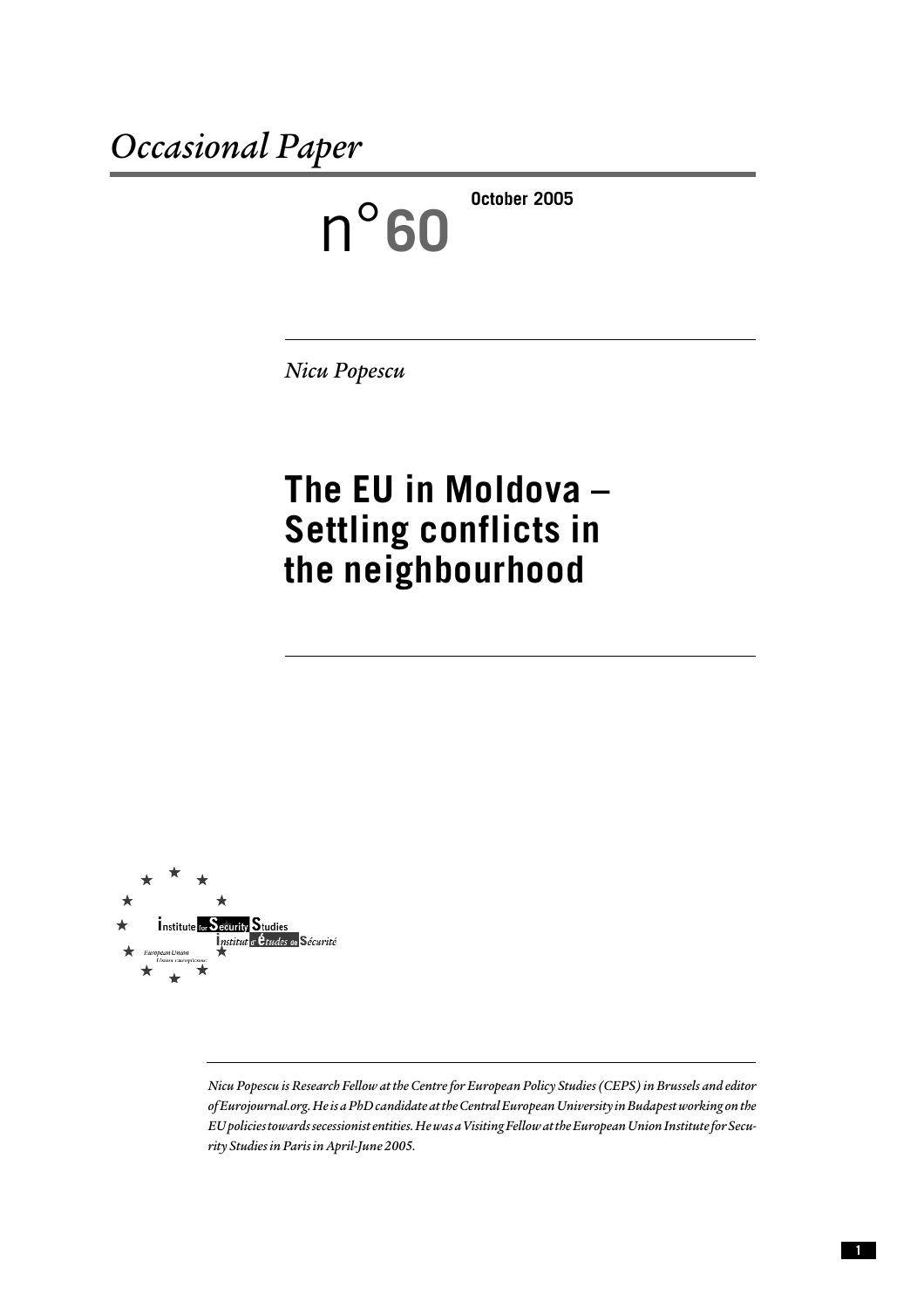### *Contents*

| <b>Summary</b>                                             | 3  |
|------------------------------------------------------------|----|
|                                                            |    |
| <b>Introduction</b>                                        | 5  |
|                                                            |    |
| <b>European Neighbourhood Policy</b>                       | 9  |
| 2.1 Missing links in ENP                                   | 10 |
| The conflict in Transnistria                               | 15 |
| 3.1 How does Transnistria survive?                         | 17 |
| 3.2 The regional context of Transnistria's survival        | 23 |
| 3.3 A changing Ukraine                                     | 26 |
| The EU and Transnistria                                    | 29 |
| 4.1 Why more EU engagement?                                | 29 |
| 4.2 EU thinking and policy                                 | 31 |
| 5<br>Transnistria: from deadlock to sustainable settlement | 35 |
| 5.1 Altering the regional context                          | 35 |
| 5.2 Policies towards Moldova                               | 37 |
| 5.3 Policies on Transnistria                               | 39 |
| 6<br><b>Conclusions and recommendations</b>                | 43 |
| <b>Annexes</b><br>а                                        | 45 |
| <b>Abbreviations</b>                                       | 45 |
| Map of Moldova including Transnistria                      | 46 |

*The author is very grateful to Dov Lynch for his most useful comments on the paper and guidance while at EUISS, as well as to Nicole Gnesotto, Judy Batt, Gustav Lindstrom and Damien Helly.*

*.*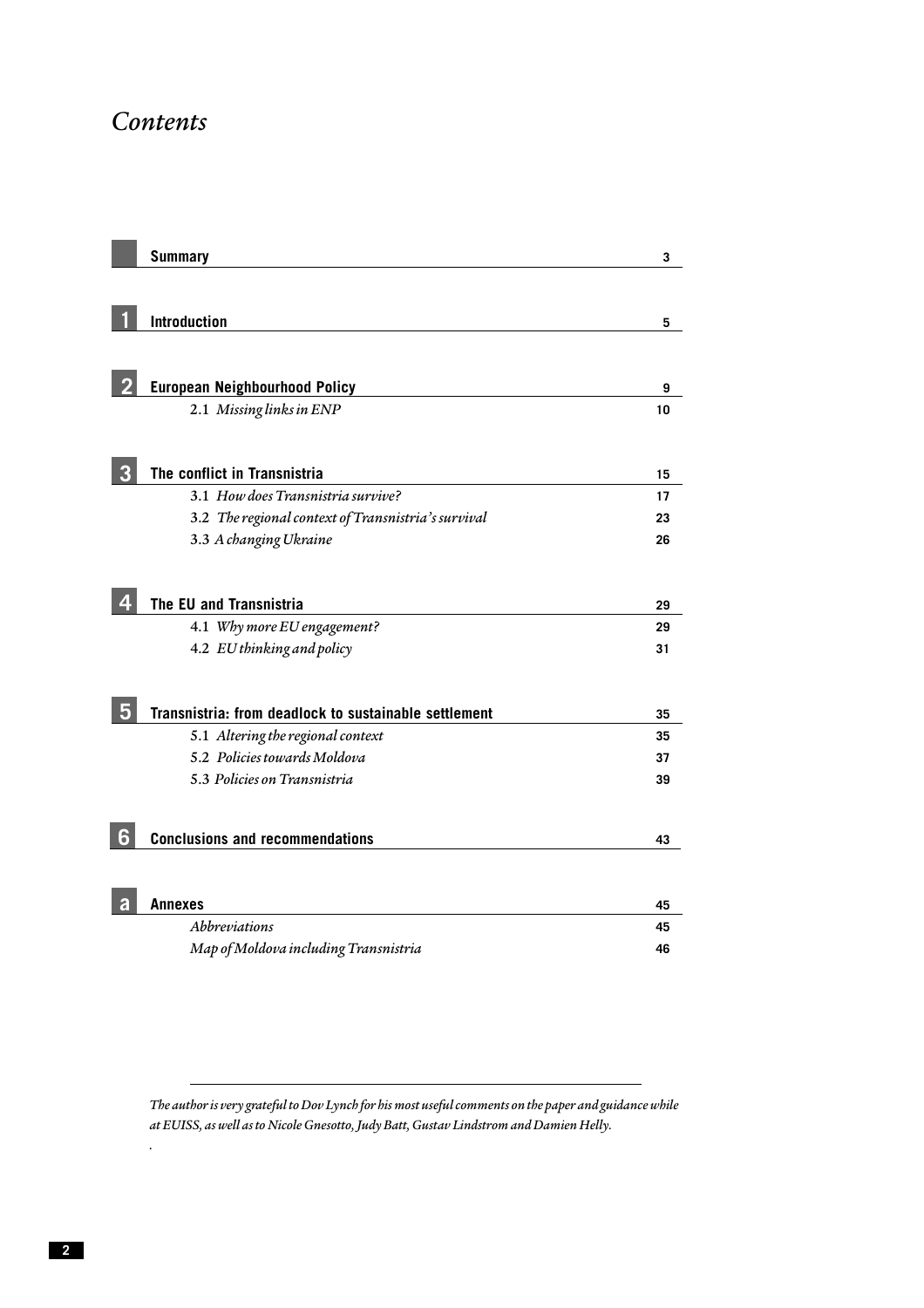<span id="page-4-0"></span>*A key objective of the European Union is to have a stable, secure, prosperous and democratic neighbourhood. Failing an offer of accession to close neighbours in the medium term, the EU should and can offer stronger CFSP engagement. Contributing to conflict resolution in the neighbourhood is key to the achievement of EU objectives. However, the conflict resolution dimension of the ENP is underdeveloped. It is time for the EU to focus on the conflicts in its immediate neighbourhood.* 

*Promoting the security aspect of ENP can start with the Transnistrian conflict in Moldova. This conflict is the closest geographically to the EU; at the same time, it is the most 'solvable.' The conflict features high on the agenda of EU-Russia and EU-Ukraine relations. A settlement of the conflict in Transnistria would attenuate the soft security challenges the EU faces on its eastern border. Settlement would also assuage an irritant in EU-Russia relations, and set a positive precedent in building the EU-Russia common space for external security. It would also be an example of positive cooperation with Ukraine under ENP.*

*The focus of EU policy should be to alter the context in which the conflict is situated and sustained, rather than hoping for an early agreement on the status of Transnistria. The primary objective should be to increase Moldova's 'attractiveness' while decreasing the benefits of maintaining the current status quo. The Transnistrian separatist project is to a large degree based on false economic arguments for independence. Undermining these claims will be central to efforts to reunify the country.* 

*The EU has already appointed an EU Special Representative for Moldova and is expected to launch an EU Border Assistance Mission to Moldova and Ukraine that would monitor the border between the two countries, including the section controlled by the secessionist authorities of Transnistria. EU border monitoring is necessary, but is not a sustainable long-term solution. The EU should help Moldova strengthen its own capacity to control the Transnistrian section of the border by launching an EU Police Mission to Moldova.* 

*Building a sustainable context for the resolution of the conflict in Transnistria can be achieved through greater support to Moldova's Europeanisation and implementation of the ENP Action Plan, more active support to democracy inside Transnistria and greater engagement with Ukraine under CFSP.*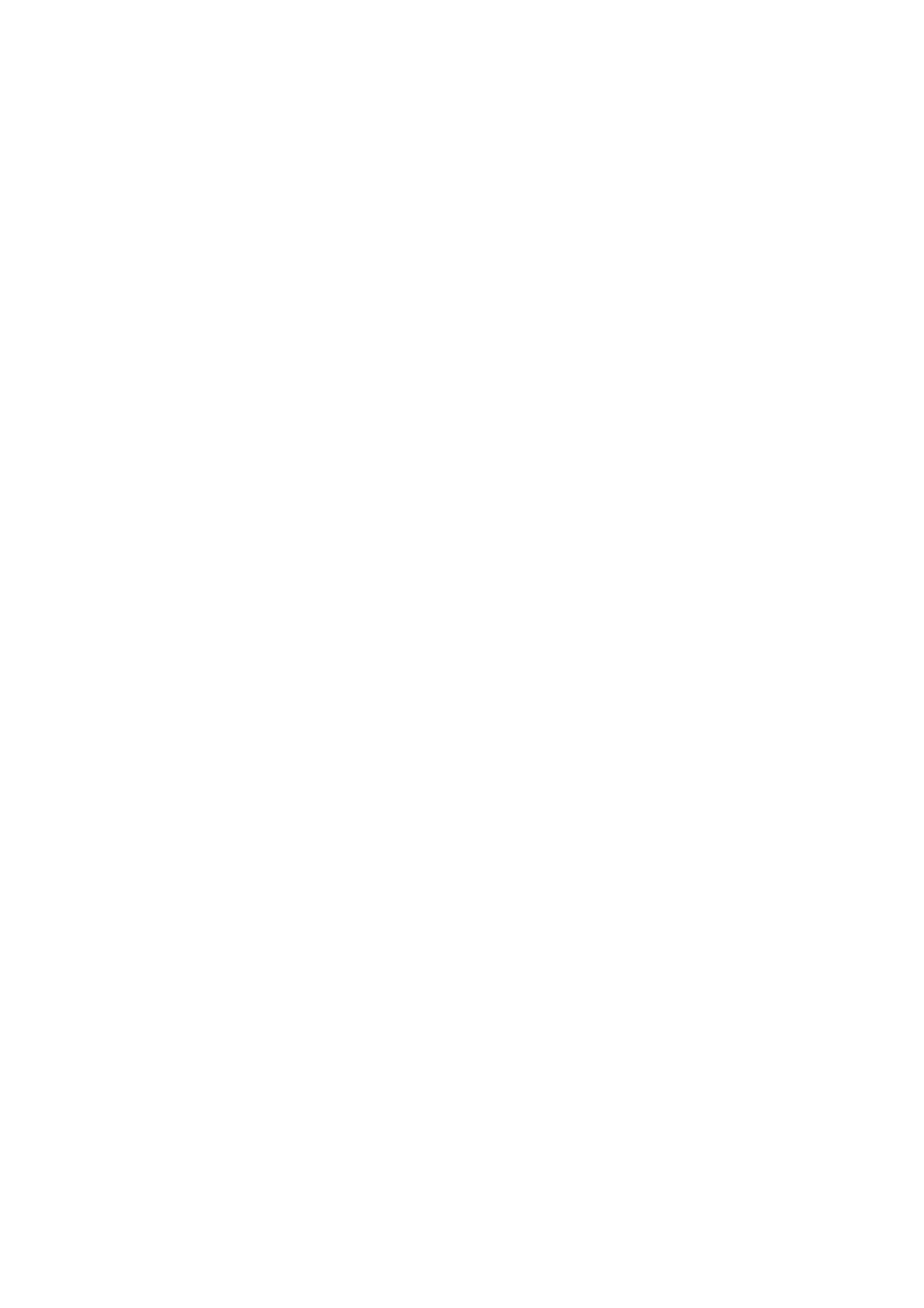### <span id="page-6-0"></span>**Introduction**

The European Security Strategy (ESS) states that enlargement brings the EU closer to 'troubled areas' in its neighbourhood and that it 'is in the European interest that countries on the EU's borders are well-governed. Neighbours who are engaged in violent conflict, weak states where organised crime flourishes, dysfunctional societies (…) all pose problems for Europe.'<sup>1</sup> Enlargement not only brings the Union closer to conflicts on its periphery but also strengthens the EU as it brings in new states with a greater knowledge of these conflicts and who are equipped with a greater sense of urgency to deal with them. Moreover, with the development of the European Security and Defence Policy (ESDP) the EU has the military and civilian capabilities to seek the settlement of these conflicts. In Javier Solana's words, the EU is 'the only regional organisation with such a wide range of political, diplomatic, humanitarian, economic and financial, police and military instruments.'<sup>2</sup> Certainly, the resolution of the conflicts in the EU neighbourhood requires an integrated approach to conflict resolution. And in fact, the EU has little choice: 'In its neighbourhood and beyond, the EU cannot (…) confine itself to the economic and political spheres; it also needs to be able to guarantee stability, prevent conflicts and manage crises on its own doorstep.'<sup>3</sup> In this context, the *European Neighbourhood Policy* (ENP) has been developed with conflict resolution as one of its priorities.

A number of unsolved conflicts in the neighbourhood poses problems for the EU. These include, among others, the conflicts over Western Sahara, Israel-Palestine, Abkhazia, South Ossetia, Nagorno-Karabakh and Transnistria. The success of the ENP requires that the EU take a position on all of these. As argued in the European Security Strategy, EU security is interdependent with stability in the regions on its borders.

The paper discusses the use of the ENP to resolve the conflict that opposes the separatist region of Transnistria4 with the central government of Moldova. There is no apparent urgency for the EU to become more involved with this conflict: there is no fighting, people are not dying and terrorists are not being trained in Transnistria. However, Transnistria matters for the EU. The conflict poses considerable soft security challenges to the enlarged European Union as the separatist region has emerged into a hub for illicit trafficking in arms, people and drugs, organised crime, money-laundering and smuggling. Calm in appearance only, the security situation is far from stable and could deteriorate at any moment. The conflict is also the closest geographically to the enlarged EU – it stands less than 100 km from the border of Romania, due to join the EU in 2007-2008.

Importantly, this is also the most solvable of the conflicts in the EU neighbourhood. The conflict is not embedded in ethnicity, religion or **1**

<sup>1</sup> *European Security Strategy: A Secure Europe in a Better World*, Brussels, 12 December 2003.

<sup>2</sup> Javier Solana, 'Europe must assume its responsibility for security,' *The Irish Times*, 23 September 2003.

<sup>3</sup> Communication from the Commission to the Council and the European Parliament, *Building our Common Future: Policy Challenges and Budgetary Means of the Enlarged Union 2007-2013*, 26.2.2004, COM (2004) 101 final/2, p. 24.

<sup>4</sup> Transnistria is the Moldovan name of the secessionist region on the left bank of the river Nistru (Dnestr in Russian). The Russian name for the region is Pridnestrovye, and the formal name of the self proclaimed republic is 'Pridnestrovskaya Moldavskaya Respublika', or PMR. Transnistria-Pridnestrovye-PMR are different terms designating the same region.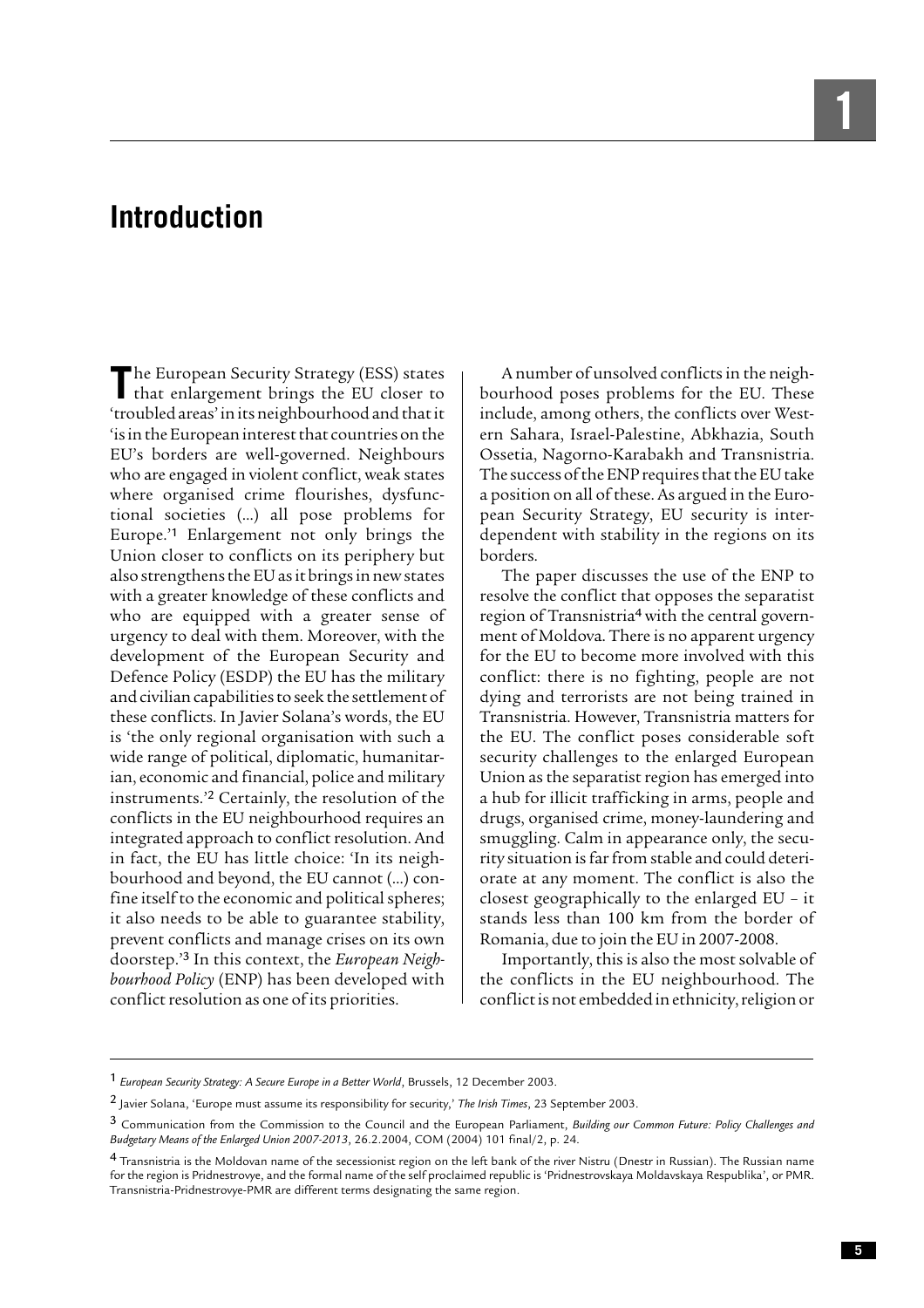history, but rather in contemporary politics and economics. This conflict did not feature the bloodshed seen in the wars that followed the dissolution of the Yugoslav Federation, and it has none of their enmity either. Transnistria is not a classic ethnic or religious conflict. The conflict is sustained because elites in the separatist region benefit from the status quo. They also enjoy the support of powerful groups inside Russia, Ukraine as well as Moldova. These elites benefit from lucrative criminal businesses centred on the geographic position of Transnistria and its existence in legal limbo. For much of the 1990s, Moldova's lack of attractiveness was another factor sustaining the conflict. Transnistria could justifiably look across the Dniestr River and argue the case for separatism.

The context around the conflict has changed for the better. First, Moldova in 2005 is not the Moldova of 1995 or 1989. The Orange Revolution in Ukraine, the prospect of Romania's future EU accession and EU-Russia cooperation on the building of a common space for external security – all create an environment that is conducive for a greater EU contribution to conflict settlement. Engaging in conflict settlement here will require a coordinated and integrated approach from the EU – both economic and Justice and Home Affairs measures, the greater integration of ESDP instruments into the ENP, as well as enhanced political dialogue with Moldova, Ukraine and Russia. These tasks are a challenge for the EU but they are not insurmountable.

In March 2005, the EU appointed a Special Representative for Moldova with the aim of contributing to conflict settlement and strengthening a constructive role for the EU in conflict resolution. This is the latest step in the evolution of EU engagement in this conflict. Other steps have included the negotiation in 2004 of the EU-Moldova ENP Action Plan, with a section on the Transnistria problem. Previously, the EU had also considered participation in a peace support operation in Moldova. The EU also agreed to impose sanctions with the US against the separatist leadership because of their obstruction of conflict settlement. These actions have been useful, but more is needed.

The objective of the EU's efforts should be twofold: to increase Moldova's attractiveness as a state and to reduce the benefits that sustain Transnistria's *de facto* independence. EU policy should be dictated by long-term considerations. Conflict resolution, entailing the reunification of Moldova and the edification of a viable state without foreign troops on its territory, is unlikely under current circumstances. Therefore, the EU should seek to influence these circumstances in order to slowly change elements of the status quo that have blocked conflict settlement. Achieving these aims will require international efforts to support democracy in Transnistria and to enhance border controls on the Moldovan-Ukrainian border. Building sustainability of any settlement will require more than simply applying pressure on the Transnistrian leadership. Despite the apparent fragility of the Transnistrian leadership today, the structures of interests, indeed even some of the ideas, sustaining the conflict will not vanish easily, and are likely to remain, even if transformed, should a regime collapse in Transnistria occur.

It is Moldova's task to become attractive to ordinary Transnistrians by becoming more democratic and prosperous. For this, EU support is needed. The EU need not offer Moldova accession to the EU in the immediate future. In fact, such an offer would be difficult given the current difficulties facing the Union. Failing this, it is vital that the EU develop a stronger and more visible Common Foreign and Security Policy (CFSP) towards Moldova. To its advantage, this is both feasible and necessary. Greater market integration under the ENP and enhanced political dialogue with the EU will have positive repercussions for the conflict resolution process. The EU should help Moldova to build functioning security sector institutions in order to prepare the ground for a sustainable resolution of the conflict and border management to be undertaken in the future by Moldova. As such, this paper argues that the EU should launch a police mission to Moldova with the objective of enhancing the capacity of lawenforcement agencies and building an integrated border control system that will be able in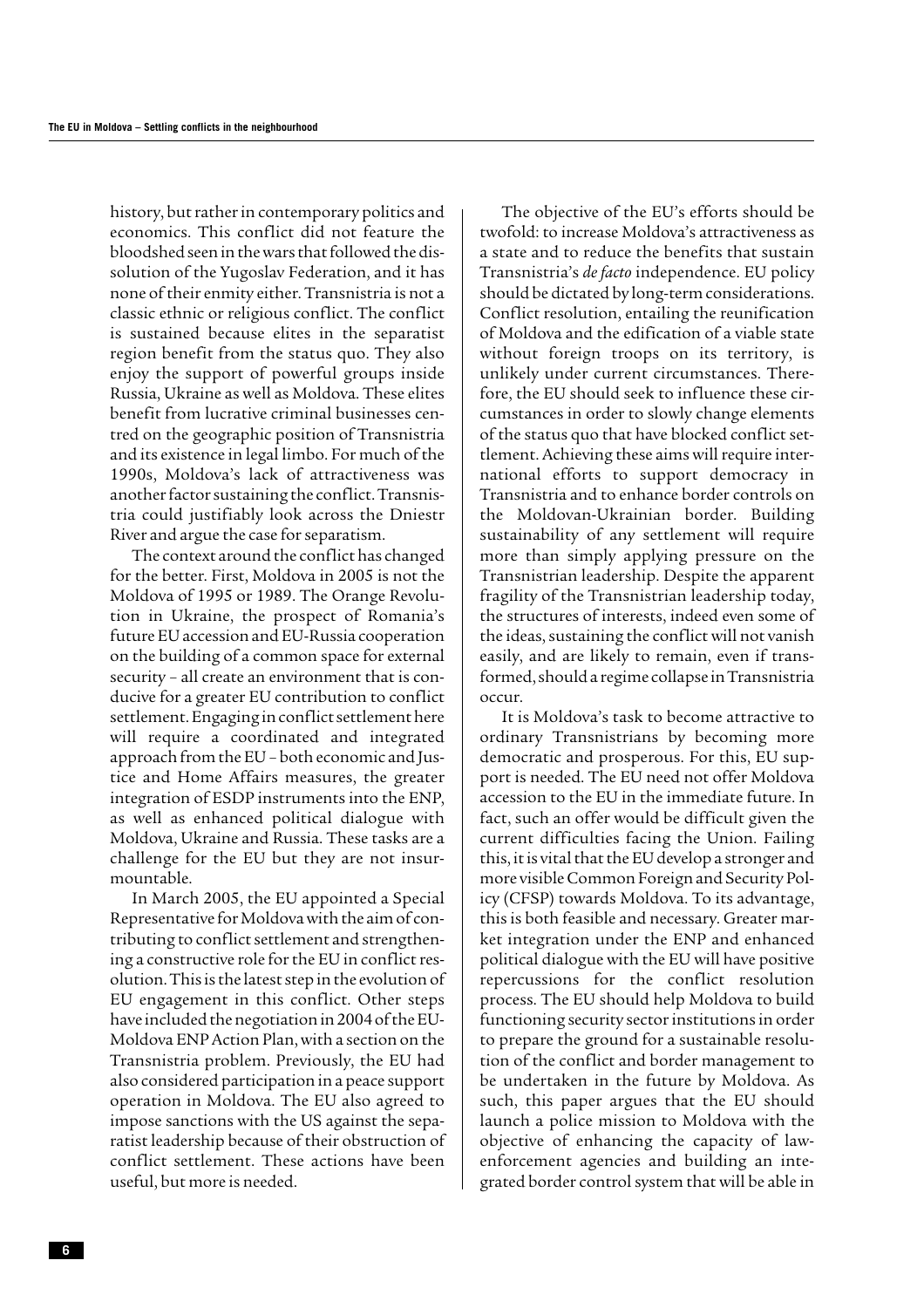due course to control Moldova's borders, including the Transnistrian segment.

This paper is divided into four parts. The paper starts with an overview of ENP and highlights a number of gaps in the conflict resolution dimension of the policy. Basically, the ENP requires more ESDP and the EU should consider 'exporting' some of its foreign policy instruments from the Balkans into the neighbourhood. The second part is dedicated to the conflict in Transnistria. The aim here is to explain how the separatist region has survived for so long, and to review the roles of Russia, Ukraine and Moldova in the conflict. The regional context around the conflict, particularly after the Orange Revolution in Ukraine, has been changing dramatically, which opens a window of opportunity to push for settlement. The third section examines the evolution of EU approaches to the conflict. The paper concludes with proposals on the use of EU foreign and security policy instruments to secure a viable solution to the conflict.

In short, this paper argues that EU actions should seek to shatter the deadlock in this conflict by contributing to tighter border controls around Transnistria, by supporting democratisation in the separatist region and by employing sanctions and incentives for the achievement of these aims. Subsequently, the challenge will be to ensure the sustainability of conflict settlement. This will also require measures from the EU.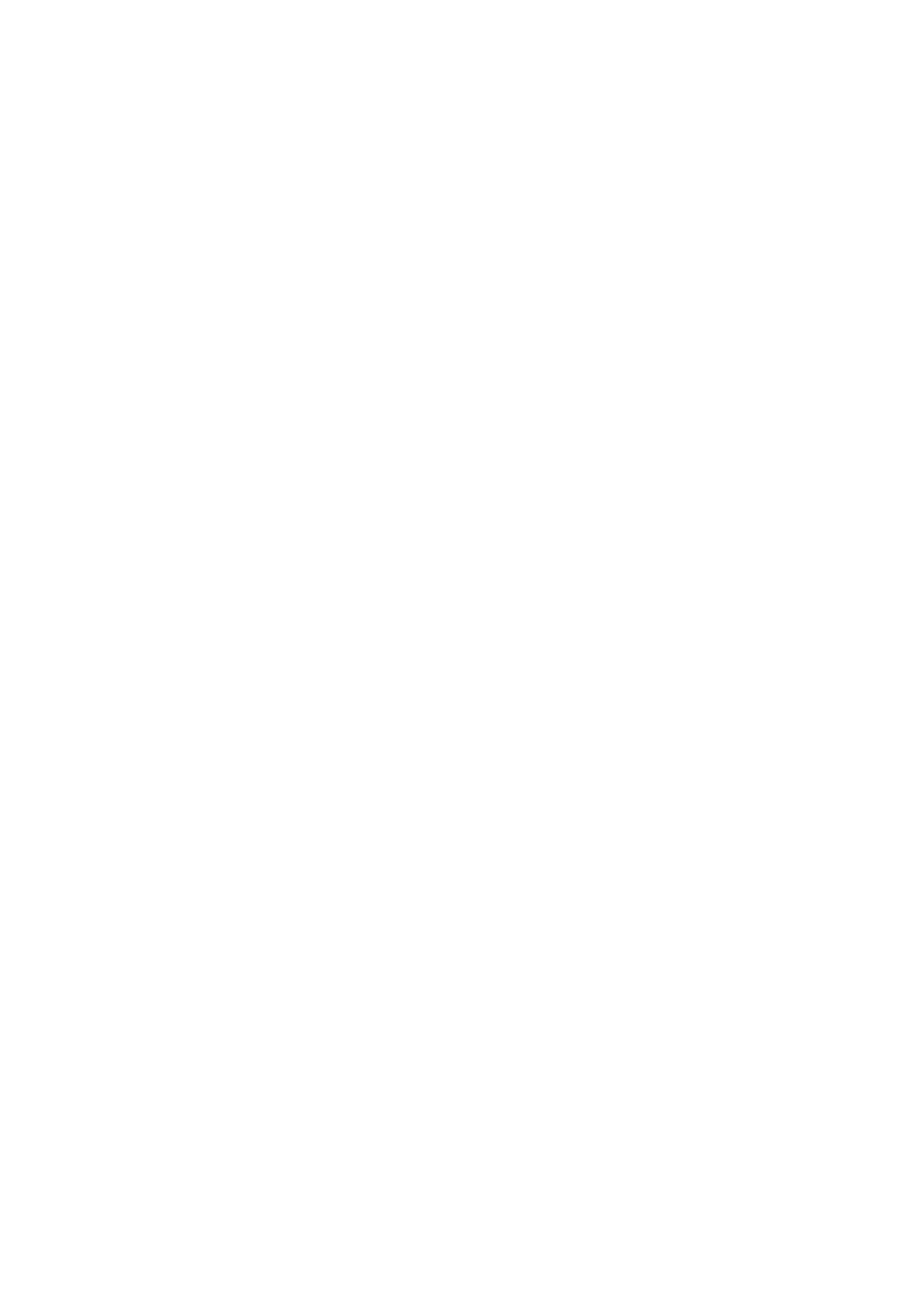### <span id="page-10-0"></span>**European Neighbourhood Policy**

**I** n spring 2002, the need to develop a new framework of relations with the EU's new neighbours started to be discussed. From late 2002 to 2004, a debate on the shape of the European Neighbourhood Policy (ENP) took place.<sup>5</sup>

One starting premise is that in the short term the EU will not give the green light to neighbours to join the EU. The aim of the neighbourhood policy is to strengthen EU relations with its neighbours and to promote stability, democracy and prosperity on its borders. The ENP presents a vision of 'a ring of countries, sharing the EU's fundamental values and objectives, drawn into an increasingly close relationship, going beyond co-operation to involve a significant measure of economic and political integration. This will bring enormous gains to all involved in terms of increased stability, security and well being'.<sup>6</sup> These aims are to be achieved through the elaboration of 'action plans' (AP) between the EU and each of its neighbouring countries. In February 2005, the EU approved the action plans with seven of the sixteen states involved in the neighbourhood policy (Israel, Jordan, Moldova, Morocco, Palestinian Authority, Tunisia and Ukraine). The APs provide for strengthening political dialogue, trade relations, and promoting reforms, as well as measures to prepare partners for gradually obtaining a stake in the EU's Internal Market and in its domains of justice

and home affairs, energy, transport, and environment.

The policy's declared objective is the creation of a semi-integrated neighbourhood around the EU and intensified co-operation between the Union and its neighbours on a wide range of policies. Initially, the EU offered integration and liberalisation to promote the free movement of persons, goods, services and capital between the Union and neighbours.<sup>7</sup> In later documents, however, the promise of the four freedoms was reduced to the promise of a 'stake in the EU's internal market'.<sup>8</sup> Conflict resolution in the neighbourhood, while explicitly stated in all of the documents, is not the central objective of ENP. The priorities are trade liberalisation and democratisation. However, there are significant references to EU involvement in the resolution of crises on its borders. A principle underlying the ENP is recognition of a 'shared responsibility' for stability and security in the region, and the need to settle its conflicts.<sup>9</sup> The EU has a vested interest in seeking the settlement of these conflicts; this interest is also shared by its neighbours, if not by all of the parties to the conflicts. As the March 2003 Commission Communication states:

The negative effects of conflicts on economic and political development, especially where sustained over a long period, cannot

8 *ENP Strategy Paper*, op. cit., p. 3.

9 *ENP Strategy* Paper, op. cit., p. 13.

<sup>5</sup> See for example Judy Batt, Dov Lynch, Antonio Missiroli, Martin Ortega and Dimitrios Triantaphyllou, 'Partners and neighbours: A CFSP for a wider Europe', *Chaillot Paper* no.64 (Paris: EU Institute for Security Studies, December 2003) and Michael Emerson, *The Wider Europe Matrix* (Brussels: Centre for European Policy Studies, January 2004). A comprehensive list of documents on the European Neighbourhood Policy can be found on the website of the European Commission, available at: http://europa.eu.int/comm/world/enp/document\_en.htm

<sup>6</sup> Communication from the Commission, *European Neighbourhood Policy: Strategy Paper*, COM(2004) 373 Final, Brussels, 12 May 2004, p. 5.

<sup>7</sup> European Commission, *Wider Europe – Neighbourhood: A New Framework for Relations with our Eastern and Southern Neighbours*, COMM 2003, 104 Final, 11 March 2003.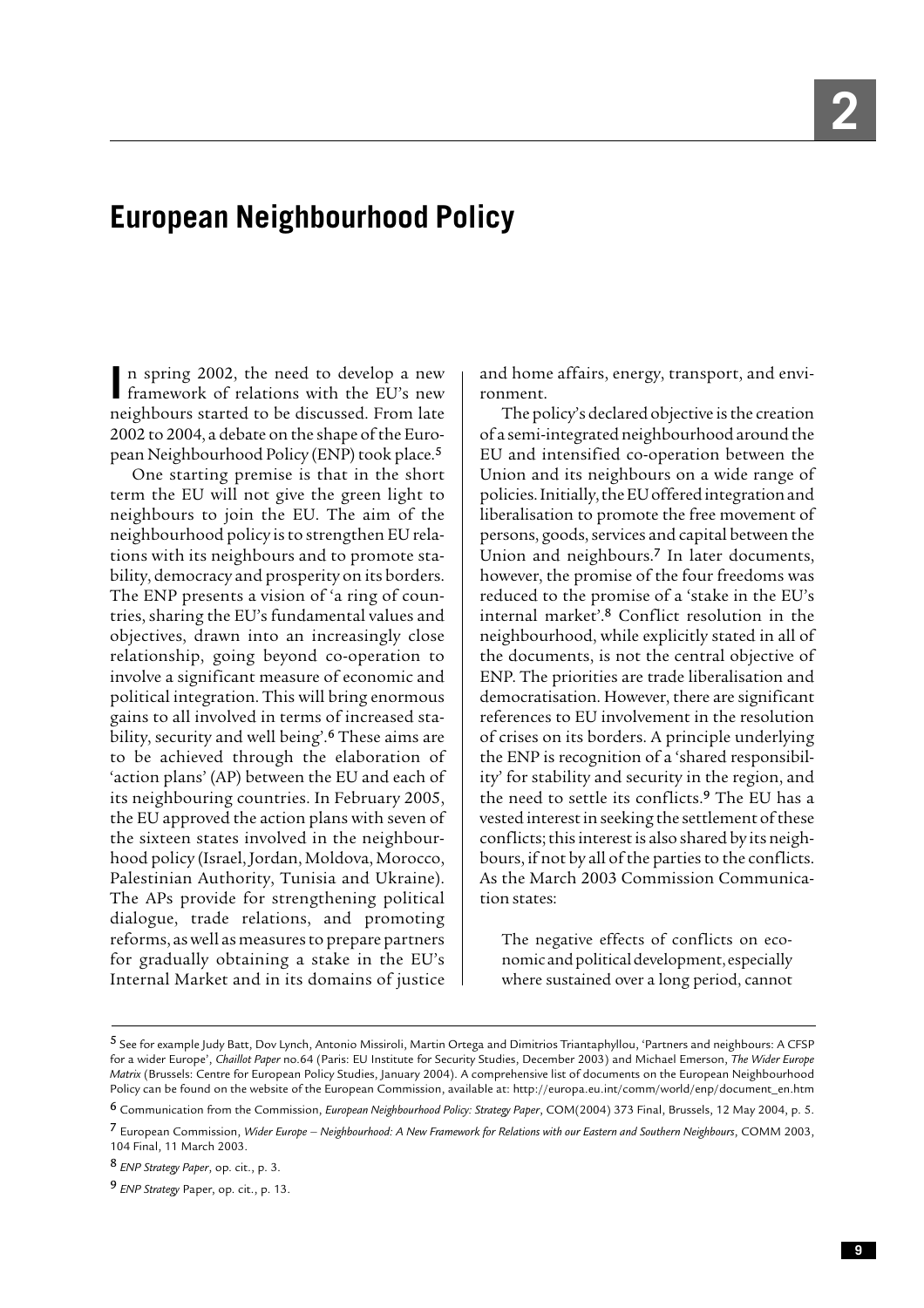<span id="page-11-0"></span>be over-estimated. These effects are not only domestic – so long as conflicts persist there is a danger of spillover. Conflict and political division in the Mediterranean (Western Sahara, Palestine) over the past half century has seriously retarded the development of the region. Unrecognised statelets such as Transnistria are a magnet for organised crime and can destabilise or throw off course the process of state-building, political consolidation and sustainable development.

This also applies to the three secessionist 'statelets' of Abkhazia, South Ossetia and Nagorno-Karabakh in the South Caucasus, a region that was included in the ENP framework in June 2004. For the overall objective of ENP to be attained, the EU must address the thorny question of settling conflicts throughout this region.

The ENP Action Plans agreed in 2005 all feature conflict settlement as priority areas. The Action Plans with Israel, Jordan, Morocco, Moldova, Palestinian Authority, Tunisia and Ukraine all note on the first page a 'shared responsibility in conflict prevention and conflict resolution'.<sup>10</sup> Conflict resolution is also considered a key objective of cooperation with the countries developing action plans in late 2005, namely Armenia, Azerbaijan, Egypt, Georgia and Lebanon. The ENP Strategy Papers on these countries mention the necessity to 'share responsibility' for conflict settlements and contain sections on 'territorial disputes and conflicts'.<sup>11</sup>

However, the scope of EU action varies. The EU has appointed three Special Representatives in the neighbourhood – for the Middle East peace process, for Moldova and for the Southern Caucasus. While the EU has declared its inten-

tion to step up cooperation with other countries, the Action Plan with Morocco, for example, has only a vague statement on the need to 'contribute to UN-led efforts in the resolution of regional conflicts'.12The nature of EU efforts depends on the willingness of the conflicting parties to discuss the issue with the EU, and a willingness to understand the reasons driving the EU desire for greater engagement in conflict settlement in its neighbourhood.

### *2.1 Missing links in ENP*

#### **The crisis management dimension**

The conflict resolution dimension of ENP has been underdeveloped conceptually. This is partly explained by the fact that ENP is a Commission-driven policy, and crisis management is the prerogative of the Council, which is the main EU institutional actor in foreign and security policy issues. Through the Commission, the security dimension of ENP has been mainly focused on conflict prevention and post-conflict rehabilitation rather than on direct EU participation in the settlement of conflicts.<sup>13</sup> This focus also results from the reality that direct crisis management is more controversial than prevention and post-conflict rehabilitation within the EU and with partners such as Russia and Morocco who are weary of greater EU involvement in conflicts where they have important interests. The March 2003 Commission Communication does state: 'Once settlement has been reached, EU civil and crisis management capabilities could also be engaged in post-conflict internal security arrangements. Additional sources of funding for post-conflict reconstruction and development would be required.' However, this pledge is hardly enough if conflict set-

<sup>10</sup> EU/Israel Action Plan, p. 1; EU/Jordan Action Plan, p. 1; EU/Morocco Action Plan, p. 1 ; EU/Moldova Action Plan, p. 1; EU/Palestinian Authority Action Plan, p. 1 ; EU/Tunisia Action Plan, p. 1 ; EU/Ukraine Action Plan, p. 1.

<sup>11</sup> See the ENP Country Reports on Armenia, Azerbaijan, Egypt, Georgia and Lebanon published on 02/03.2005, available at: http://europa.eu.int/comm/world/enp/document\_en.htm

<sup>12</sup> EU/Morocco Action Plan, p. 7.

<sup>13</sup> See the Commission Communication on Conflict Prevention, Brussels, 11.04.2001, COM(2001) 211 final.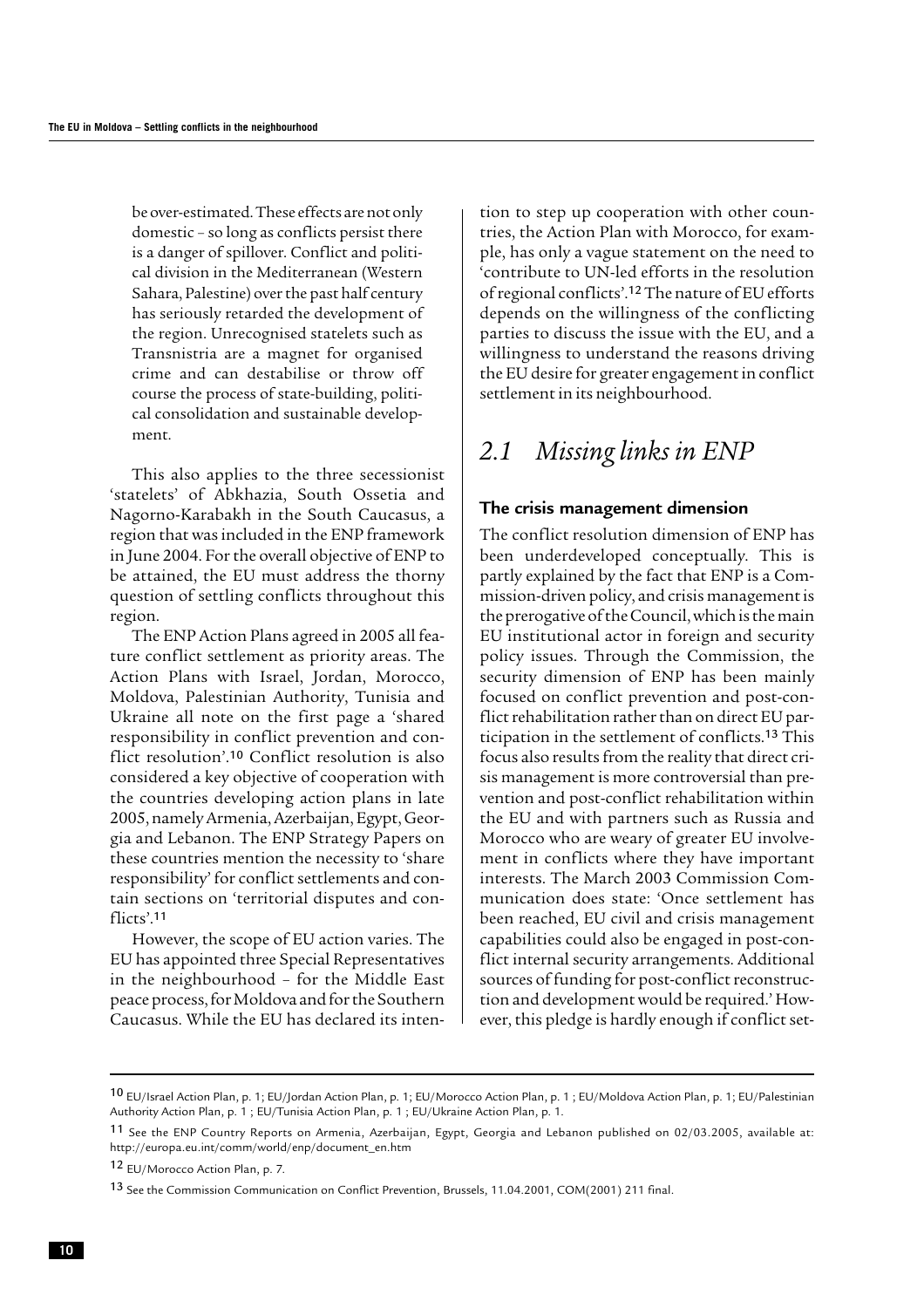tlement is a distant prospect. Most of the conflicts in the EU neighbourhood are deadlocked; thus, the pledge to contribute to post-conflict rehabilitation is only of limited value as long as there is no exit in sight from the current status quo.

#### **Geographical continuity gap**

It is a paradox that EU neighbours with conflicts on their territories have benefited the least from recent developments in ESDP. The EU is involved in crisis management in the Western Balkans through military and police missions in Bosnia-Herzegovina and Macedonia, and in more distant places, such as its consecutive missions in the Democratic Republic of Congo,<sup>14</sup> in Indonesia and in Iraq.15The EU also has a rather high level of visibility in Afghanistan. Community funds have been allocated to support security sector reform in El Salvador and Guatemala.<sup>16</sup> The most recent example is the launch of an EU ESDP Aceh Monitoring Mission in Indonesia on 15 September 2005. The mission consists of 226 civilian personnel dealing with demobilisation of the Free Aceh Movement and decommissioning of arms, as well as the withdrawal of Indonesian government troops in the context of a peace deal signed in August 2005 between the conflict parties.<sup>17</sup>

All this is in stark contrast to what is going on in the EU's own neighbourhood. The EU has been less present and less visible in conflict settlement in its neighbourhood when compared to the Western Balkans and Sub-Saharan Africa. In Georgia, the EU deployed a twelve person

Rule of Law mission in July 2004 and a threemanned border monitoring mission based in Tbilisi rather than at the actual border.<sup>18</sup> These are the sole examples of the use of ESDP tools in the eastern neighbourhood, where so many conflicts are deadlocked.

This EU absence may be explained by the fact that the conflicts in the neighbourhood are less urgent and salient when compared to the conflicts in the Democratic Republic of Congo, Indonesia, Iraq and Afghanistan. However, this unbalance in ESDP is worrying and dangerous for the EU. The EU must tackle the conflicts in its neighbourhood as part of a consistent, comprehensive, integrated and sustained approach. This is CFSP's next big challenge.

#### **More ESDP**

The ENP needs more ESDP. None of the existing ESDP operations is in the EU neighbourhood, despite the fact that many EU neighbours affected by conflicts are active *demandeurs* of greater EU involvement in conflict resolution.<sup>19</sup> The EU is a diplomatic actor in the Middle East conflict, Moldova and South Caucasus. But the conflict resolution dimension of ENP has remained underdeveloped, just as the EU has been reluctant to use its capabilities, even when invited to do so by Moldova and Georgia.

The only ESDP operation in an ENP country was the Rule of Law Mission to Georgia, called EUJUST-Themis from July 2004 to July 2005. The EU has been reluctant to deploy a meaningful monitoring mission on the Russia-Georgian border to replace an OSCE-mission, whose con-

<sup>14</sup> See Fernanda Faria, 'La gestion des crises en Afrique subsaharienne', *Occasional Paper* no. 55 (Paris: EU Institute for Security Studies, November 2004).

<sup>15</sup> See Council Joint Action 2005/190/CFSP of 7 March 2005 on the European Union Integrated Rule of Law Mission for Iraq, EUJUST LEX, *Official Journal of the European Union*, l 62/37, 9.3.2005.

<sup>16</sup> Commission Communication on Conflict Prevention, op. cit., p. 14.

<sup>17</sup> See 'Javier Solana, EU High Representative for CFSP, welcomes launch of Aceh Monitoring Mission', Brussels, 15 September 2005, S299/05.

<sup>18</sup> See Vladimir Socor, 'France leads the EU's Nyet to Georgia Border Monitoring,' *Eurasia Daily Monitor*, 19 April 2005; available at: www.eurasiadaily.org.

<sup>19</sup> The current ESDP missions are: EU Military Operation in Bosnia-Herzegovina (EUFOR *Althea*), EU Police Mission in the Former Yugoslav Republic of Macedonia (*Proxima*), EU Police Mission in Bosnia-Herzegovina, European Union Police Mission in Kinshasa, Democratic Republic of Congo (EUPOL *Kinshasa*), EU Integrated Rule of Law Mission to Iraq (EUJUST LEX), EU Mission in the Democratic Republic of Congo (EUSEC DR Congo), EU Monitoring Mission in Aceh, Indonesia.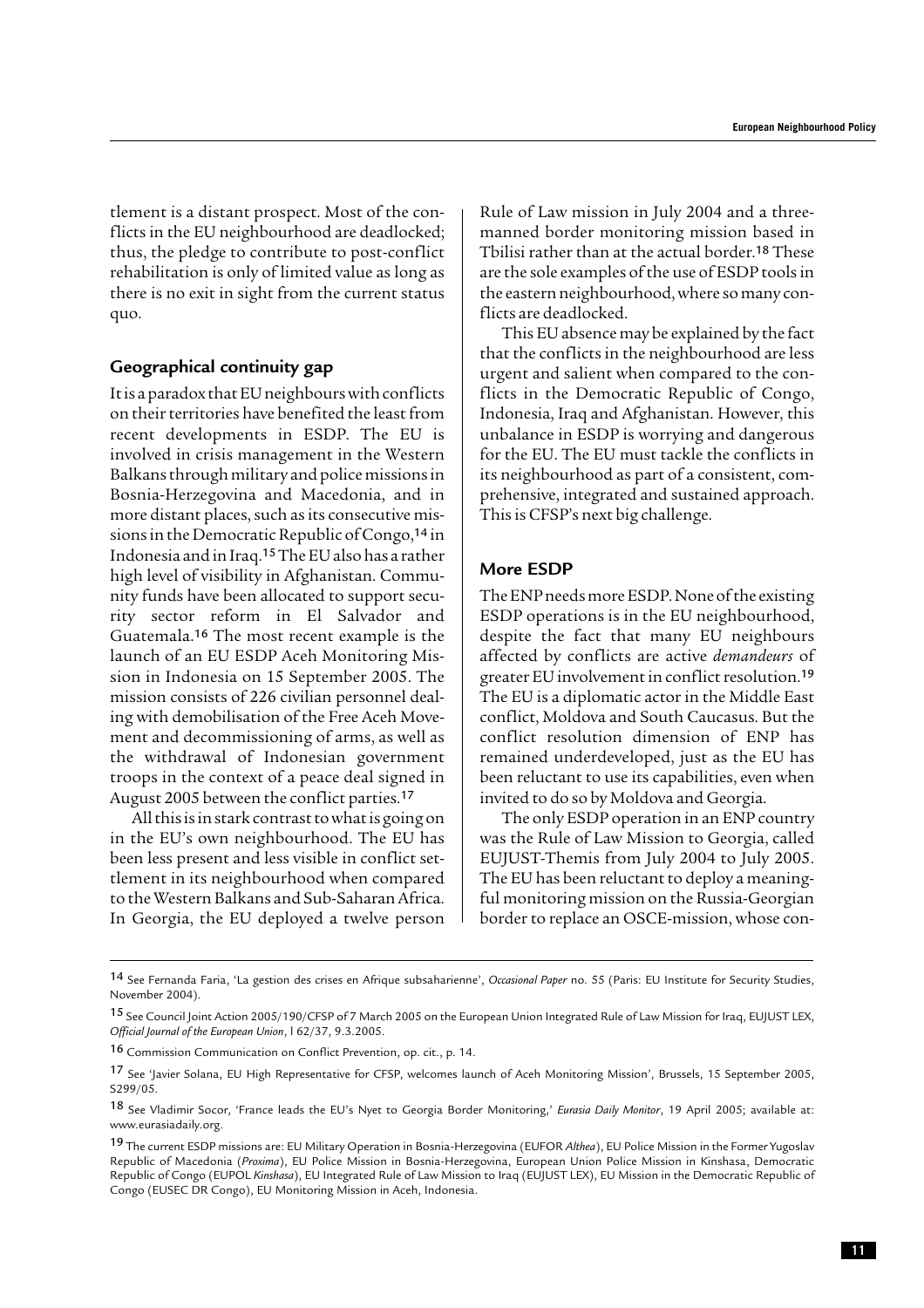tinuation was blocked by Russia in January 2005.<sup>20</sup> The expected EU border assistance mission to Moldova and Ukraine will not be an ESDP mission and is likely to have a limited mandate and presence on the ground.

In short, ENP needs to draw more from the EU's ESDP toolbox, ranging from possible police contingents, rule of law missions, and security sector reform to civilian administration missions, and including military contribution to the peacekeeping operations in its neighbourhood.

#### **Financial aspects**

The main framework of financial support are such programmes as TACIS for the former Soviet Union and MEDA in the Southern Mediterranean. Until 2007, these will operate as European Neighbourhood and Partnership Programmes, and then within the 2007-2013 financial perspective as a European Neighbourhood and Partnership Instrument.<sup>21</sup> However, there are two additional financial instruments, without geographical limitations, that should be used within the ENP. These are the European Initiative for Democracy and Human Rights (EIDHR), for supporting democracy, and the financial Rapid Reaction Mechanism designed to respond to crisis situations calling for a flexible and rapid response from the EU.<sup>22</sup>

Existing ENP instruments, especially those designed to support democratisation and reform, are too slow, very complex and technical, and prevent the EU from reacting swiftly in support of its own goals. With the exception of the Rapid Reaction Mechanism (RRM), EU funding mechanisms 'have not been adapted for crisis management operations, and even in the case of RRM, the fact that it can only support actions for up to six months has limited its usefulness since many if not all post-conflict reconstruction projects cannot be completed within such a short time-frame, and follow-on funding is difficult to secure from other budget lines'.<sup>23</sup>

The financial aspects of ENP may become an obstacle to sustained and effective EU participation in conflicts settlement in the neighbourhood.

#### **Democratisation**

One of the objectives of ENP is to support partnership based on the shared values of democracy and human rights. This applies for recognised countries. However, the same objectives are in fact valid for the unrecognised secessionist entities that are formally part of neighbouring countries in the ENP. Including these nonrecognised entities into EU policies is difficult, due to technical and political constraints on the EU. However, the development of pluralist political processes, free media, and the rule of law in these unrecognised entities is as much an ENP objective as democratisation in the recognised states.

Supporting democracy in the secessionist entities would not necessarily lead to greater prospects for conflict settlement (though in some cases it might). It would however help make any future settlement of these conflicts more sustainable in the long run. If the separatist regions become more democratic, any settlement agreement that would be reached would be based more on domestic structures of interest than external pressures or geopolitical calculations. Opening up the societies in the secessionist entities would give rise to the formulation of

<sup>20</sup> See Vladimir Socor¸ op.cit.

<sup>21</sup> See Proposal for a *Regulation of the European Parliament and of the Council laying down general provisions establishing a European Neighbourhood and Partnership Instrument*, op.cit.; Commission Communication on *Paving the way for a New Neighbourhood Instrument*, Brussels, 1 July 2003, COM(2003) 393 final.

<sup>22</sup> See Council Regulation No 381/2001, 26 February 2001, creating a rapid-reaction mechanism, 27.2.2001, *Official Journal of the European Communities* L 57/5; and European Commission Conflict Prevention and Crisis Management Unit, *Civilian instruments for EU crisis management*, April 2003, p. 22; available at: http://europa.eu.int/comm/external\_relations/cfsp/doc/cm03.pdf.

<sup>23</sup> Catriona Gourlay, 'Feasibility Study on the European Civil Peace Corps,' *International Security Information Service*; available at: www.isiseurope.com.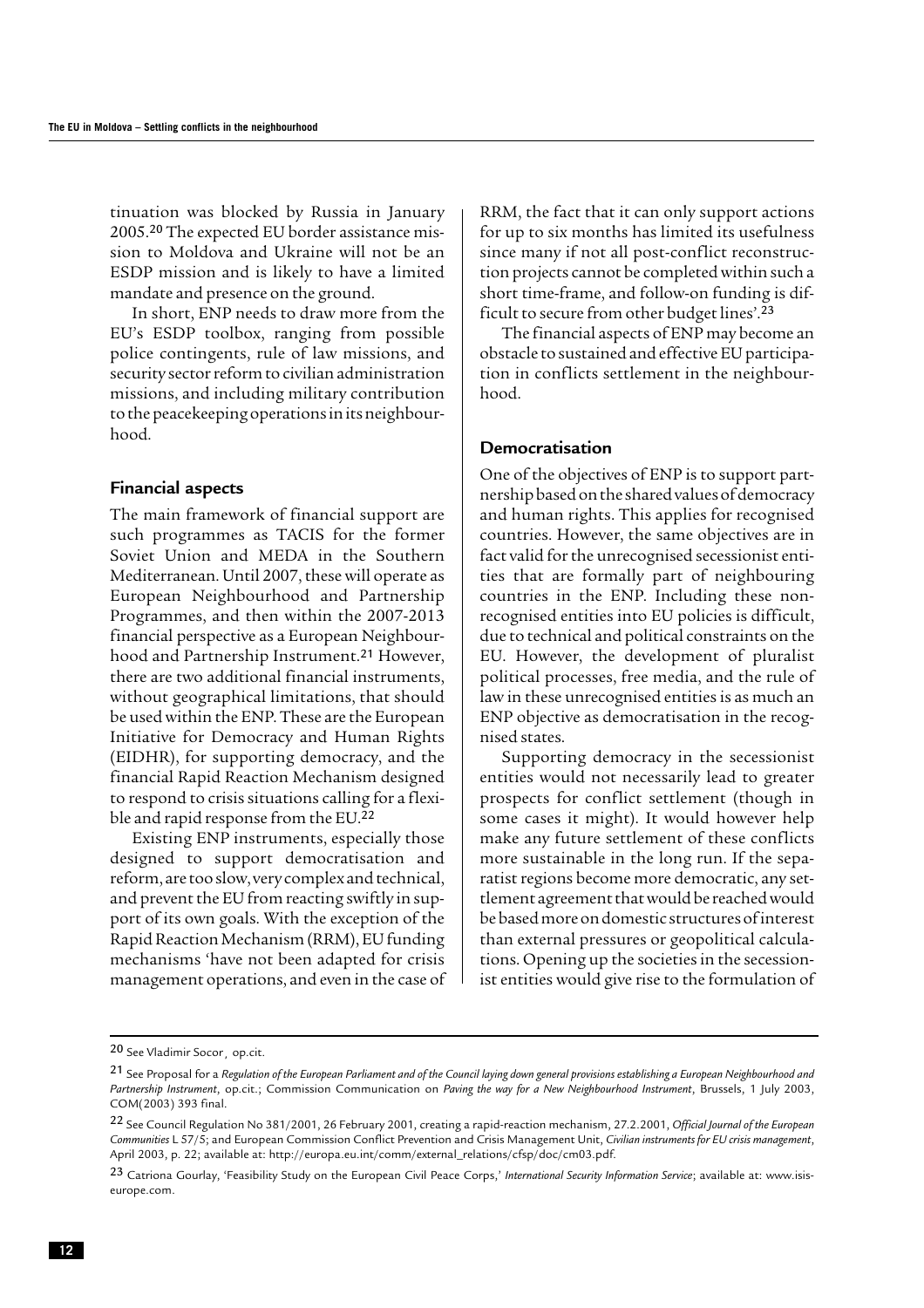varied interests groups inside these entities; certain groups could be strengthened in order to achieve conflict settlement. Reducing the opacity and centralisation of the political and economic systems of such secessionist entities would serve the conflict settlement process.

#### **Drawing lessons from Southeast Europe**

The ENP could also benefit from lessons the EU has learned in the Western Balkans. While holding out EU membership seems to be out of question for the time being, there are other aspects of EU policy in the Western Balkans that can be exported to the neighbourhood.

The EU's aim for South East Europe is 'to create a situation where military conflict is unthinkable – expanding to the region the area of peace, stability, prosperity and freedom established over the last 50 years by the EU and its Member States.'<sup>24</sup> This objective is almost identical to that of the EU in the neighbourhood.

As in the Balkans, reaching EU objectives in the neighbourhood requires 'supporting good governance, institution building and the rule of law; supporting development of market economy (…) investing in critical infrastructure (…) support civil society development and its strengthening'.<sup>25</sup> Strengthening the state machinery of local and central administration, the police, the judiciary, public finances, and state utility providers is an approach worth exporting from the Balkans to the neighbourhood. In addition, as undertaken in the Balkans, the ENP should establish a link between preferential trade relations with the EU and increased financial aid and technical assistance and conflict resolution.

The EU cannot wall itself off from the countries on its borders. The ENP is founded precisely on the recognition of the interdependence of the EU and neighbourhood stability. Conflict resolution is a stated objective of the ENP. However, the security dimension has been less developed than its economic and political aspects. Attaining ENP objectives requires a greater EU contribution to conflict settlement in the neighbourhood. One conflict that will have to be addressed, that is the most 'solvable' and the closest geographically to the EU, is the conflict between the separatist region of Transnistria and the central government of Moldova.

<sup>24</sup> Website of the European Commission: 'The EU's relations with South Eastern Europe,' available at: http://europa.eu.int/ comm/external\_relations/see/

<sup>25</sup> See mission statement on the webpage of the European Agency for Reconstruction; available at: http://www.ear.eu. int/agency/agency.htm.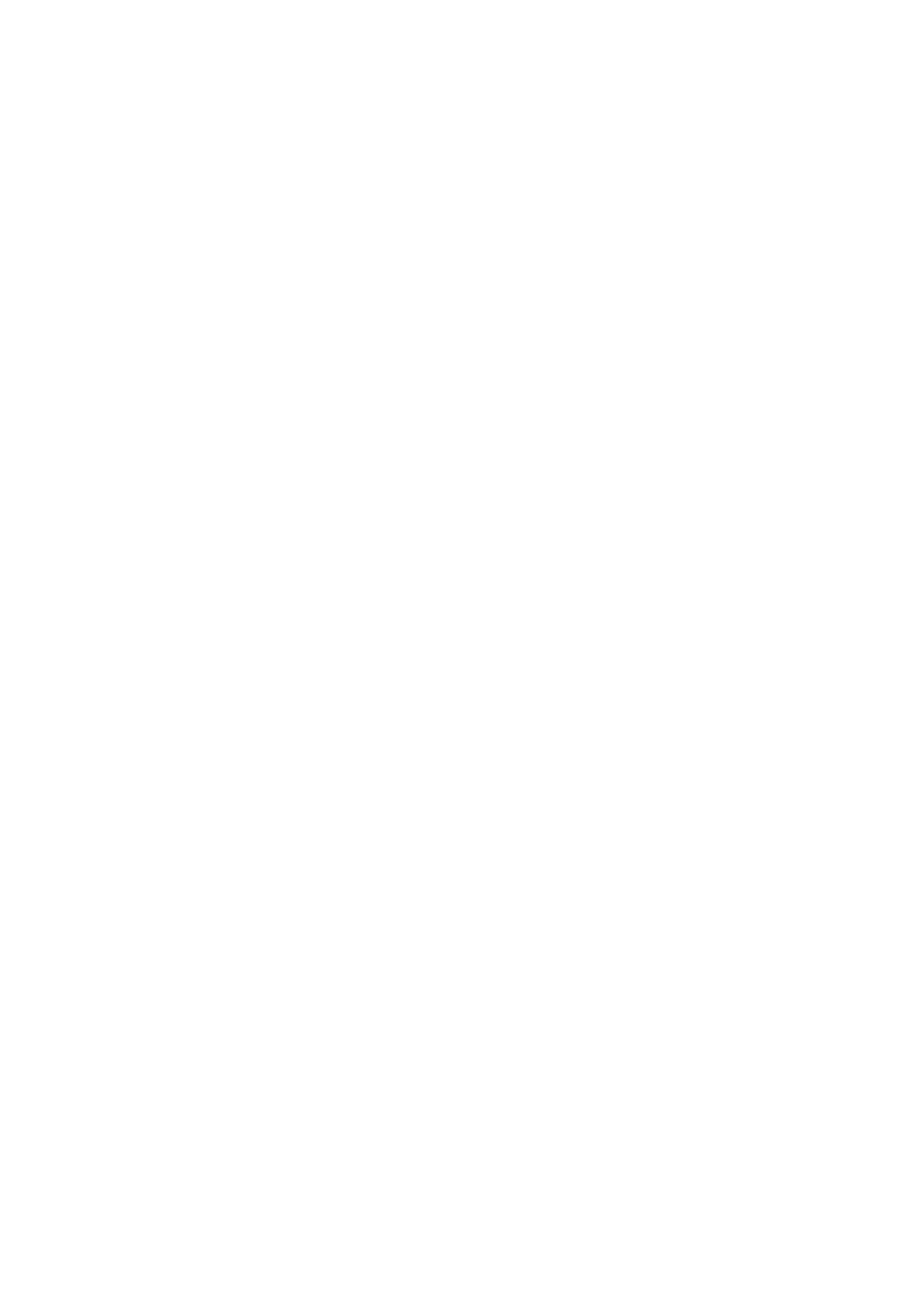### <span id="page-16-0"></span>**The conflict in Transnistria**

**T**ransnistria is a narrow strip of land separated from the main part of Moldova by the river Nistru. Transnistria has a territory of  $4,163 \mathrm{km^2}$ , compared to Moldova's 33,700 km2 including Transnistria and a population of 550,000 people compared to Moldova's 3.4 million people. Moldova's turn towards independence in 1991 provoked serious tensions with its eastern region of Transnistria, which preferred to remain part of the Soviet Union, declare independence or integrate with Russia, than become part of a newly independent Republic of Moldova. In 1992, the Moldovan government engaged in a short and low-scale war with the authorities in Transnistria, as a result of which approximately 1,500 people were killed. Hostilities ended after a Russian military intervention by the then Russian 14th army stationed in Transnistria.

Transnistria matters for the EU, and there are good reasons for the EU to make its settlement a top priority of ENP.

First, the ongoing nature of the conflict poses considerable 'soft security' challenges to the enlarged European Union. Illicit trafficking in arms, humans and drugs, organised crime, money laundering and smuggling have flourished under the authoritarian rule of the Transnistrian leadership. The security situation there is far from stable and it could deteriorate, as tensions between Chisinau and Tiraspol persist.

Second, Transnistria will lie on the border of the EU. Geographically, this is the unresolved conflict that is closest to the border of the enlarged EU – less than 100 kilometres from Romania, soon to be a EU member.

Third, the conflict is 'solvable.' The conflict in Transnistria is not a classical ethnic or religious conflict. The main cleavages between the parties are not ethnic or religious divisions. Of an approximate population of 600,000 in Transnistria, Romanian-speaking Moldovans represent 38 per cent, while Ukrainians and Russians represent 26 and 28 percent respectively.<sup>26</sup> Populations in both Moldova and Transnistria are almost exclusively Orthodox Christians. This conflict does not raise the difficult problems of inter-ethnic hatred or inter-communal violence seen in other conflicts in the 1990s. This is an opportunity. What is more, the absence of fighting now gives the EU the chance to forge a strategy that goes to the heart of the political and economic structures sustaining the conflict.

Fourth, regional dynamics around the conflict have become very positive, following changes in Ukraine and in Romania that have opened a window to push the settlement of the conflict in line with the interests of the EU and its partners in the neighbourhood.

Fifth, Transnistria is a locus of tension in the EU-Russia strategic partnership. Addressing this conflict is the first step to building a common space on external security with Russia, and would set a precedent for EU-Russia cooperation in crisis management. Thus, what might seem a problem and irritant in EU-Russia relations must be turned into a positive precedent.

Sixth, the conflict undermines Moldova's capacity to emerge as a viable, democratic and prosperous state. As noted in the EU 2001 Country Strategy Paper on Moldova: 'The Transnistrian dispute heavily affects Moldova's foreign relations and economic development. Moldova can only make limited progress towards democratic consolidation and eco-

<sup>26</sup> Data retrieved from the website of the Department of Statistics of Moldova: www.statistica.md.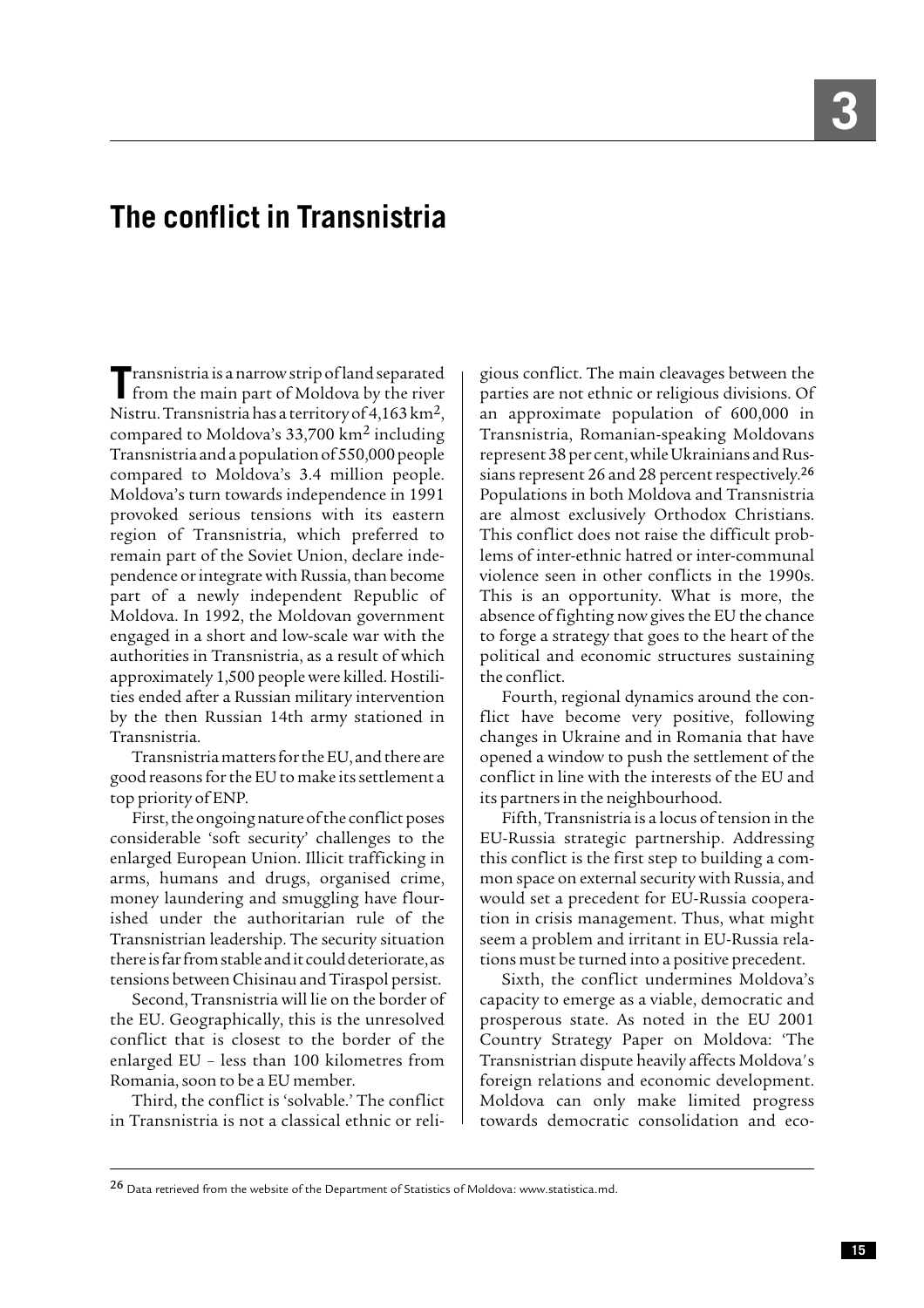nomic improvements as long as the Transnistrian issue continues'.

Much has been done already in terms of seeking conflict settlement. A complex tangle of mechanisms has been created to this end since the early 1990s. These mechanisms include a trilateral peacekeeping operation consisting of Russian, Transnistrian and Moldovan troops, tasked to monitor a demilitarised security zone separating the territory controlled by the Moldovan government from the territory controlled by the Transnistrian authorities. The peacekeeping operation is guided and supervised by a Joint Control Commission (JCC), created in July 1992, composed of the two conflicting parties, and Russia, the OSCE and Ukraine as observers. All JCC decisions must be taken by consensus of all the parties, which means that the separatist voice has veto rights.

In parallel, a political process of negotiations on the status of Transnistria has occurred, consisting of Moldova and Transnistria as well as Russia, Ukraine and the OSCE as mediators. The negotiation mechanism is often referred to as the 'five-sided format'.

#### **Table 1: Conflict settlement mechanisms in Transnistria**

#### *1) Five-sided format*

• *Composition: Russia, Ukraine and OSCE as mediators; Moldova and Transnistria as parties.*

- *Objective: Negotiate the status of Transnistria.*
- *An eventual solution would have Russia and Ukraine as external guarantors.*
- *Consensual decision-making.*

#### *2) Joint Control Commission (JCC)*

- *Composition: Russia, Moldova and Transnistria.*
- *Functions:*

– *Supervise the security situation in the demilitarised zone between Moldova and Transnistria.*

- *Supervise the Peacekeeping troops.*
- *Consensual decision-making.*

#### *3) Peacekeeping Operation*

• *Composition: Russian, Transnistrian and* 

*Moldovan troops (2:1:1 proportion).*

- *Under the direction of the JCC.*
- *Ukrainian and OSCE Military Observers.*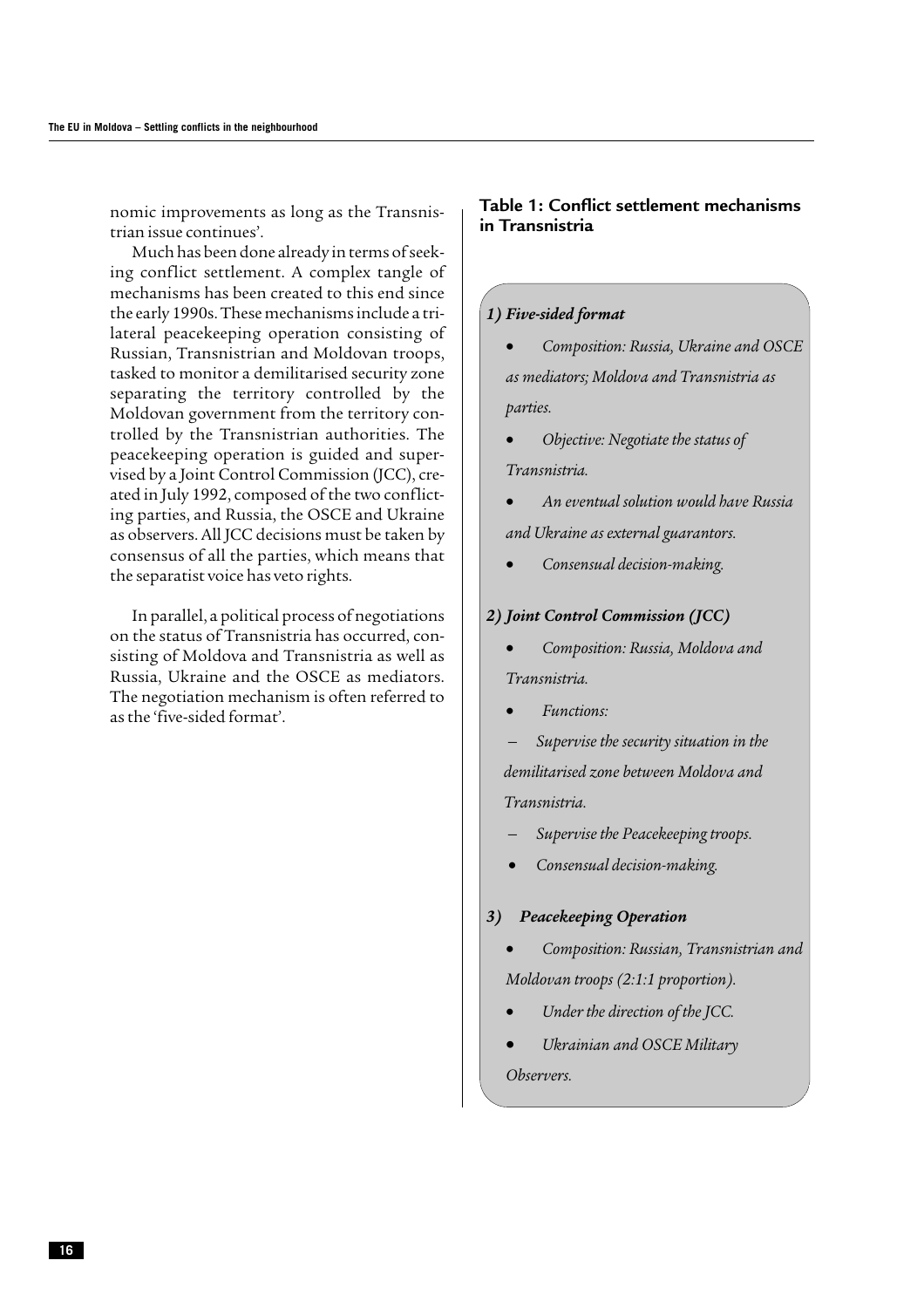<span id="page-18-0"></span>Both the peacekeeping operation and the 'five-sided' format have come under increasing pressure. They may have been effective in the early 1990s, but in the years that followed the clashes, by 2005, they have become problems rather than solutions. Designed to reflect the geopolitical reality of the early 1990s, these mechanisms are now outdated. Most importantly, they have failed to help settle the conflict for more than a decade, because Transnistria has preferred to consolidate independence rather than agree to a new status within Moldova. These mechanisms have supported rather than challenged the status quo. Indeed, the peacekeeping and negotiating formats have contributed to sustaining Transnistria's *de facto* independence, while providing *de facto* legitimacy to the status quo through the formal pursuit of negotiations, which have done nothing to halt Transnistrian separatism.

### *3.1 How does Transnistria survive?*

The secessionist authorities in Transnistria have managed to build a more or less functioning statelike entity. Transnistria has an organised political leadership, control over a defined territory and seeks international recognition. Any attempt to settle the problem must start with tackling the structures that help sustain the status quo around Transnistria. The pillars of survival of the Transnistrian entity are economic, political and security.

There are deeply entrenched interest groups that benefit from the continuation of the conflict. These groups are not only in Transnistria, but also in Chisinau, Kyiv and Moscow. To a large extent, Transnistria falls within the category of conflicts whose major aims are accumulating resources and suppressing political opposition. Keeping the conflict unsolved assists the achievement of these aims better than peace, which means that *prolonging* the conflict for as long as possible may be a higher priority than *winning* it for significant groups inside and outside Transnistria.<sup>27</sup> Remaining outside the international legal system provides benefits, because Transnistria's status is conducive for illegal activities, which have flourished in the region, with spillover effects in Moldova, Ukraine, Russia and the EU.

#### **Economic factors**

Economically, Transnistria has survived by trade – legal at times, but mainly semi-legal and illicit. Transnistria's economic survival has been assured by Russian gas, which is never paid for by Transnistria, and amounts to a significant underwriting of Transnistrian separatism. The region has exported steel and textiles mainly to EU member states and the United States. In fact, the competitiveness of Transnistria's exports is based on lower tariffs for gas and electricity, possible because of Russia's support.<sup>28</sup> By the region's standards, these factors have created a rather solid basis for the separatist leadership to claim that economically Transnistria is a functioning entity.

Controlling a considerable part of Moldova's border with Ukraine, as well as trade routes from Moldova to Russia and Ukraine, coupled with involvement in arms trade and all forms of trafficking – all of these factors have created a strong incentive structure to maintain the status quo.29The decision to grant Moldovan customs stamps to Transnistrian authorities in 1996 and the creation of a 'common customs area' meant that Transnistria could export legally with Moldovan stamps any goods that it produced or re-exported without being subject to the control

<sup>27</sup> David Keen, 'War and Peace: What's the Difference?', in A. Adebajo and C. Lekha Sriram (eds.), *Managing Armed Conflicts in the 21st Century* (London: Frank Cass, 2001), p. 2.

<sup>28</sup> See the Centre for Strategic Studies and Reforms, *Evolution of the Transnistrian Economy: critical appraisal* (Chisinau: October 2001); available at: www.cisr-md.org.

<sup>29</sup> Dov Lynch, *Engaging Eurasia's Separatist States* (Washington: United States Institute of Peace Press, 2004).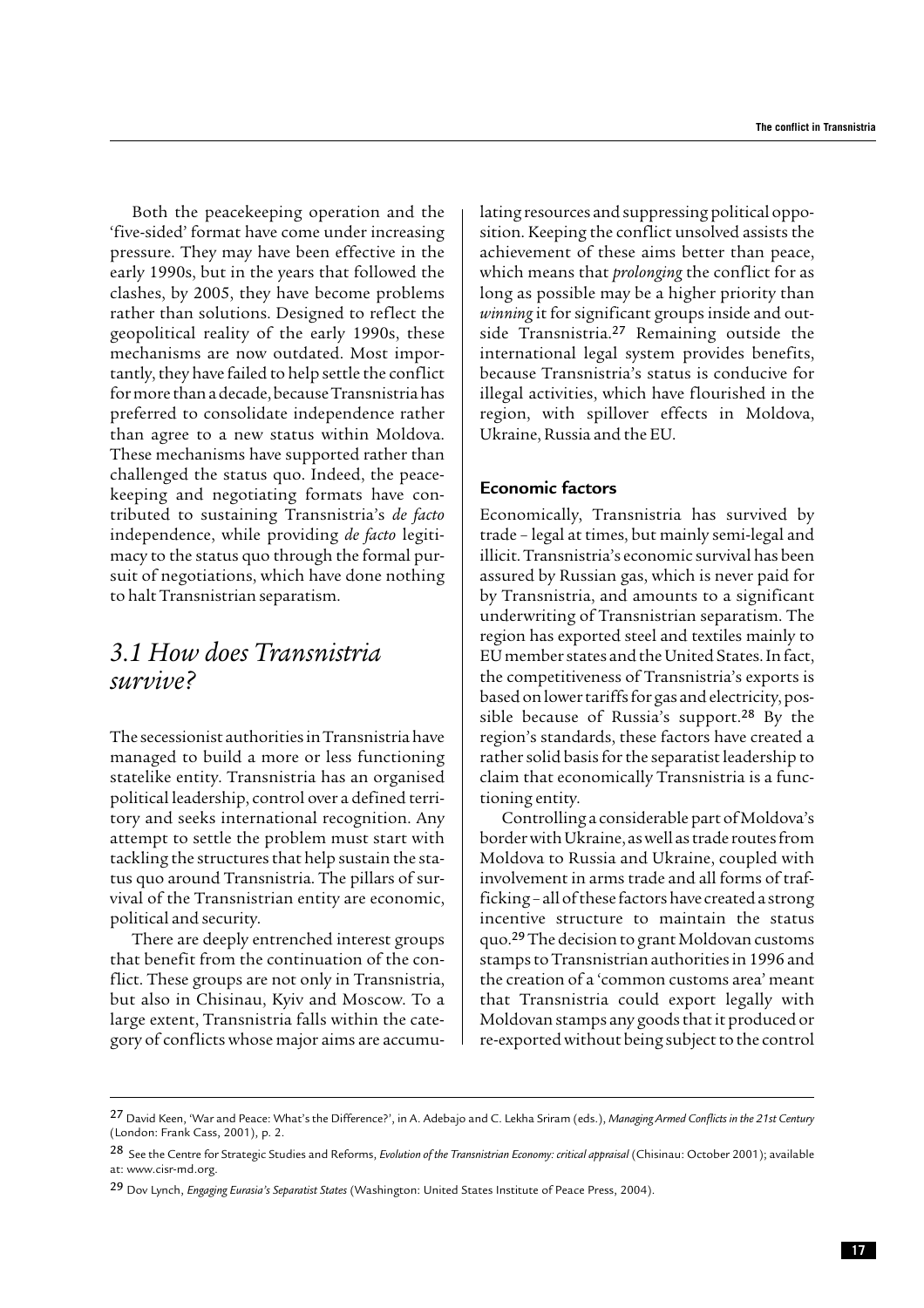of the Moldovan authorities, without paying taxes to the Moldovan government and benefiting from Moldova's Most Favoured Nation status with the US and System of Generalised Preferences with the EU. The customs stamps were granted as part of a package deal in the conflict resolution process; Transnistria did not deliver on its part of the agreement<sup>30</sup> as it effectively blocked the creation of five common spaces – legal, economic, customs, defence and cultural – with Moldova. The granting of the customs stamps to Transnistria has also benefited corrupt officials in Moldova. This was partly halted in September 2001 when Moldova, as a result of its accession to the World Trade Organisation, withdrew the right to use Moldovan customs stamps. However, Moldova's decision could not be enforced because Russia and Ukraine have still been accepting Transnistrian goods as if they were Moldovan while the EU has kept accepting them as 'goods of non-specified origin', which did not benefit from Moldova's trade preferences with the EU, but were nonetheless accepted into the single market.<sup>31</sup>

The region is highly dependent on external trade, particularly with the EU, conducted by a small number of companies. This situation potentially gives external actors significant leverage over the region. Transnistria is dependent on the West more than any other authoritarian entity, recognised or unrecognised, in the former Soviet Union. Transnistria's self-proclaimed president states that 38% of Transnistria's trade flows are with Russia while 'the rest goes to the West'.<sup>32</sup> The main Transnistrian companies, such as Moldavizolit, Moldavkabel, Tighina, Floare, Tirotex, Odema, Moldovan Metal Works (MMZ), and Vestra all have established relations with Western partners. There

are at least eighteen Transnistrian-German joint ventures set up in Transnistria. The Chambers of Commerce and Industry of Tiraspol and Leipzig have direct ties.<sup>33</sup>

So, Transnistrian 'statehood' is more dependent on economic forces than any of the existing secessionist regions in Eurasia. More importantly, the primary concern of the business sector is to ensure that businesses operate smoothly rather than to defend Transnistrian 'statehood' at any price. There is room for manoeuvre here.

#### **Political environment**

Politics in Transnistria has been determined by the imperative of its elites to retain power. These elites benefit politically and economically from the status quo. The leadership of Transnistria has suppressed any form of political non-loyalty, let alone opposition to the government. The entity is dominated by an elite that that does not play according to the democratic rules of the game. Nor can it be considered representative of the population of Transnistria, as none of the elections in Transnistria over the last decade have met even minimal standards of fairness and freedom. Igor Smirnov, the president of Transnistria and a Russian citizen, is an authoritarian leader whose regime is based on the suppression of any dissent. Human rights abuses are frequent, and the Russian language is being imposed to the detriment of Moldovan/ Romanian and Ukrainian. Political parties or actors that display even the slightest degree of disloyalty are harassed and even banned. An OSCE report on Transnistria mentioned that 'the situation of the independent media is very difficult, with different methods of pressure

<sup>30</sup> See *Memorandum on the basis of normalisation of relations between the republic of Moldova and the Trans-Dniester Moldavian Republic*, 8 May 1997, Moscow.

<sup>31</sup> Interview with an EU official, Brussels, 19 April 2005.

<sup>32</sup> Interview with Igor Smirnov, 'We have to assume responsibilities' ('My dolzhny brat na sebja otvetstvennosti'), *Pridnestrovie*, 21 April 2005.

<sup>33</sup> See Anatoly Gudym, Vladislav Kutyrkin, Galina Shelari, *Transnistrian Economy: Initiatives and Risks*, June 2003: available at: http://www.cisrmd.org/reports/cont-transnis.html.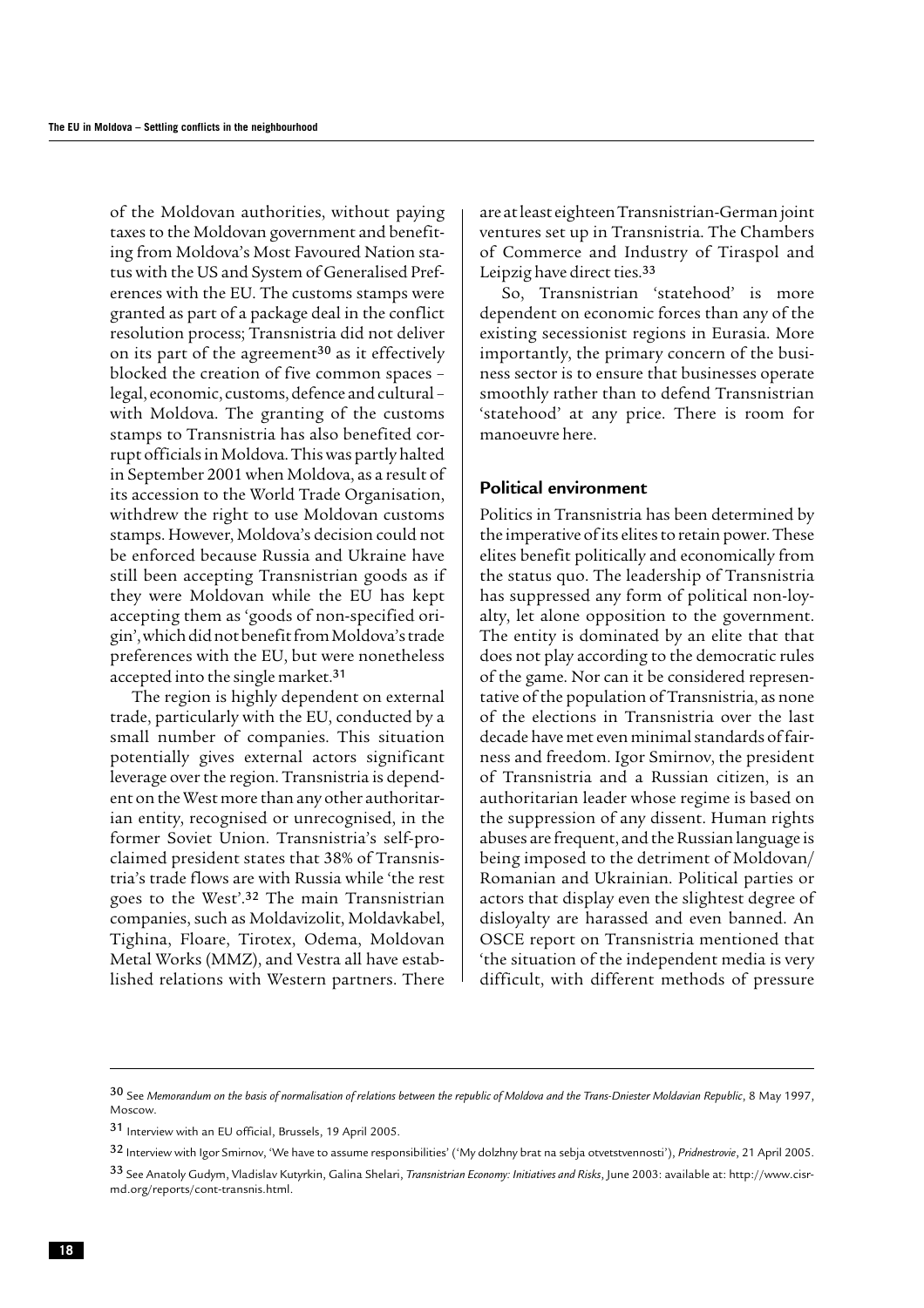applied on those few journalists who do not follow the official line'.<sup>34</sup> In such a context, it is not surprising to read in the official newspaper of the Transnistrian government that 'if Transnistria was democratic and non-militarised, let alone liberal, it would not exist'.<sup>35</sup>

Civil society is extremely weak and under pressure in the region. The few NGOs that are not dependent on the government try to avoid politically-contentious issues, and are subject to governmental pressure. Openness and the circulation of ideas and people is discouraged. The head of the Transinstrian Ministry of State Security (MGB), Vladimir Antiufeev, stated: 'The West, or more exactly the US, considers it timely to liquidate the Transnistrian statehood. The many NGOs are to be used as an instrument of accomplishing a *coup d'état* (…) Youth are brainwashed (…) For example, students of the Transnistrian State University are invited to international conferences, they receive grants etc … We are following this and we know that 90% of the funds provided by the West for financing agents of influence are being mismanaged. This is good. Otherwise we would have had more troubles'.<sup>36</sup> The separatist government has already sponsored the creation of a 'counterrevolutionary' youth group called 'Proryv' ('Breakthrough'). Its aim is to prevent an 'Orange Revolution' from occurring in Transnistria and to protect Transnistria from the 'orange plague'.<sup>37</sup>

Despite the anti-Western rhetoric prevalent in Transnistria, government-sponsored demonstrations have started to use EU flags and refer

to EU norms.<sup>38</sup> Even 'president' Igor Smirnov states that the tensions in the region are not 'a struggle of ideas, and it is not about the fact that Moldova is desperate to join the EU (I am sure Russia would not mind joining the EU either)'.<sup>39</sup> The implication is that the Transnistrian authorities, even if they have the support of Russia, cannot deny or oppose the attractiveness of the EU.

#### **Security factors**

Transnistria's survival in security terms has been assured by Russia. Russia maintains military forces in Transnistria. They number some 1,500 people and some 25,000 tons of armaments. Compared to Moldova's geographically dispersed, poorly trained and equipped army of some 7,000 soldiers, the Russian military presence is not a negligible factor affecting Moldova's security. The military presence is maintained despite Russia's own international obligations and despite Moldova's strong objections. Article 11 of Moldova's constitution stipulates that Moldova is a neutral state and foreign troops cannot be stationed on its territory. Officially, Moldova's position is that: 'The presence of Russian troops on the territory of the Republic of Moldova is against the political will of Moldovan constitutional authorities and defies the unanimously recognized international norms and principles, being qualified by Moldovan authorities as a foreign military occupation illegally deployed on the territory of the state'.<sup>40</sup>

<sup>34</sup> OSCE, *Assessment Visit to the Transdniestrian Region of the Republic of Moldova: Observations and Recommendations*, Representative on Freedom of the Media, Miklós Haraszti, 10 March 2005, available at: http://www.osce.org/documents/rfm/2005/03/14036\_en.pdf.

<sup>35</sup> 'Vzgljad is Moskvy,' *Pridnetsrovie*, 20 April 2005.

<sup>36</sup> Vladimir Antiufeev, 'The West decided to liquidate Transnistrian statehood' ('Zapad reshil likvidirovati pridnestovskuju gosuderstvennosti'), *Vremya Novostei* 24 May 2005, available at: http://www.vremya.ru/2005/89/5/125787.html.

<sup>37</sup> See 'Pridnestrovskii "Proryv!! – Molodezh" Pridnestrovya namerena demokratizirovat' Bessarabiju', Olvia-Press, 1 June 2005, available at: http://olvia.idknet.com/ol06-06-05.htm.

<sup>38</sup> See the website of the Transnistrian authorities' news agency website *Olvia Press* depicting two government-inspired demonstrations in which the EU flag is used along with the flags of Russia, Ukraine and Transnistria, on 5 March 2005, available at: http://olvia.idknet.com/ol37-03-05.htm and 1 June 2005: http://olvia.idknet.com/ol06-06-05.htm.

<sup>39</sup> Interview with Igor Smirnov, 'We have to assume responsibilities,' *Pridnestrovie*, 21 April 2005.

<sup>40</sup> Statement by Andrei Stratan, Minister of Foreign Affairs of the Republic of Moldova at the 12th OSCE Ministerial Council Meeting, Sofia, 6-7 December, 2004, MC.DEL/21/04, available at: http://www.mfa.md/En/PressReleases/AStratanStatementOSCE.pdf.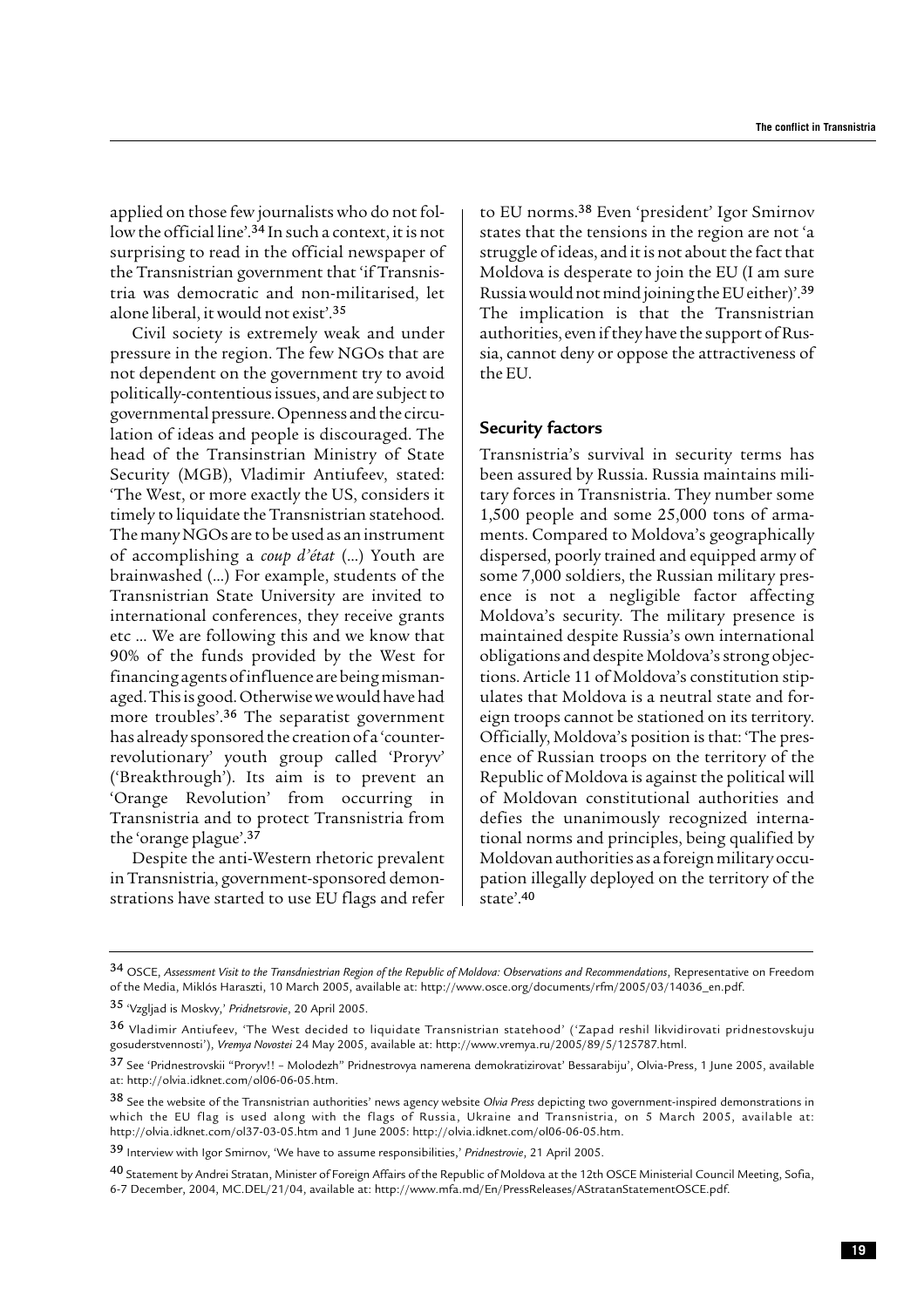Russian diplomatic support, active lobbying on the international stage and direct material and financial assistance have been critical for Transnistrian consolidation. Before the 1992 war, Transnistrian militias were trained and armed by Russian troops stationed in the region. The Russian peacekeepers halted the civil war in 1992, but while effective in keeping the peace, they have now become more of an obstacle to conflict settlement. Today, the peacekeepers serve more as *de facto* border guards for the Transnistrian self-proclaimed state. The presence of the peacekeeping troops freezes the situation, while failing to address real problems on the ground. In fact, it would seem that Russia's aim is to secure a continued military presence in Moldova rather than address conflict settlement.

#### **Conflict settlement mechanisms**

The failure to settle the conflict is also partly the result of an ineffective and unfair 'five-sided' negotiating format. This structure consists of Russia, Ukraine and the OSCE as mediators, and Moldovan and Transnistrian authorities as parties to the conflict. According to its logic, Russia and Ukraine are to be external guarantors of any agreed solution.

The particular format has helped to block conflict settlement. With each party having a veto, and important forces benefiting from the status quo around Transnistria, the format in fact was doomed to fail from the start. The OSCE has always been in a weak position, due to the internal constraints imposed by some member states and its own lack of capabilities. Russia's primary interest has been to either maintain the status quo or secure a settlement agreement that would preserve Russia's decisive influence over a reunified Moldova, and where Russian troops would be maintained, the Russian language would be an official language, and

Russia would stand as the arbiter of possible disagreements between Transnistria and Moldova. The Russian objective here would be to create a 'common state' composed of two equal constituent entities. Such a solution would preserve Transnistria in its current state, with the same leadership and behaviour.

Moldova's assessment of the negotiating format is straightforward. President Vladimir Voronin has argued: 'The five-party negotiations and the existing peacekeeping mechanism proved their ineffectiveness, and are not able to lead to a long-lasting solution. The dragging of the settlement process contributes to the consolidation of the separatist regime, and the promotion of certain mafia-type geopolitical interests, which are foreign to the interests of the population on the two banks of the Dnestr river'.<sup>41</sup>

#### **Moldova's weakness**

Moldova's weakness as a state and its lack of attractiveness for ordinary Transnistrians is another touchstone of Transnistria's survival. While the economic situation in Transnistria is poor, it is not significantly or obviously worse than that of Moldova. Thus, while many Transnistrians are not satisfied with their situation, Moldova is not an alternative that would encourage significant parts of the population in Transnistria to actively support reunification. In fact, with many Transnistrians holding Russian or Ukrainian passports, the idea of joining Russia as a second Kaliningrad or Ukraine seems a more attractive option.<sup>42</sup> Worrying aspects of Moldovan democracy and economic development have always been used by the authorities in Tiraspol to justify Transnistrian independence.

Significant actors in the Republic of Moldova have contributed to the strengthening of the Transnistrian entity in its current state.

<sup>41</sup> Moldovan President Vladimir Voronin, Speech addressed to the North Atlantic Council, Brussels, 7 June 2005.

 $42$  Igor Smirnov states that 'there are 100, 000 Russian citizens [living in Transnistria], and if there was a Russian consulate [in Tiraspol], there would be more,' See interview for *Politicheskij Zhurnal* reprinted in *Pridnestrovie*, 21 April 2005, available at: http://www.pridnestroviedaily.net.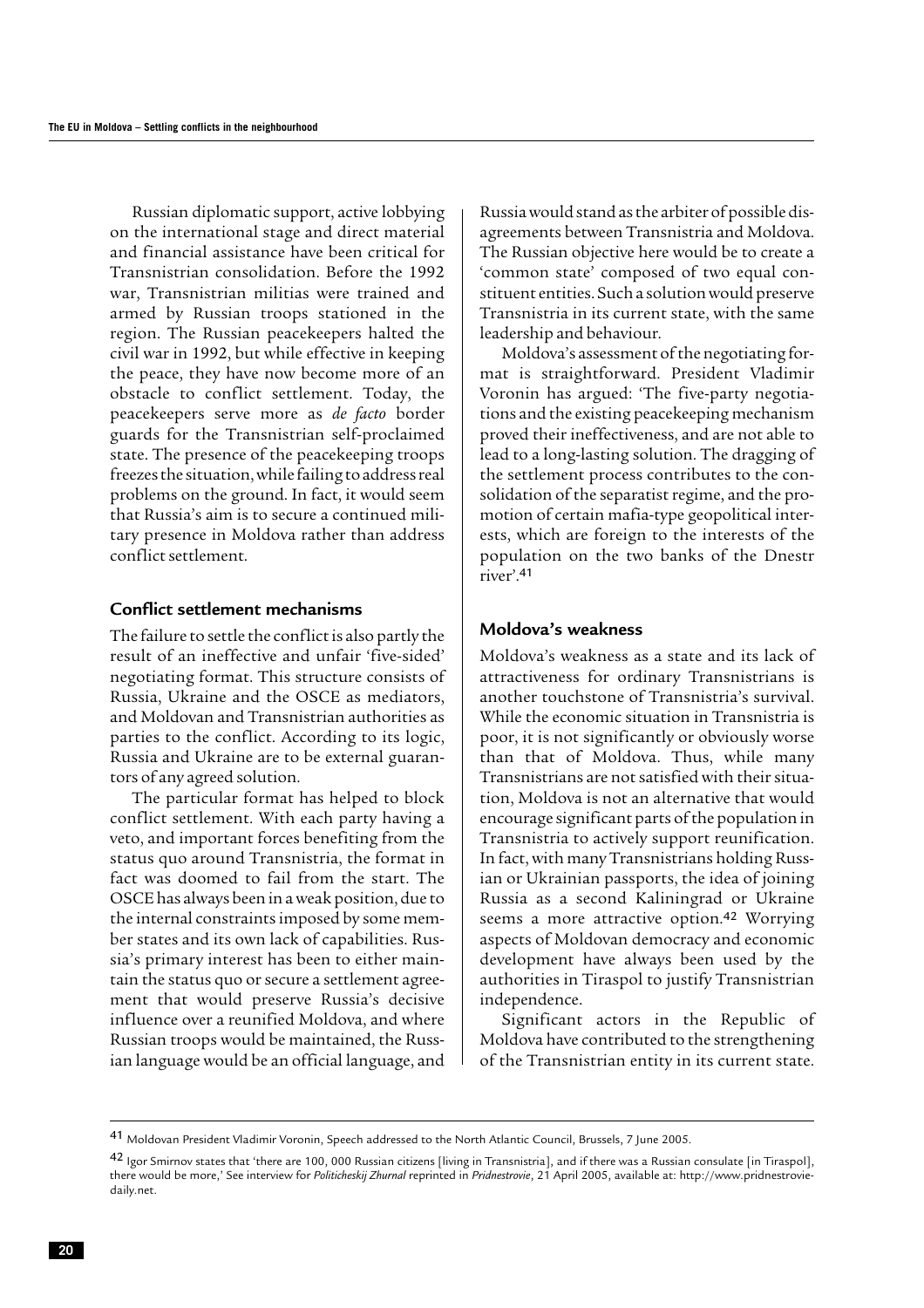The corruption of elites in Moldova as well as incoherent policies towards Transnistria made it possible to strengthen the economic basis of the Transnistrian regime. Transnistrian companies have been exporting goods as Moldovan entities with Moldovan custom stamps, benefiting from Moldovan trade regimes with other countries and using the Moldovan railways. The Tiraspol Airport, through which some of the alleged arms exports have been conducted, has a licence of the Moldovan Aviation Authority that allows it to operate international flights.<sup>43</sup> Significant amounts of goods are smuggled into Moldova (as well as into Ukraine) through Transnistria. All this would not have been possible without the complicity of influential political and economic actors inside Moldova. While since 2001 the situation has been changing and the Moldovan government has been trying to reduce Moldova's implicit support for Transnistria, there remain many loopholes that have not been eliminated by the government of Moldova.

#### **The 'legitimacy' of Transnistria**

Transnistria's state building project is a comprehensive endeavour, the main aim of which is to build a 'Transnistrian identity'. Due to the nature of Transnistrian demography, this cannot be based on ethnic or religious lines, which has only increased the importance of invoking, manipulating and inventing historic, political and economic arguments in favour of Transnistria's independence. Because the ideological foundations of Transnistrian independence have always been shaky, the authorities have always been interested in strictly controlling the formulation of political views inside Transnistria. This explains why Transnistria is the least democratic secessionist entity in Europe. Abkhazia, South Ossetia, Nagorno-Karabakh, Northern Cyprus or Kosovo are not functioning democracies, but dissenting views and civil society groups have more space for political and social activity.

Over time, a sophisticated discourse justifying Transnistrian independence has emerged. This discourse seeks to strengthen support for independence in the region and also to convince its population that the economic and political sacrifices they suffer as a result of embarking on a secessionist path are well worth the difficulties.

At the start, Transnistria's separatist project had language issues at its core. The Transnistrian population was mobilised in 1989 as a result of greater assertion by the Moldovans in the Soviet Union of their own language rights, a project that was not shared, and was even opposed by the active, urban and russified parts of the population in Transnistria.<sup>44</sup> The Soviet, and subsequently Russian, authorities also employed Transnistria as a leverage against Moldova's independence in order to keep the 'near abroad' firmly under Russian control. With Moldova's declaration of independence from the Soviet Union on 27 August 1991, the desire to stay within the Soviet Union or Russia, and fear of Moldova's unification with Romania came to join the 'language problem' at the forefront of Transnistria's justifications for independence.

However, with time, these justifications have lost relevance. Moldova did not unite with Romania. Minority rights in Moldova proper are reflecting international standards and practices. History, demography, fears of Romania or discrimination remain part of the official discourse of the Transnistrian authorities, but their credibility, both internally and externally, has significantly reduced since the beginning of the 1990s. This was evident with the coming to power in Moldova of the Communist Party, which shared with the Transnistrian authorities very similar views on history, language issues, the demise of the Soviet Union, the attitude towards Romania etc. As a result, Transnistria's legitimisation discourse has shifted mainly to economic arguments. This decreasing validity of initial justifications also led to increasing

<sup>43</sup> Interview in Chisinau, November 2004.

<sup>44</sup> For a detailed account of mobilisation for independence from Moldova see Ghenadii Kodreanu, 'Dnestrovskij Razlom: Pridnestrovskii krizis i rozhdenie PMR;' available at: http://olvia.idknet.com.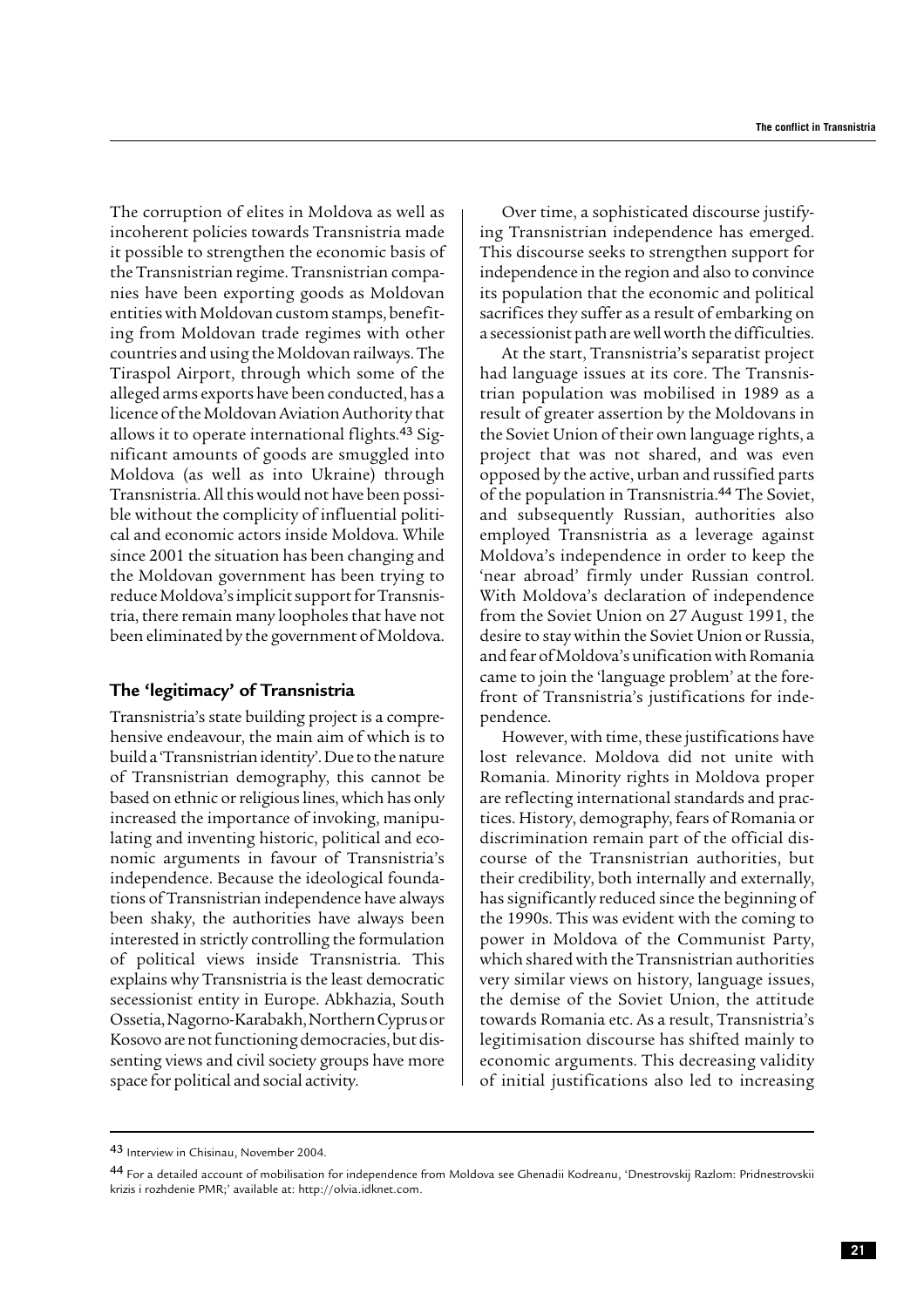authoritarianism, centralisation and mobilisation in the separatist region, because economic arguments for independence are not enough and do not correspond to reality. It has become therefore all the more important that they are not challenged inside Transnistria.

Still, economic arguments have been central in building ideological support for Transnistrian independence from Moldova. The economic argument has several dimensions. A first one is that Transnistria is richer than Moldova, and once it is independent it will be even better off. A second is that if Transnistria joins Moldova it will have to participate in the repayment of Moldovan debts to international institutions, such as the IMF and the World Bank. A third point is that Moldova wants Transnistria 'back' in order to privatise Transnistria's industry and benefit from these profits<sup>45</sup> and that Moldova wants Transnistrian companies to pay taxes in Chisinau, from which ordinary Transnistrians would not benefit. Transnistria's self-proclaimed president argues these points bluntly: 'Why do we need Moldova? (…) We have a gross domestic product per capita which is three times higher than in Moldova (…) That is why Moldova is so interested in our property, that is why they always shout about privatisation'.<sup>46</sup> Smirnov again: 'We are entirely self-sufficient (…) Moldova does not have enough potential for a self-sufficient existence'.<sup>47</sup> In fact, Moldova GDP per capita in 2004 was US\$760 per capita48, while that of Transnistria was US\$750 per capita.49Transnistrian debt per capita is indeed higher than that of Moldova. The Republic of Moldova (without Transnis-

tria) has 3.5 million people and a debt of 1.1 billion (US\$1.3 billion), while Transnistria with a population of 550,000 people has a debt of 1 billion (US\$1,2 billion), two thirds of which are with Russia.<sup>50</sup> Thus, despite all the claims of the authorities, Transnistria is slightly poorer, not richer than Moldova; and far more indebted.

Transnistria's economic arguments for independence do not reflect reality, but are an instance of 'imagined economy',<sup>51</sup> where the very belief that they live better, or would live better than the state they secede from, and not actual economic facts, mobilises populations in favour of secessionism. In such a context, undermining and disputing the economic arguments in favour of secession is key to reducing support for Transnistrian secessionism and undermining the credibility of the authorities. This, however, is very difficult given Transnistria's authoritarian system. There are two ways to circumvent this: by pressurising Transnistria to democratise and by developing a Moldova that is so visibly stronger than Transnistria that no amount of propaganda and centralisation can hide it, especially as the circulation of populations between the two parts of Moldova is intense.

#### **Challenging authoritarianism**

What is more, Transnistrian authoritarianism is increasingly challenged from within. As a result of the Orange revolution, the Ukrainian government has put democratisation of Transnistria at the core of its approach to conflict settlement. Important internal actors in Transnistria have started to discuss the possibility of alternatives

<sup>45</sup> Igor Smirnov states that 'in pushing Transnistria towards a union with economically bankrupt Moldova, one should give us reliable guarantees that our enterprises will not be given away to repay [Moldova's] debts.' Interview with *Kommersant Moldovy*, 21 September 2001; available at: www.zatulin.ru/institute/sbornik/039/10.shtml.

<sup>46</sup> Interview with Igor Smirnov, 'We have to assume responsibilities,' *Pridnestrovie*, 21 April 2005.

<sup>47</sup> Ibid.

<sup>48</sup> US Department of State, Background Note on Moldova, http://www.state.gov/r/pa/ei/bgn/5357.htm.

<sup>49</sup> Igor Smirnov, Press conference dedicated to the 'Independence day' of Transnistria, 31 August 2005, http://olvia.idknet.com/ol97-08- 05.htm.

<sup>50</sup> Centre for Strategic Studies and Reforms, *Research Paper on Transnistria* (Chisinau: November 2003), p. 28; available at: http://www.cisrmd.org/pdf/0311%20transn-research.pdf.

<sup>51</sup> See Yoshiko M. Herrera, *Imagined Economies: The Sources of Russian Regionalism* (Cambridge: Cambridge University Press, 2005).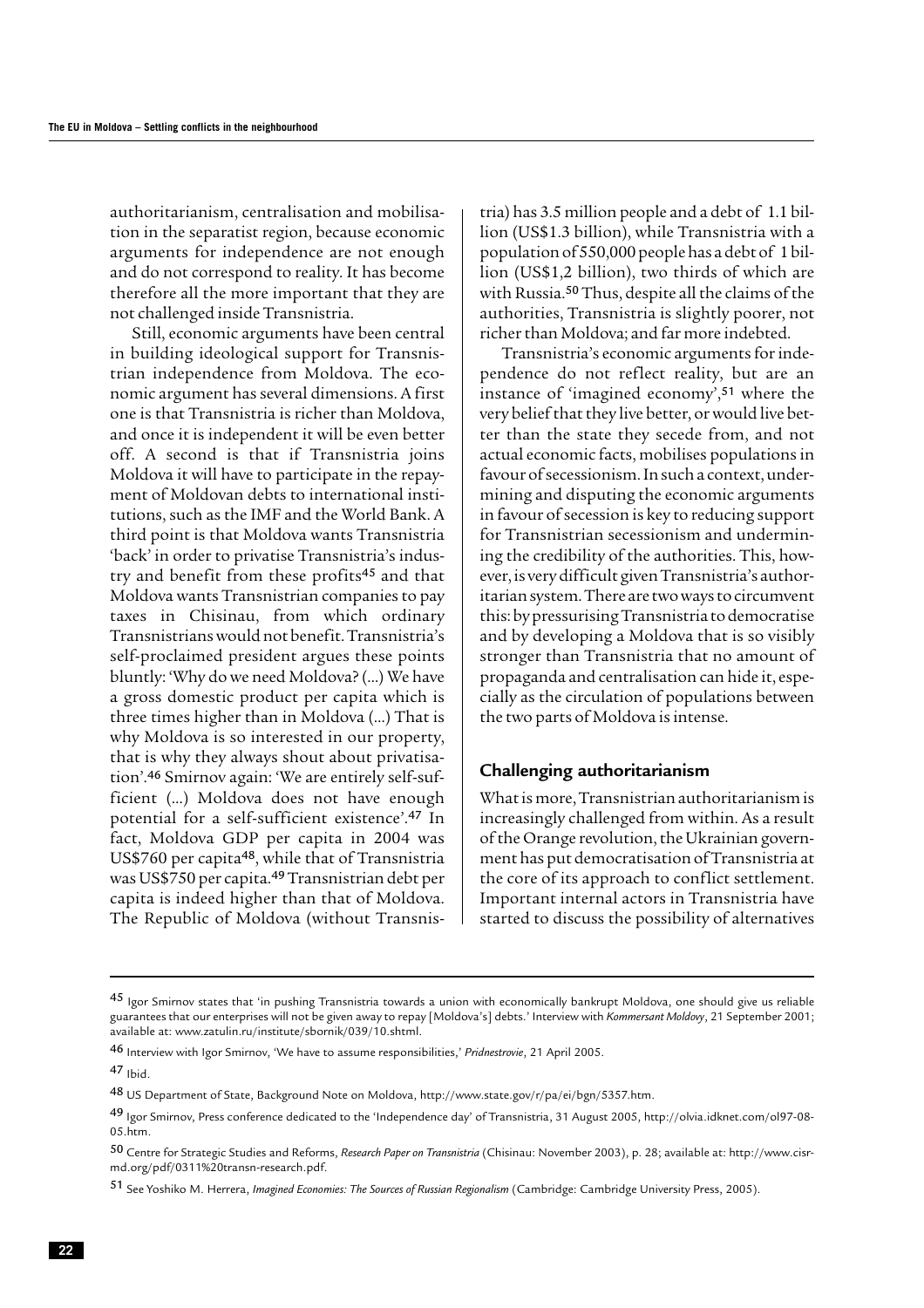<span id="page-24-0"></span>to the current situation. In April-May 2005, a significant group of deputies led by Evgheni Shevchuk, deputy speaker of the Transnistrian Supreme Soviet, launched a series of initiatives to limit the powers of the Smirnov-led executive. These initiatives included a change in the constitution that would enhance the powers of the legislature, introduce the post of Prime Minister (Smirnov being currently both President and Prime Minister), and enhance the independence of the judiciary. The constitutional amendments were approved by 29 out of 43 deputies, with only 3 deputies voting against and the rest abstaining. In parallel to the changes to the constitution, the deputies proposed the creation of a public television service<sup>52</sup> independent of the authorities, and voted a law whereby the leaders of local councils would be elected by secret ballot, in order to reduce control over local councils by the Tiraspol authorities.

One explanation of the constitutional reform is that business groups have recognised that they have much to lose economically from the continuing deterioration of the regional situation and obstruction to the negotiation process as well as from Smirnov's authoritarian excesses and human rights abuses (such as during the 'schools crisis' in 2004)<sup>53</sup> – all of these actions have led to the greater international isolation of Transnistria, and ultimately resulted in greater economic pressure being placed on Transnistrian exports, including through the double-checking mechanism in steel, and the call on Ukraine to strengthen border controls with Moldova. Transnistrian authoritarianism has thus started to hurt real businesses. In these circumstances, these deputies have realised that greater checks and balances were needed to

ensure that the authoritarian domination is reined in.

Another explanation of the constitutional reform is that under international pressure to democratise, the Transnistrian authorities have launched a controlled democratisation process to decrease international pressure while mimicking pluralism.

In any case, Transnistrian politics is moving towards more pluralism. The fact is telling enough. Unlike other authoritarian entities like Belarus, Uzbekistan, Zimbabwe or Cuba, Transnistria's response to international pressure has not been to choose greater isolation and centralisation but measures that mimic democratisation. Put simply, Transnistria cannot afford isolation and lacks external support and internal coherence to survive as a closed dictatorial system. Transnistria is too vulnerable.

And yet, one should not disregard the fact that big businesses still remain the pillars of Transnistrian 'statehood', and their opposition to the Smirnov regime should not be taken for granted. Broadly speaking, they still remain committed to the current authorities, even if this support is less solid than it used to be.

### *3.2 The regional context of Transnistria's survival*

The regional context surrounding Transnistria has also supported the consolidation of its separatism. Transnistria is not geographically or economically isolated from the region around it. Quite the opposite in fact: it is relatively open economically to the outside world. Moldova,

<sup>52</sup> See 'V Pridnestrovye obsuzhdaetsja proekt sozdanija obschestvennogo televidinija,' *Pridnestrovye*, 26 May 2005; available at: http://www.pridnestroviedaily.net/gazeta/articles/view.aspx?ArticleID=595.

<sup>53</sup> In July 2004 Transnistrian militia attempted to forcibly close down the only five Moldovan schools in the region that were using Latin script. This has affected some 4,200 children who were deprived of their right to study in their mother tongue. The Transnistrian security forces stormed an orphanage in Tighina and a school in Rybnitsa. The OSCE qualified this as 'linguistic cleansing'. These events prompted a serious diplomatic crisis with security and economic implications. Moldova tried to apply economic pressure on Transnistria, a dangerous standoff between Moldovan police and Transnistrian militia took place in Tighina/Bender. Still the conflict was not an expression of ethnic tensions, but rather of an incident of human rights abuse with broad political implications. The crisis ended with Transnistria accepting, under international pressure, the functioning of the schools for another year. For a detailed account of the crisis see Gottfried Hanne and Claus Neukirch, 'Moldovan schools in Transnistria: an uphill battle against "linguistic cleansing'", June 2005, OSCE Magazine. For the EU reactions to the crisis see Chapter 4.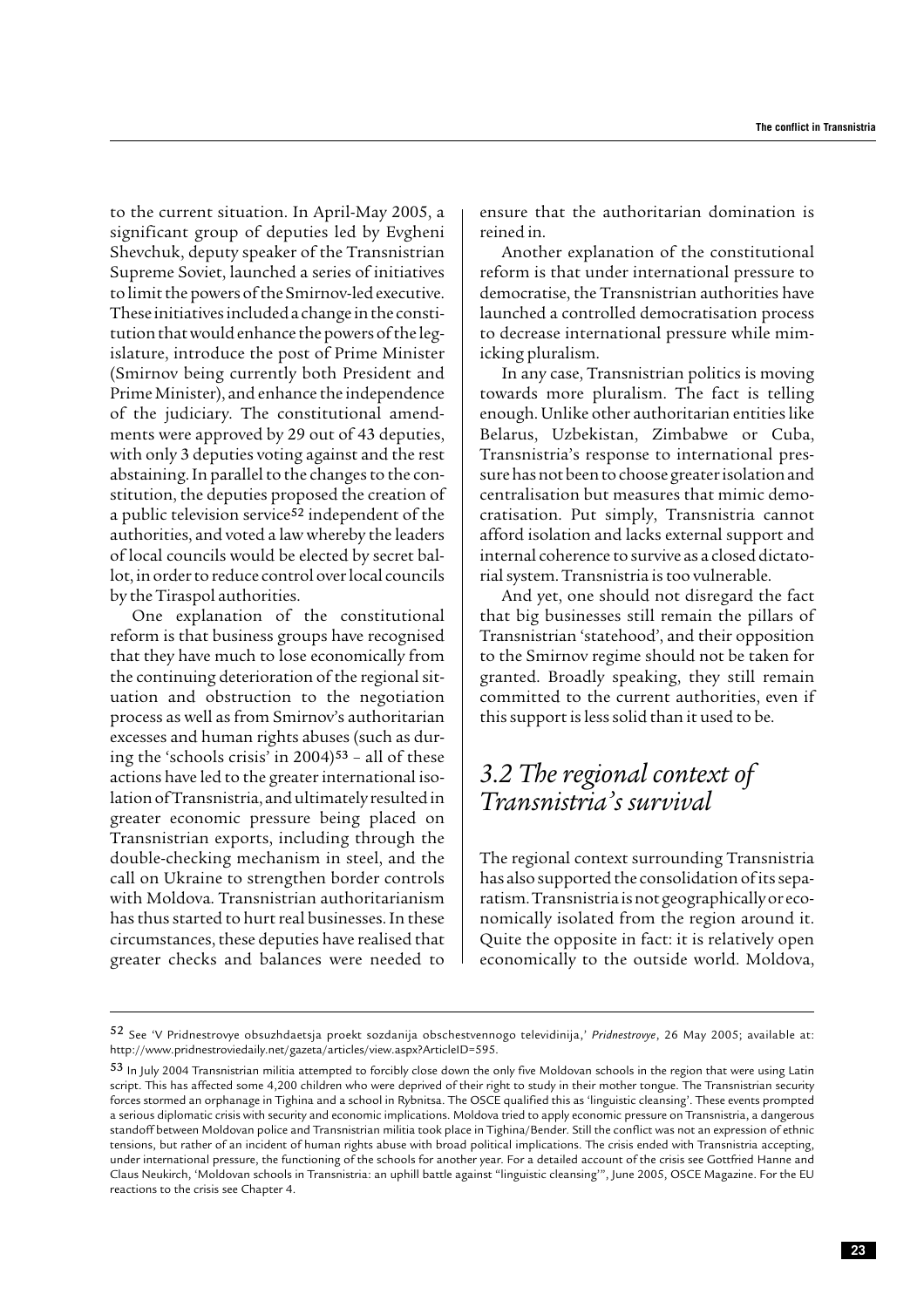Ukraine, Russia and the OSCE have all played a role in the strengthening of Transnistrian 'statehood'.

#### **Russia-Transnistria**

The European Court of Human Rights concluded in July 2004 that the Transnistrian Republic 'remained under the effective authority, or at the very least under the decisive influence, of Russia, and in any event that it survived by virtue of the military, economic, financial and political support that Russia gave it'.<sup>54</sup> Transnistria could not have emerged without Russia, nor could it have survived.

As a patron state, Russia has not only encouraged Transnistrian secessionism, it has also provided Transnistria with the resources to fight, including military assistance and training, as well as economic subsidies.<sup>55</sup> The following example illustrates this. On December 2, 1994, the Russian Federation Government issued a decree No. 1341 according to which the Transnistrian army received from the Russian troops stationed in the region some thirty nine technical units as well as one hundred and sixty tons of material goods. By April 1998, Russian troops stationed in Transnistria had transferred to the separatist authorities one hundred and fifty technical units and some three thousand tons of material goods.<sup>56</sup>

The Russian-led peacekeeping operation has *de facto* guarded the borders of the secessionist entity, freezing a status quo that is favourable to one side. In effect, the peacekeeping format has changed the balance of power in the region in favour of those standing against efforts to settle the conflict. In addition, Russia maintains a military force (Operative Group of Russian Troops) in Transnistria – a *de facto* military base with

some 1,500 soldiers, which was to be withdrawn by the end of 2002 according to the OSCE Istanbul summit commitments undertaken by Russia.<sup>57</sup>

The nature of Russian interests is manifold. On the one hand, Russia is locked into supporting Transnistria due to a combination of domestic factors and distorted perceptions about the West. Russia has business interests in Transnistria, and important actors in Russia have benefited from corrupt links with the Smirnov regime. Russian support for Transnistria is the result of a coalition of interested actors inside the Russian Federation. This coalition is neither homogenous nor permanent, however interested groups have emerged in Moscow over the last decade determined to maintain support for Transnistria.

The most vocal supporters of Transnistria have been nationalist and communist deputies in the Russian State Duma<sup>58</sup> as well as nationalist political activists. While not necessarily influential on the Russian executive, they have created a climate in which Transnistria has been encouraged to pursue its secessionist project. The State Duma has also placed public pressure on the government to adopt tougher policies towards Moldova.

Less visible but no less important, elements of Russia's military-industrial complex have cooperative relations with certain Transnistrian factories, which have been crucial in sustaining them. Russia is also the largest investor in Transnistria, heavily subsidising the Transnistrian economy.

Geopolitical calculations also determine Russian views of Transnistria. Close links to Transnistria and keeping troops in the region allows Russia to exert leverage over Moldova. This matters, because many Russian decision-

<sup>54</sup> European Court of Human Rights, Press release issued by the Registrar, 'Grand Chamber Judgment in the Case of Ilascu and Others v Moldova and Russia', 349, 8 July 2004; available at: http://echr.coe.int.

<sup>55</sup> See Stuart Kaufman, 'Spiralling to Ethnic War: Elites, Masses, and Moscow in Moldova's Civil War,' *International Security*, vol. 21, no. 2, 1996, pp.108-38; and Dov Lynch, *Russian Peacekeeping Strategies in CIS* (London and New York: RIIA and Macmillan, 2000).

<sup>56</sup> Mihai Gribincea, *The Russian Policy on Military Bases: Georgia and Moldova* (Cogito: Oradea, 2001), p. 236.

<sup>57</sup> Istanbul Summit Declaration, article 19, page 49-50; available at: http://www.osce.org/documents/mcs/1999/11/4050\_en.pdf.

<sup>58</sup> See *Regional tensions over Transdniestria* (International Crisis Group, no. 157, 17 June 2004), pp. 16-19.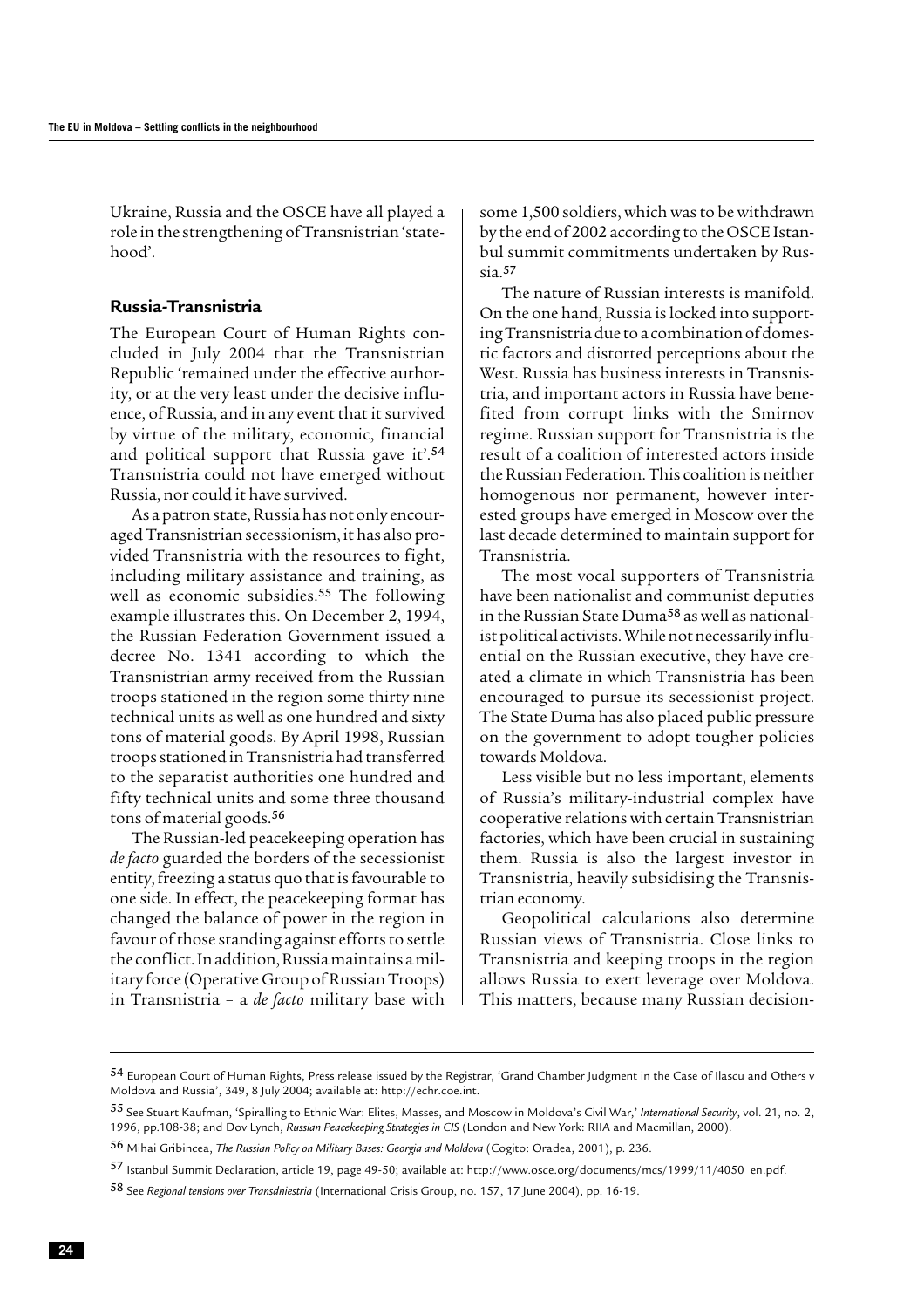makers view the world through a geopolitical prism in which the balance of power, spheres of influence and geopolitical vacuums are driving forces of international politics.<sup>59</sup> The Russian government perceives many of the changes occurring in Europe as directed against its spheres of interests. Should Russia retreat from Moldova, the vacuum left would be filled by 'unfriendly' forces. The chief of Russia's Federal Security Service (FSB) has argued: 'Our opponents are steadily and persistently trying to weaken Russian influence in the Commonwealth of Independent States and the international arena as a whole (…) The latest events in Georgia, Ukraine and Kyrgyzstan unambiguously confirm this.'60The mainstream Council on Foreign and Defence Policy argues similarly: 'The EU is more and more on the offensive in its relations with Russia (…) it acts as a tough adversary and competitor (…) The EU is starting to become a competitor for Moscow already on the Russian territory itself',<sup>61</sup> let alone in the post-Soviet space.

Thus, Russia's view of itself is that of a country under siege. Such views influence Russian decisions to support such authoritarian leaders as Alyaksandr Lukashenka in Belarus, Islam Karimov in Uzbekistan and Igor Smirnov in Transnistria. Geopolitical thinking has also put Russia on the side of Kuchma in Ukraine and Milosevic in Serbia, even if such 'allies' have rarely been fully embraced in Moscow.

#### **Ukraine-Transnistria**

Ukraine, along with Russia and the OSCE, is a mediator in the negotiations on the status of Transnistria inside Moldova. It has a number of military observers in Transnistria, and has been invited to send peacekeeping troops, which it can do at any point. Transnistria is situated between Ukraine and Moldova, and the secessionist region controls 452 km of the Moldova-Ukraine border (See Map in Annex 2). This allows it to conduct external trade through Ukraine, and also be a transit point for smuggled goods into Moldova.

Ukraine has traditionally played a rather ambiguous role in Transnistria. It would seem that Ukraine has great interest in settling the conflict. The endurance of the conflict on Ukraine's border does not contribute to regional stability nor to Ukraine's long-term European and Euro-Atlantic aspirations. Ukraine is not interested in having a Kaliningrad-type Transnistria on its border, where Russian troops are stationed.

And yet, Ukraine's record on Transnistria is not straightforward. Transnistria could not survive without Ukraine's implicit support. All of the alleged Transnistrian smuggling, trafficking and export of arms passes mainly through Ukraine: by sea, through the Odessa and Ilichiovsk ports, or by land. Serious interest groups in Ukraine have gained benefits from such activities in Transnistria, especially during the Kuchma era.

The Moldova-Transnistria-Ukraine border has been vital for Transnistrian survival. After the introduction of new Moldovan customs stamps in 2001, Ukraine still accepted exports from Transnistria. Moldova has urged Ukraine to accept only those goods which bear Moldovan stamps, such stamps being granted only to Transnistrian companies registered as legal entities in Chisinau. But Ukraine has long refused to comply with Moldovan requests not to accept Transnistrian goods not covered by documentation according to Moldovan legislation. The Ukrainian argument was that it would not take part in economic pressure on Transnistria, because, as a mediator to the conflict, it had to remain neutral. Kyiv also argued that such measures would affect Ukrainians (ethnic

<sup>59</sup> See Andrei Zagorski, 'Russia and the shared neighbourhood', in 'What Russia sees', *Chaillot Paper* no. 74 (Paris: EU Institute for Security Studies, 2005), p. 71.

<sup>60</sup> Steve Gutterman, 'Security chief: Russia prevents U.S., other foreign spy activity under cover of NGOs,' Associated Press, 12 May 2005. 61 Russian Council on Foreign and Defence Policy, *Situation Analysis on EU-Russia Relations*, under the direction of Sergei Karaganov, February 2005, Moscow; available at: www.svop.ru.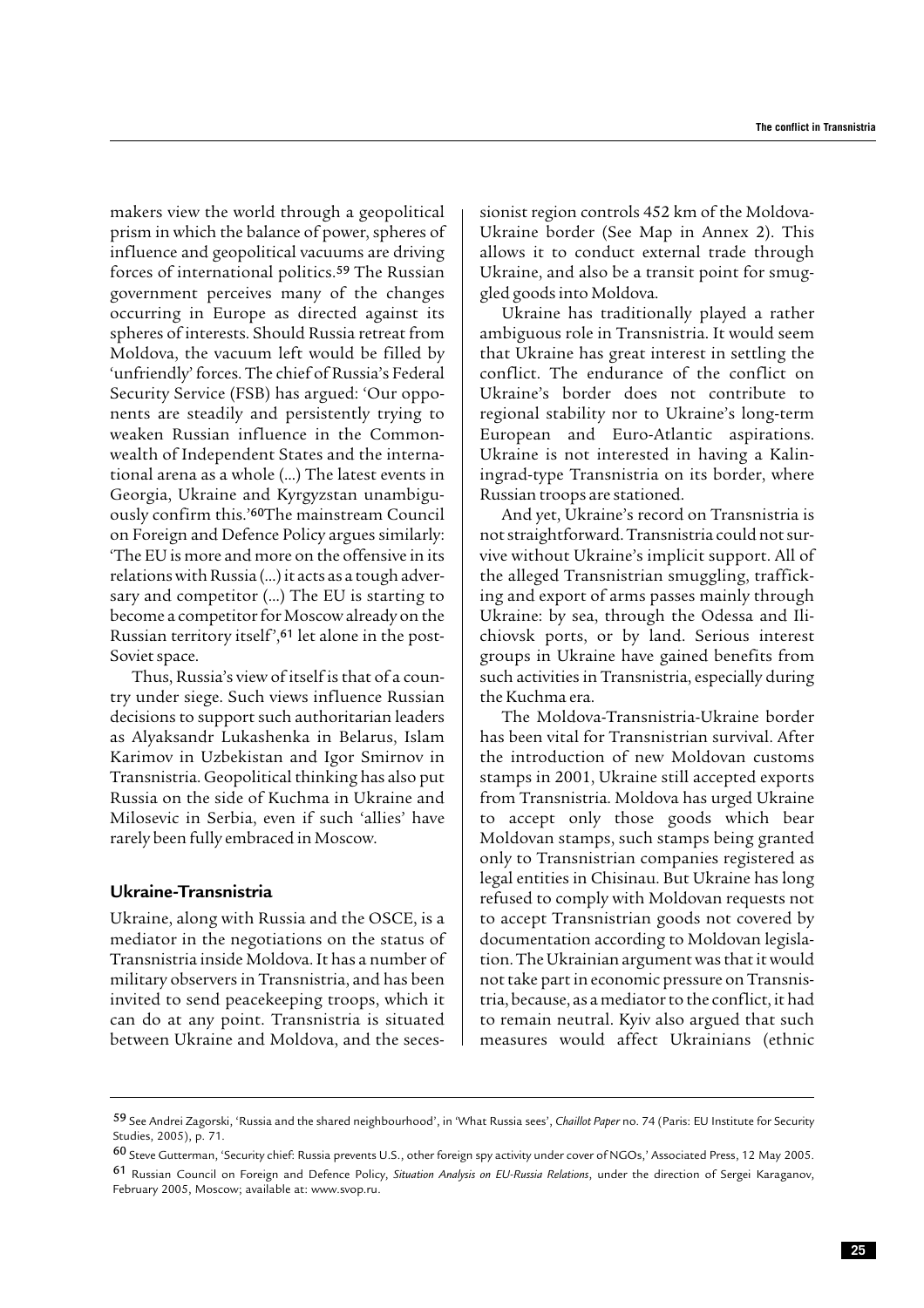<span id="page-27-0"></span>Ukrainians and Ukrainian citizens) living in Transnistria. Thus, Moldova has requested Ukraine to create joint border posts on the whole Moldovan-Ukrainian border, and especially on the 452 km section controlled by the Transnistrian authorities. However, for a long time Ukraine was resistant to this notion, although now it is increasingly coming around to this point of view.

### *3.3 A changing Ukraine*

The situation is changing, and the Ukrainian dimension of the Transnistria problem is quickly transforming. The following section will explore some of these changes in detail, as they open real opportunities for the EU and the international community to positively influence the conflict settlement process.

The Youshchenko administration had formulated a new approach to Transnistria. Foreign Minister in the Timoshenko government Boris Tarasyuk stated in February 2005, soon after assuming his functions, that Transnistria settlement is 'one of the most important tasks of the Ukraine's national security', that Transnistria is 'Europe's black hole, where very few get fabulously rich while hundreds of thousand eke out a hand-to-mouth existence'. Tarasyuk also stated that 'Transnistrian and other puppet regimes are obstacles to the edification of a united Europe (…) It is high time to acknowledge frankly that authoritarian enclaves persist in Europe, and to finally tackle these problems. The illegitimate, corrupt regimes in these unrecognized republics have nothing in common with the rights of the populations there'.<sup>62</sup> The stage has been set for a new Ukrainian approach.

In April 2005, President Youshchenko put forward a Ukrainian settlement plan, entitled 'Towards a settlement through democracy'. In May 2005, a more extended and modified version of a plan was presented. Its main idea is to have internationally observed free and fair parliamentary elections in Transnistria in December 2005, which would bring to power more representative leaders in Transnistria with whom Chisinau would then negotiate a new status for the region.<sup>63</sup> In addition, a new peacekeeping format, and greater involvement of the United States and the EU, is envisaged in all the aspects of conflict settlement. Ukraine also agreed to invite an EU monitoring mission to its border with Transnistria.

The new Ukrainian government has proposed to organise democratic elections in December 2005 for the Transnistrian Supreme Soviet under international – EU, US and OSCE – monitoring. This was the most controversial point of the Ukrainian initiative, as it opens the path to the international legitimisation of Transnistrian elections and some of its institutions. In itself, this is not problematic. Transnistrian people have the right to be represented by local institutions, including a local parliament. The problem is twofold.

First, in the time span proposed by Ukraine, it is unrealistic to organise democratic elections in Transnistria. Transnistria lacks civil society, independent media, independent political parties and any trace of credible opposition. This cannot change in a few months. Thus, the result of such elections would most likely strengthen the existing ruling elite in Transnistria, with a slightly modified internal power balance. Early elections without democratisation would create a Belarus-type regime in a secessionist entity with internationally recognised leaders.

Second, even if a new parliament (Supreme Soviet) is democratically elected and starts to negotiate with Moldova on Transnistria's status, there is no guarantee that such negotiations

<sup>62</sup> See Vladimir Socor, 'Kwasniewski, Tarasyuk urge a European Solution in Transnistria,' *Eurasia Daily Monitor*, 18 February 2005; available at: http://www.jamestown.org/edm/article.php?article\_id=2369285, and 'New Ukrainian Foreign Minster Speaks on Transnistria,' *Infotag/Moldova Azi*, 14 February 2005, available at: http://www.azi.md/news?ID=33033.

<sup>63</sup> The Ukrainian Plan on the Settlement of the Transnistrian conflict may be found at: http://www.eurojournal.org/ more.php?id=186\_0\_1\_0\_M.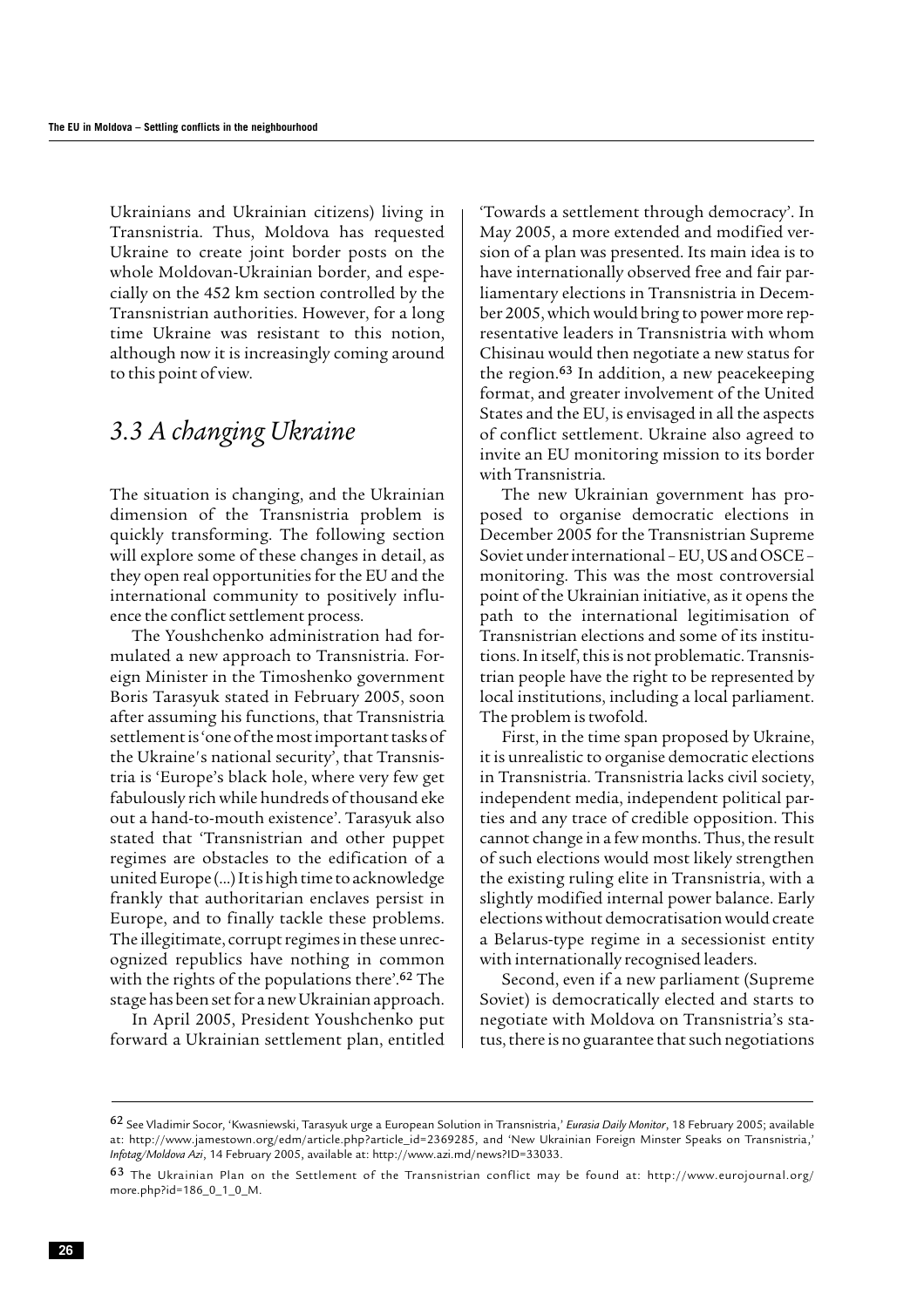would not drag on for another decade – and this time, the Transnistrian authorities would be legitimate and internationally recognised as representatives of the population of the region and with a strengthened mandate to ask for independence.

On the other hand, the Ukrainian plan is useful in that it raises the issue of Transnistria's democratisation, as well as the perspective of shifting the balance on negotiations from the authoritarian executive power headed by Smirnov towards a more representative sample of politicians in the Supreme Soviet, many of whom have links with the business community and are more pragmatic and moderate and might see an interest in having the Transnistrian problem settled rather than aggravated.

At the same time, these changes in the Ukrainian position occur against the backdrop of entrenched existing Ukrainian interests in Transnistria. These should be clearly understood, as the Ukrainian position, even that of the new government, remains far from unambiguous.

First, Ukraine has serious investment interests in Transnistria. Even if the structure of Transnistrian companies is very opaque, it is clear that there are strong Ukrainian interests in the region. For example, the most important company in Transnistria, the 'Rybnitsa Steel Mill', which provides more than 50% of the Transnistrian budget, and allegedly changes the formal holders of the company every six months, *de facto* belongs to very important officials from Russia and Ukraine.<sup>64</sup> Ukraine's economic presence inside Transnistria provides it with leverage; leverage which can be used to sustain the status quo or to help settle the conflict.

Second, corrupt officials in Ukraine (as well as in Moldova) benefit from smuggling through Transnistria. The former first deputy chairman of the Ukrainian Customs Service, Nikolay Salagor, appointed already after the Orange revolution, stated in September 2005 that there are 'huge holes' at the Ukrainian border, 'through which enormous uncontrolled contraband flows have been passing (...) President [Youshchenko] has requested that the customs put an end to smuggling from Transnistria. No measures have been taken to solve the problem (...) People having important relations in Tiraspol, have long ago established a network to deliver smuggled goods'.<sup>65</sup>

Third, Ukraine has economically benefited from the fact that practically all of Transnistrian trade goes through Ukrainian customs, territory and seaports. This means revenues not only for corrupt officials but also for the Ukrainian budget. They are not enormous, but they are important for the Odessa region. There are few incentives for Ukraine to undermine this trade without seeing any benefits in return or for the sake of a vaguely stated commitment to regional stability.

Ukrainian officials understand that it is important to change policies on the Transnistria issue. However, it is difficult for them to renounce short-term benefits in the name of a distant prospect of a vague rapprochement with the EU.<sup>66</sup> The perception is still that Ukraine is making unilateral concessions, while what is on offer from the EU falls short of a serious engagement. The EU-Ukraine Action Plan falls far short of Ukrainian aspirations, as do the additional 'Ten points for closer cooperation' put forward in the aftermath of the Orange Revolution.<sup>67</sup>

One of the tests of the long-term credibility of Ukraine's new foreign policy will be the Transnistria conflict settlement process. At the EU-Ukraine summit in Yalta on 11 September 2001, Ukraine declared that in order to 'reflect its for-

<sup>64</sup> Interviews in Chisinau April 2005, and Brussels, June 2005.

<sup>65</sup> Interview with Nikolay Salagor, Zerkalo Nedeli 35 (563), 10-16 September 2005. Also see OSCE Mission to Moldova News Digest, 12.09.2005.

<sup>66</sup> Interview with OSCE official, Paris, 11 May 2005.

<sup>67</sup> Interview with Ukrainian diplomat, Brussels, April 2005; for the *Ten Points*, see http://europa.eu.int/comm/external\_ relations/ukraine/intro/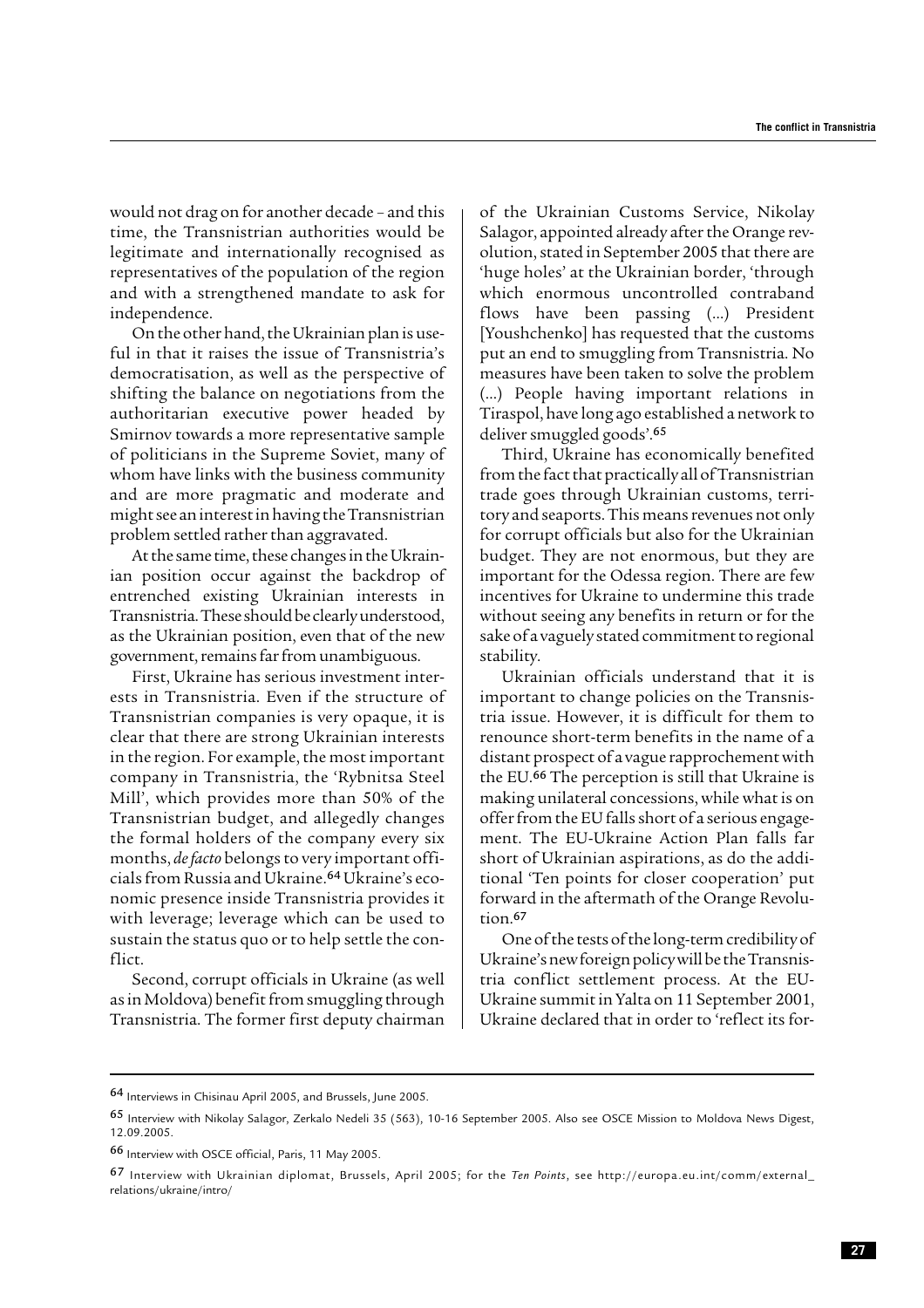eign policy orientation, Ukraine recalled its unilateral alignment with EU CFSP statements'.68A European Ukraine cannot do without a *Europeanised* foreign policy on Transnistria. A key indicator of Ukraine's willingness to ensure the involvement of the EU in conflict settlement will be ensuring that its entire border with Moldova is secure and transparent.

With the Youshchenko government, there has been significant progress on the issue. In May 2005, the Moldovan and Ukrainian Prime Ministers agreed to form joint custom points on the Moldovan-Ukrainian border in order to enhance its transparency. This has been a contentious issue for years, requested by Moldova and supported by the EU. On 2 June 2005, the Moldovan and Ukrainian presidents addressed a joint letter to the EU High Representative for CFSP, Javier Solana, and the Commission President, Jose Manuel Barroso, requesting EU support for an international mission for the 'control and monitoring' of the Transnistrian segment of the Moldova-Ukraine border.<sup>69</sup>

Overall, the Ukrainian position towards conflict resolution in Transnistria has been affected by internal infighting inside the Youshchenko administration. Divergences between Petro

Poroshenko, former head of the National Security and Defence Council (NSDC), and former Prime Minister Youlia Timoshenko, have marked domestic politics as well as the Ukrainian approach on Transnistria. The dismissal of the two officials by President Youshchenko in September 2005 raised certain questions about the continuity of the Ukrainian policy towards the conflicts. Youlia Timoshenko's government was an advocate of a tougher approach towards Transnistria than the NSDC, and it is not clear how the increasing rift between Youschneko and Timoshenko will affect Ukrainian policymaking on the Transnistria conflict.

Thus, considering the internal constraints of Ukrainian domestic politics it is crucial to get Ukraine on board to move towards conflict settlement. Thus far, Ukraine's steps on Transnistria have been inspired by concerns about Ukraine's image abroad.<sup>70</sup> Ukraine sees its contribution to conflict resolution in Transnistria through the prism of its rapprochement with the EU. This gives the EU considerable leverage in dealing with Ukraine. However, much depends on the capacity of the EU to alter the way Ukraine perceives its interests in Transnistria as part of broader EU-Ukraine relations.

70 Interview with Ukrainian official, Chisinau, April 2005.

<sup>68</sup> Ukraine currently seeks to participate in the drafting of CFSP statements, which would also allow Ukraine to sign CFSP statements along with EU candidate countries. Interview in Brussels, April 2005.

<sup>69</sup> Press office of the President of Ukraine, Victor Yushchenko, 'Ukrainian-Moldovan negotiations, headed by the Presidents of Ukraine and Moldova, ended in the Odessa *oblast*,' 2 June 2005, http://www.prezident.gov.ua/en/news/data/1\_827.html.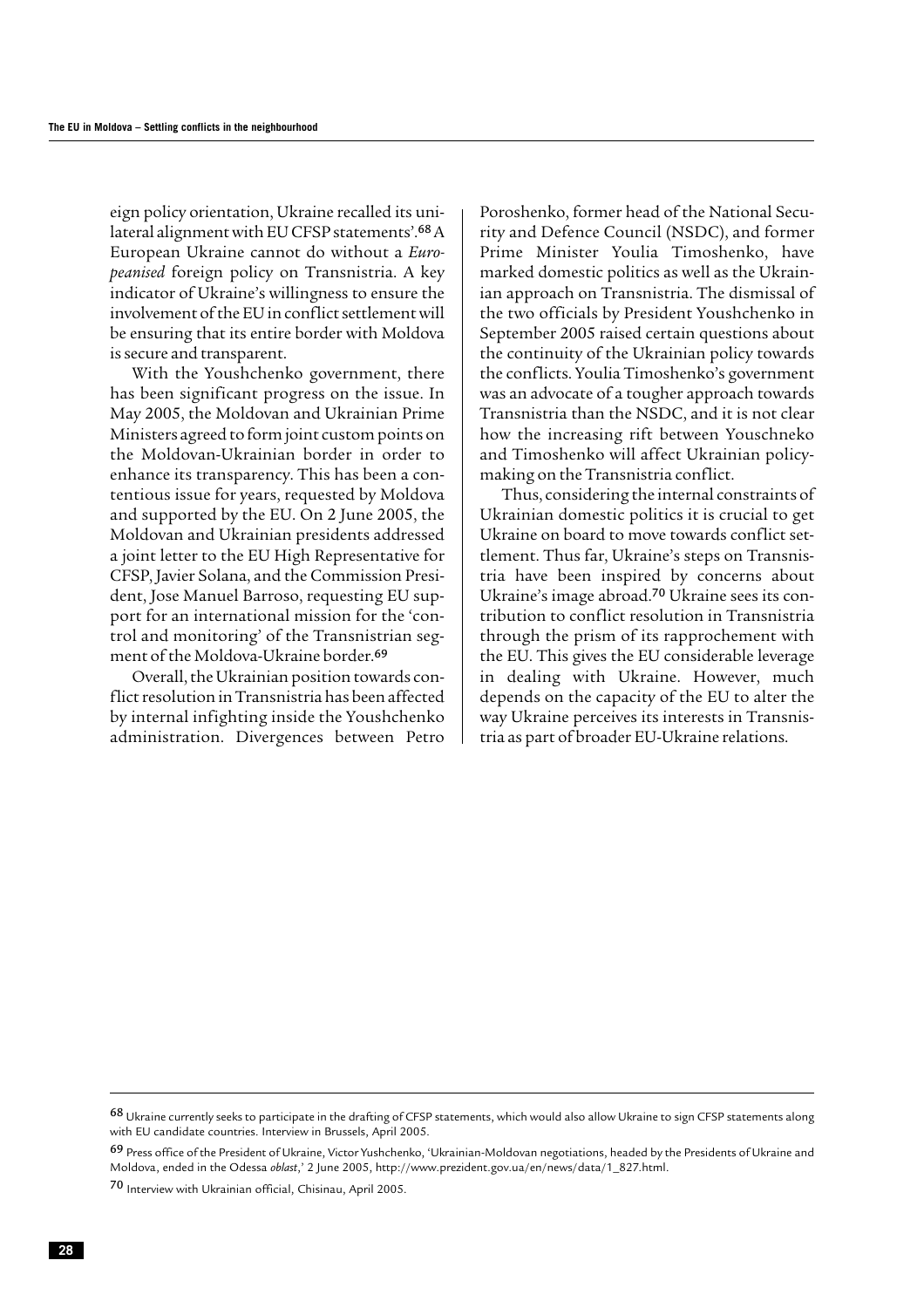### <span id="page-30-0"></span>**The EU and Transnistria**

The thinking, assessments and policies of the EU towards the conflict in Transnistria have evolved quickly. The turning point towards a more active role occurred in late 2002. Since then, the EU has stepped up its attention and actions. The EU now constantly raises the Transnistria issue in relations with Russia and Ukraine. The Union has also used an array of CFSP instruments to support the conflict resolution process – these have included appointing an EU Special Representative, introducing a travel ban against the Transnistrian leadership, as well as envisaging common actions under its ENP Action Plans with Moldova and Ukraine on conflict resolution in Transnistria.

### *4.1 Why more EU engagement?*

First, because of enlargement. A 2002 Commission paper on EU approaches to Moldova stated: 'Moldova's stability clearly matters to the EU. Within a few years, Moldova will be on the borders of an enlarged EU. It has been destabilised by weak government, armed conflict and secession, near economic collapse, organised crime and emigration (…) The EU needs to help Moldova address these problems'.<sup>71</sup> Indeed, it was enlargement that stimulated the EU to develop a neighbourhood policy.

Second, developments in CFSP and ESDP mean that the EU not only can *look*East, but that it can also potentially *act* in the East. What is more, by 2002, the Balkan region had been set more or less on the path towards stabilisation. Serbia's authoritarian leader Slobodan Milosevic was ousted, the FYR of Macedonia had stabilised after the 2001 clashes between the Slavic and Albanian communities and the EU was beginning to pay more attention to its Eastern neighbourhood.

Third, by 2003, after more than a decade of negotiations, the conflict settlement mechanisms had become discredited in the eyes of Moldova and the international community. The five-sided mechanism and the peacekeeping format have not worked and are no longer acceptable as negotiations were stalled, and Moldova did not trust Russia and Ukraine, and the peacekeeping operation was perceived as sustaining the status quo rather than solving the conflict. With every passing year of negotiation, the Transnistrian separatist state consolidated. Steps undertaken under pressure from the mediators as part of the conflict settlement efforts, such as granting Moldovan custom stamps to Transnistria, were only contributing to a more economically independent Transnistria. Instead of altering the incentive structures sustaining the conflict, the negotiation format was, in fact, legitimising them. The UK Government memorandum on the appointment of an EU Special Representative to Moldova is clear: 'After another year without progress on the fivesided settlement talks (…) there is recognition within the EU of the need for greater engagement in Moldova. This has become more pressing following the recent enlargement of the EU, which has put the EU's external border closer to Moldova, and with the prospect of Romania's accession in 2007, which will put Moldova directly on the EU's border'.<sup>72</sup>

<sup>71</sup> *EU approach on Moldova* (Unpublished, 2002).

<sup>72</sup> Information from the Committee on European Security of the United Kingdom Parliament, House of Common, Eleventh Report of Session 2004-2005, Point 12 'FCO (26397) EU Special Representative for Moldova'.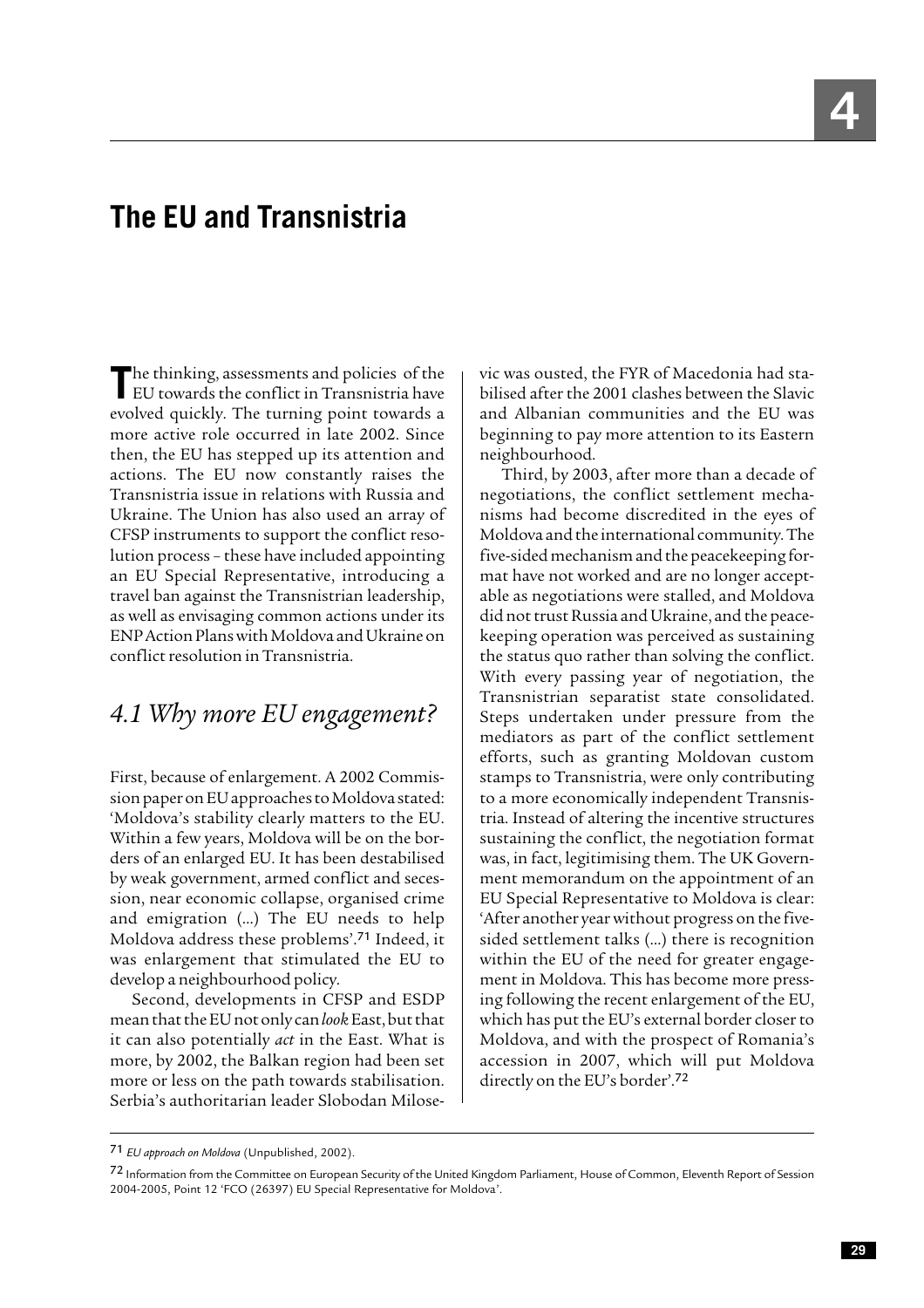Fourth, the Transnistrian authorities have driven the EU towards greater involvement in the conflict resolution process. Transnistria opposes any Western involvement in the process, and is profoundly distrustful of Europe. Transnistria obstructionism in negotiations, which were employed by the separatist leaders to prolong the status quo, in fact, discredited the mechanism in the eyes of most observers and gave the Moldovan government credible arguments to insist on greater EU and US involvement in negotiations.

This was reinforced by a series of tensions between Moldova and Transnistria in 2003- 2004 that revealed the flaws not only of the negotiation format but also of the peacekeeping mechanism. A brutal attempt to close down the only six Romanian-language schools (one of them an orphanage) using the Latin alphabet in Transnistria in the summer of 2004 prompted a series of EU statements, an extension of the travel ban on more Transnistrian officials, and a visit in early August 2004 by Robert Cooper, Director General for External and Politico-Military Affairs of the EU Council to Transnistria.<sup>73</sup> The crisis led to a direct and dangerous standoff between Moldovan police and Transnistrian militia, in which the peacekeeping forces did not interfere. Nor could the Joint Control Commission, composed of Russia, Transnistria and Moldova and the body supervising the security situation, intervene because of a Transnistrian and Russian veto. This revealed the biases of the structures, which, designed to maintain peace, now entrenched the conflict. Transnistrian actions, therefore, served to undermine the credibility of the Russia-led negotiating and peacekeeping formats and to encourage thinking in

the EU, the US and Moldova on how the situation could be changed.

Fifth, Russian policies towards Moldova encouraged and even accelerated greater EU attention to the issue. Russia's unilateral diplomacy, witnessed with the 'Kozak memorandum' and Russian pressure to weaken the OSCE, has undermined the five-sided format in this conflict. In November 2003, Dmitri Kozak, Putin's special envoy, developed a unilateral settlement plan that would have opened the way to a Russian military presence until 2020 and Transnistria's *de facto* domination of the whole of Moldova. This became known as the 'Kozak memorandum'.<sup>74</sup> In addition, Russia failed to withdraw its troops and armaments before the end of 2002 in accordance with its OSCE Istanbul commitments. Russia has not ceased supporting Transnistrian separatism even after an initially pro-Russian communist government took power in Moldova. So assertive was Russian policy towards Moldova that even Moldova's communists turned away from Russia as the main 'strategic' partner. In 2004-2005, Russia also tried to undermine a common EU policy on Transnistria and sideline EU institutions while at the same time intensifying bilateral discussions on Transnistria with some EU member states to show that it consults with European partners.<sup>75</sup>

Sixth, the EU-Russia dialogue on security issues, especially the launch of a road map for a common external security space in May 2005, has started to create a proper basis for cooperation on the conflicts in the former Soviet Union. A key objective of the common space is to 'strengthen EU-Russia dialogue on matters of practical co-operation on crisis management in

75 Interview with EU official, Brussels, April 2005.

<sup>73</sup> See 'Javier Solana, EU High Representative for the CFSP, writes to Russian Foreign Minister Sergey Lavrov on deteriorating situation in Transnistria,' Brussels, 30 July 2004, S0208/04; 'Javier Solana, EU High Representative for the CFSP, sends diplomatic mission to Moldova,' Brussels, 9 August 2004 S0210/04; 'Declaration by the Presidency of the European Union on the denial of access to Transnistria of the OSCE Mission in Moldova,' 19 August 2004; 'Declaration by the Presidency on behalf of the European Union on the continuing deterioration of the situation in Moldova,' 26 August 2004. All these documents can be found on: www.eurojournal.org.

<sup>74</sup> The text of the *Russian Draft Memorandum on the basic principles of the state structure of a united state in Moldova* (Kozak Memorandum) can be found at: http://eurojournal.org/comments.php?id=P107\_0\_1\_0\_C; for relevant commentaries see Michael Emerson, 'Should the Transnistrian tail wag the Bessarabian dog?' *CEPS Commentary*, 11 January 2004, available at: http://www.ceps.be/Article. php?article\_id=133&; and John Lowenhardt, 'The OSCE, Moldova and Russian Diplomacy in 2003,' *Eurojournal.org*, 16 April 2004, http://eurojournal.org/more.php?id=139\_0\_1\_6\_M5.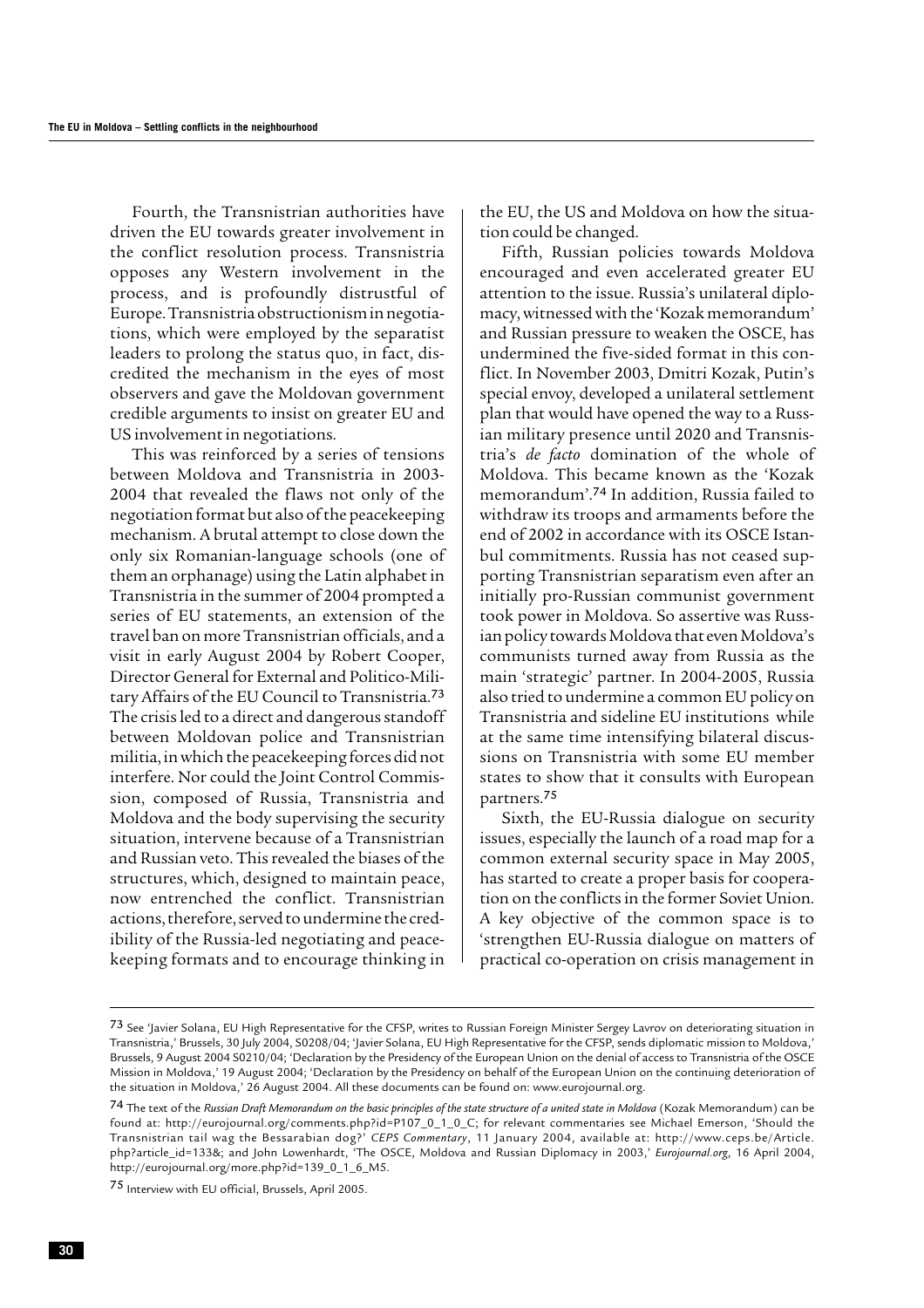<span id="page-32-0"></span>order to prepare the ground for joint initiatives (…) in the settlement of regional conflicts, *inter alia* in regions adjacent to EU and Russian borders'.<sup>76</sup> This document clears ground in which the EU could increase its contribution to conflict resolution in Transnistria, which, after all, is an adjacent region only to the EU and not Russia.

Seventh, the Orange Revolution and changes in Ukrainian policy have made greater EU contribution to conflict resolution more welcome; these changes also increased the EU's potential to act in stronger cooperation with Ukraine.

Taken together, these factors led member states and the EU to recognise that the status quo had to and could be changed. A new push was required. With the OSCE in crisis, NATO looking beyond Europe towards global responsibilities, and the United States deeply involved in the Middle East, the obvious candidate to drive the conflict resolution process is the EU.

### *4.2 EU thinking and policy*

Most importantly, EU thinking about Moldova has changed. The Moldovan conflict remains far from the most salient problem the EU faces, but since 2003 the conflict in Transnistria has given the EU a great deal of food for thought. In addition, the EU has used a wide array of CFSP instruments to support the settlement of the conflict. It is worth reviewing these actions before considering new ideas for EU engagement.

#### **Diplomatic actions**

The EU has moved relatively quickly to become a diplomatic actor in the Transnistrian conflict resolution process. During 2003-2004, the EU became an *ad hoc* diplomatic actor in Moldova, periodically sending diplomatic missions to Moldova, raising the Transnistria problem with Russia and Ukraine and expressing opinions on the conflict resolution process. The most dramatic instance of such diplomatic activism was Javier Solana's declared lack of EU support for the 'Kozak Memorandum' in November 2003, which weighed in Moldova's decision to reject the Russian plan. In early 2005, a decision was made to increase the profile and to streamline EU diplomacy and in March the EU appointed an EU Special Representative (EUSR) for Moldova. A senior Dutch diplomat, Adriaan Jacobovits de Szeged, who served as the special envoy of the OSCE Dutch Chairman-in-Office in 2003 on the Transnistria problem, was appointed. His mandate is to 'strengthen the EU contribution to the resolution of the Transnistria conflict (…); assist in the preparation (…) of EU contributions to the implementation of an eventual conflict settlement'.<sup>77</sup> In this way, the EU sent a message that its interest in the Transnistria problem is serious, and that the EUSR would be the main EU interlocutor with whom the problem should be discussed.<sup>78</sup> The EUSR appointment was designed to provide for greater EU internal coherence and external visibility. However, the fact that the EUSR is based in The Hague has reduced his visibility on the ground.

#### **Trade-related actions**

In September 2004, the EU introduced a doublechecking system for the steel exported from Moldova without imposing any quantitative limitations.<sup>79</sup> In fact, this was a measure to enhance the transparency of steel exports from Transnistria to the European Union. Such

<sup>76</sup> *EU-Russia Road Map for the Common Space of External Security*, p. 43.

<sup>77</sup> Council Joint Action 2005/265/CFSP of 23 March 2005 appointing a Special Representative of the European Union for Moldova, Official Journal L 081 , 30/03/2005 P. 0050 – 0052.

<sup>78</sup> Interview with EU official, Brussels, April 2005.

<sup>79</sup> *Council Decision concerning the conclusion of an Agreement in the form of an Exchange of Letters between the European Community and the Republic of Moldova establishing a double-checking system without quantitative limits in respect of the export of certain steel products from the Republic of Moldova to the European Community*, Brussels, 7 September 2004, 11511/04, SID 28, COEST 126.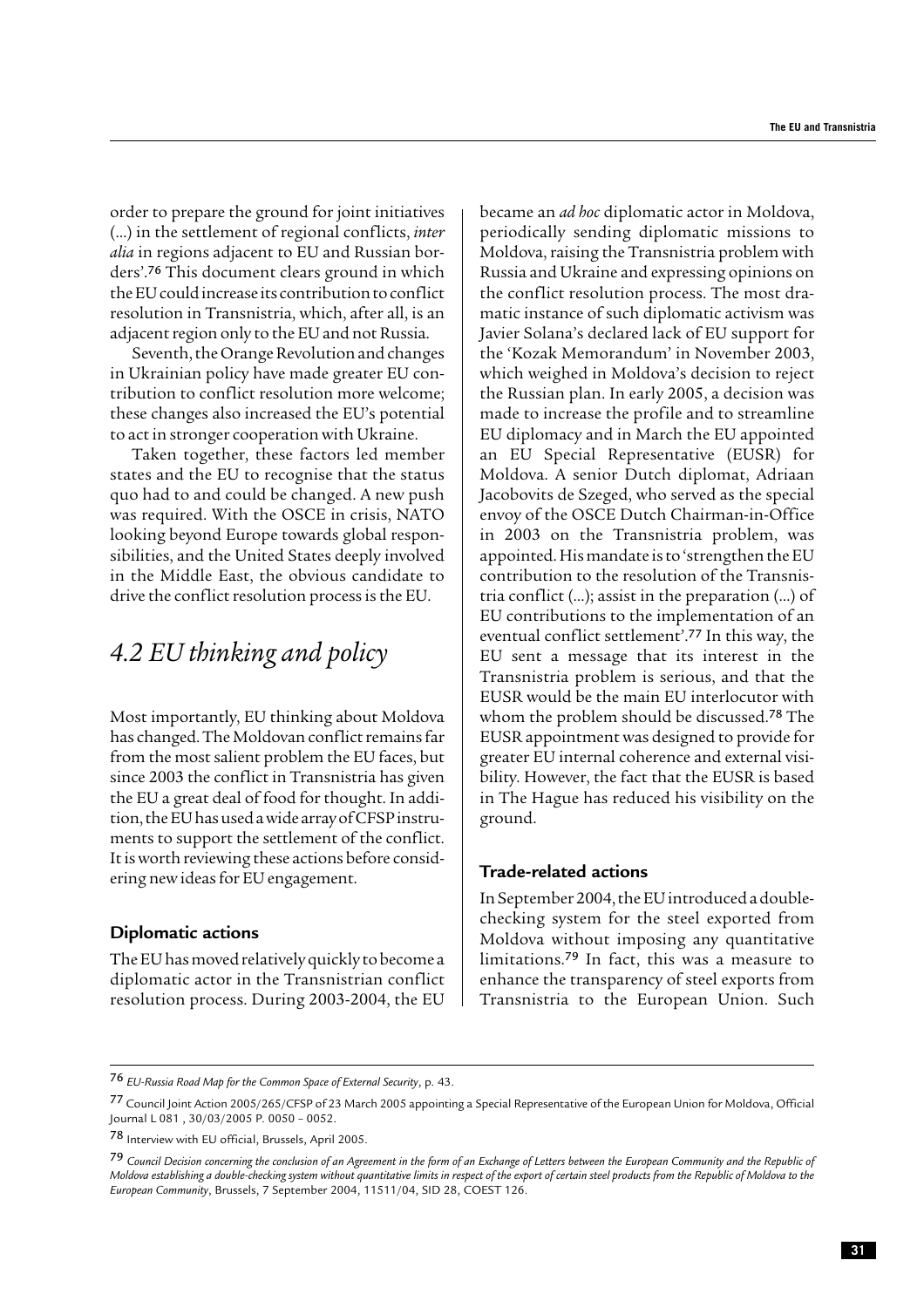exports could no longer happen without Moldovan certificates confirming the origin of the steel. This meant in effect that the Transnistrian steel factory in Rybnitsa would not be able to export steel without Moldovan custom stamps or supervision by Moldovan authorities. The impact has been felt in Transnistria, which has had to redirect exports towards the East and China, in particular.

#### **Participation in negotiations**

The EU has been involved in the negotiations also. During the Dutch chairmanship of the OSCE in 2003, the EU was present in the Joint Constitutional Commission, composed of Moldovan and Transnistrian deputies, to draft a new constitution for a reunified Moldova. The Commission ultimately failed in its task, but it marked a symbolic change in the conflict resolution mechanisms with the EU being involved for the first time in negotiations on the status of Transnistria.

The EU is not formally included in any of the formally institutionalised conflict management formats in Transnistria. It is not part of the fivesided negotiation format, the joint control commission, or the peacekeeping mechanism. The EU rather than seeking to join these mostly discredited and deadlocked formats, has been building new frameworks of cooperation in which it could bring an added value to the conflict resolution process. This included active diplomacy by the EUSR for Moldova and the launch of the EU Border Assistance Mission. In fact, the main thrust of conflict settlement efforts in Transnistria has shifted away from the five-sided format towards direct dialogue between the EU and other concerned actors and efforts to increase the transparency of the Moldova-Ukraine border.

Since September 2003, Moldova has constantly called for the EU (and the US) to become a full mediator in the conflict. The proposition is supported by Ukraine, and Transnistria has even decreased its objections to the idea in 2005. It is increasingly likely that the EU, as well as the US, will become involved in the negotiating process at some point. As the failure of the 'Kozak memorandum' showed, no solution to the conflict is likely without EU support. All of this highlights the importance of the EU role in the negotiations, even if it is not formally a mediator yet.

#### **Political dialogue with Ukraine and Moldova**

Starting in March 2003 at the initiative of the European Commission, a series of trilateral consultations between Ukraine, Moldova and the EU were held in Brussels on the issue of joint border controls on the Moldovan-Ukrainian border, including its Transnistrian segment. The ENP Country Report on Moldova from May 2005 mentions that 'a key element in any effort to achieve a settlement relates to ensuring Moldova's control over its entire customs territory'. The Report states also that 'without effective customs control on the goods crossing Transnistria, smuggling is flourishing with serious consequences on the government budget and the rule of law'. The EU, thus, supported Moldova's proposals for the creation of a joint border control on the Ukrainian territory to ensure control over all of Moldova's external borders. The EU also pledged funds to support the development of border infrastructure between Moldova and Ukraine. On 7 June 2005, the European Commission announced that this assistance would increase to 22 million euro primarily for strengthening border controls between Moldova and Ukraine.

In February 2005, the EU and Moldova signed their ENP Action Plan for increased cooperation. The Action Plan is a set of measures to advance economic and political relations between Moldova and the EU. Besides economic and technical issues, the Action Plan has a separate section on Transnistria. The document underlines the 'continuing strong EU commitment to support the settlement of the Transnistria conflict, drawing on the instruments at the EU's disposal,' and states that 'the EU is ready to consider ways to strengthen further its engagement'. One should note also that the EU will open a Commission delegation in Chisinau in September 2005.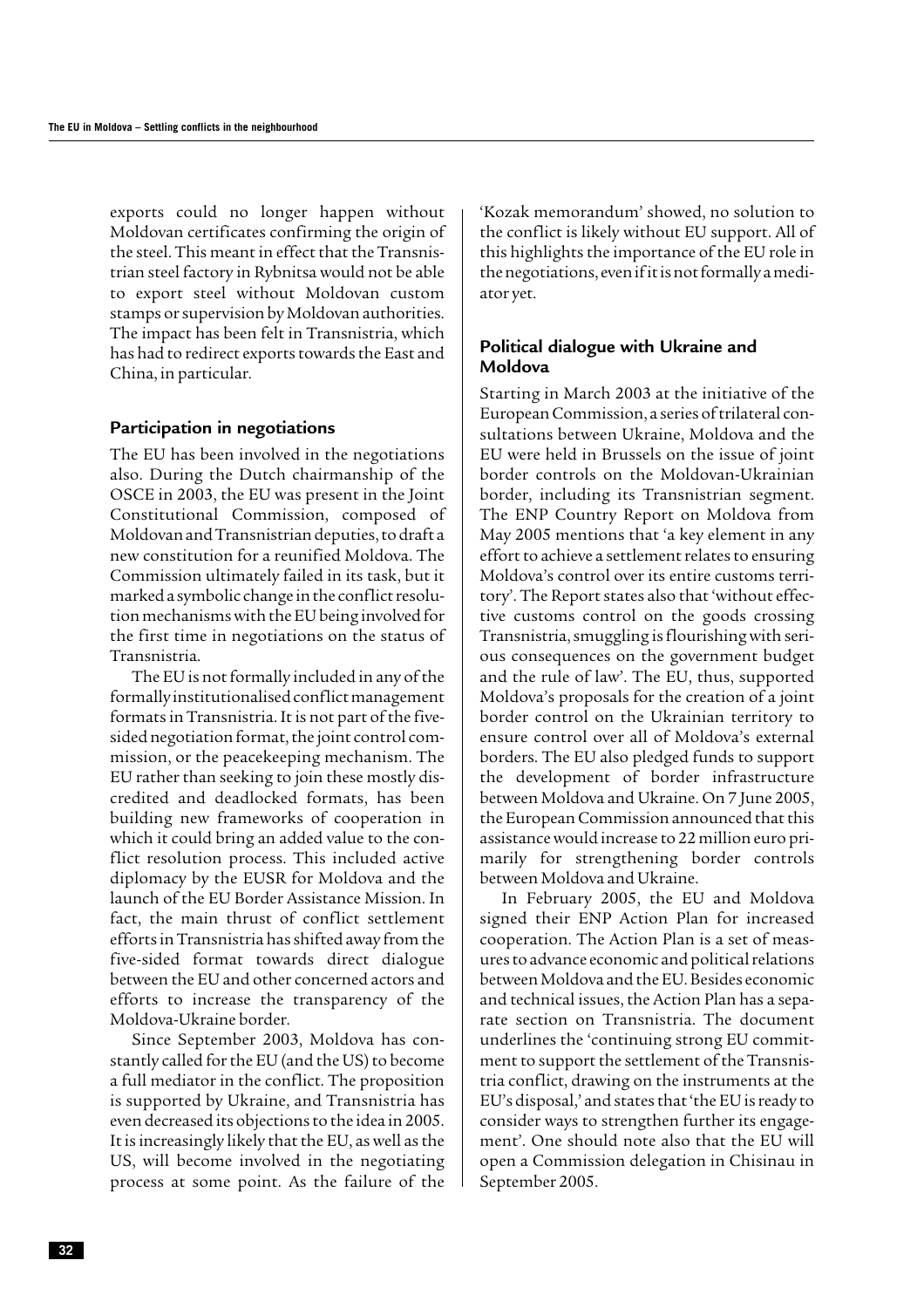Transnistria has been prominent in the bilateral EU-Ukraine dialogue. The EU-Ukraine Action Plan also states the necessity of enhancing cooperation in 'working towards a viable solution to the Transnistria conflict in Moldova, including addressing border issues'. In addition, the Transnistria issue is raised permanently in the EU-Ukraine dialogue, and Transnistria is often perceived as one of the tests of post-Kuchma Ukraine.

#### **Border monitoring**

In response to the Moldovan and Ukrainian invitation to monitor the border between the two countries, in August 2005, the EU presented a memorandum on the creation of an EU Border Assistance Mission that would monitor customs and border controls on the whole frontier between Moldova and Ukraine, including its Transnistrian sector. It is expected that the mission will start its activity in November 2005 and would last for two years with the possibility of extension for another year. It would be a European Commission led mission (not an ESDP operation), dealing with both border and customs monitoring, without any executive functions. The EU monitoring mission will be able to operate at all border crossing points but will not be permanently located at these points.

#### **Sanctions**

In February 2003, the EU and the US introduced targeted restrictions in the form of a travel ban against representatives of the Transnistrian leadership. The joint statement said: 'The leadership of the secessionist Transnistrian region has continually demonstrated obstructionism and unwillingness to change the status quo, thereby impeding meaningful negotiations'.<sup>80</sup> The EU statement noted also: 'The EU reserves the right to consider additional targeted restrictive measures at a later date. The EU will review its position in the light of further developments, in particular steps taken by the Transnistrian leadership to make substantial progress in negotiations'.<sup>81</sup> In August 2004, indeed, the travel ban was extended to an additional ten officials from Transnistria who were responsible for the attempt to close down the Latinscript schools, which was considered a human rights violation.<sup>82</sup> However, the effectiveness of sanctions is diminished by a number of factors. Firstly, Ukraine has not associated itself with the travel ban. The Ukrainian authorities claim that as a neutral mediator in the conflict resolution process they cannot exert pressure on one of the conflict parties. This makes it possible for Transnistrian officials to travel easily in Ukraine and Russia, thus reducing the negative impact of sanctions. Second, the sanctions are too limited in scope to impose a serious burden on the leadership and make it reverse its policies. They target a limited number of officials, but not key supporters of the regime such as senior executives of the most important industries or business groups that provide crucial support to the regime.<sup>83</sup> Third, the objective of the sanctions is somewhat vague, and there is no clear request for some concrete steps towards compliance on the part of the Transnistrian authorities.

#### **Crisis management**

In the summer of 2003, the EU discussed the possibility of contributing to a peace-support operation in Transnistria. The idea was first raised officially in an OSCE food-for-thought

<sup>80</sup> 'Moldova: Council adopts restrictive measures against the Transnistrian leadership,' Brussels, 27 February 2003, 6679/03 (Presse 56), Annex 1 'Joint Statement of the European Union and the United States on Sanctions against the Transnistrian leadership.'

<sup>81</sup> 'Moldova: Council adopts restrictive measures against the Transnistrian leadership,' Brussels, 6679/03 (Presse 56).

<sup>82 &#</sup>x27;Declaration by the Presidency on behalf of the European Union on the continuing deterioration of the situation in Moldova,' 26 August 2004.

<sup>83</sup> On the effectiveness of 'smart' sanctions, see Anthonius W. de Vries, 'European Union Sanctions against the Federal Republic of Yougoslavia from 1998 to 2000: A Special Exercise in Targeting', and 'Introduction' in David Cortright and George A. Lopez, Smart Sanctions: *Targeting Economic Statecraft* (Lanham, MD: Rowman and Littlefield, 2002).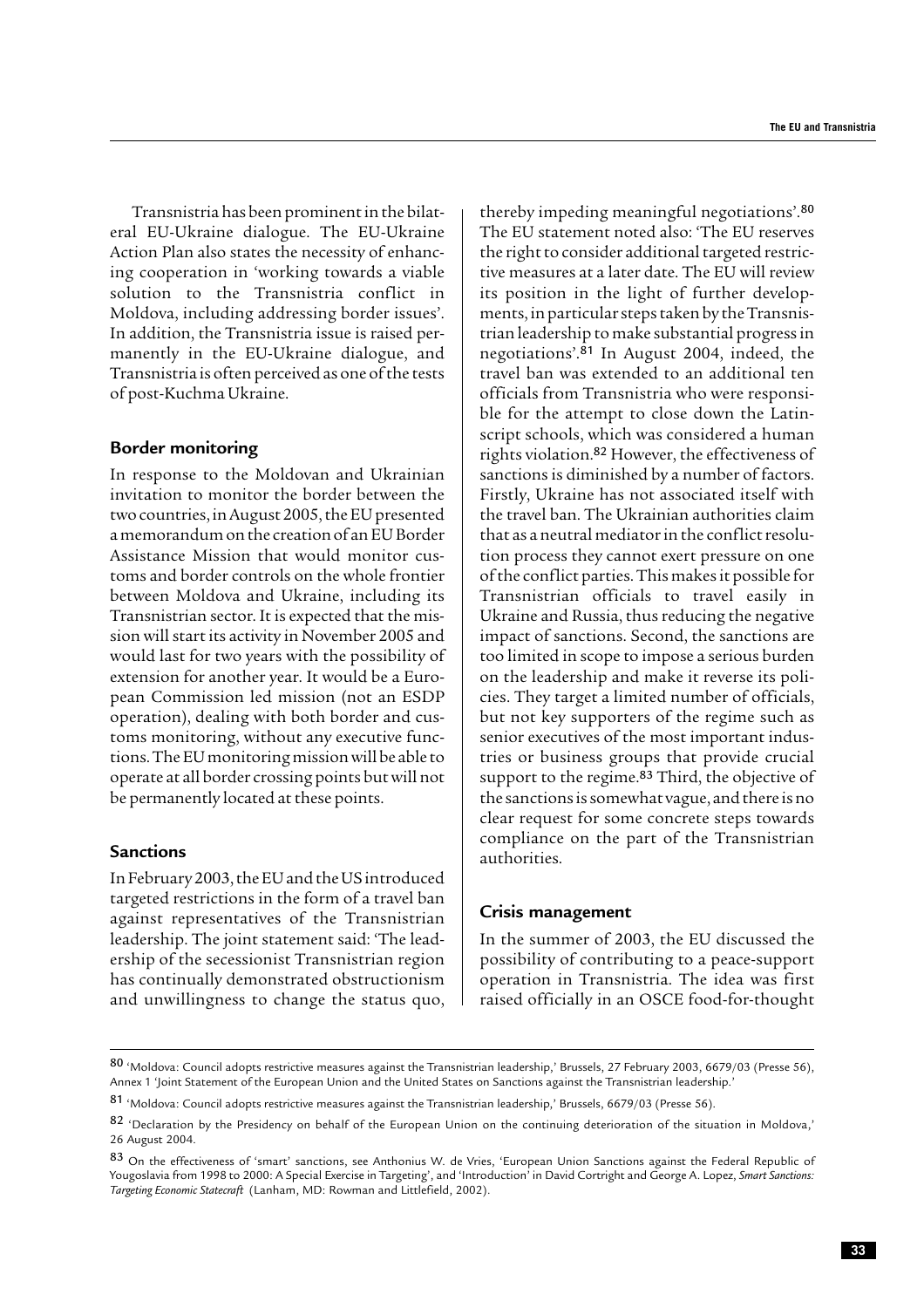paper<sup>84</sup> and discussed in the EU Political and Security Committee and in the EU Military staff.<sup>85</sup> In the end, the proposal was put aside because of Russian opposition, EU-Russia disagreements over the 'Kozak memorandum' and because of a lack of clarity in the prospects for a settlement in Transnistria. However, the idea of the need for a different type of peace support operation in Moldova is not off the agenda, and the EU will resume such discussions in the future.

This discussion has highlighted instances of increased EU engagement in the Transnistria problem. In a context where the conflict resolution mechanisms are discredited and ineffective, Transnistria's *de facto* independence is strengthening, the OSCE lies in deep crisis, and where Ukraine is moving closer to the EU while Russia wants closer cooperation on security matters with the Union, the EU becomes a central focus of international efforts to address the Transnistrian conflict.

The question now is: what should the EU do? How and where should the EU seek greater engagement? The EU has made significant progress in thinking about the Transnistria problem. Now, it is time for actions to catch up with thoughts.

<sup>84</sup> *Food-for-Thought-Paper: Peace Consolidation Mission Moldova* (Unpublished, July 2003).

<sup>85</sup> Interview, Ministry of Defence of the United Kingdom, London, October 2003.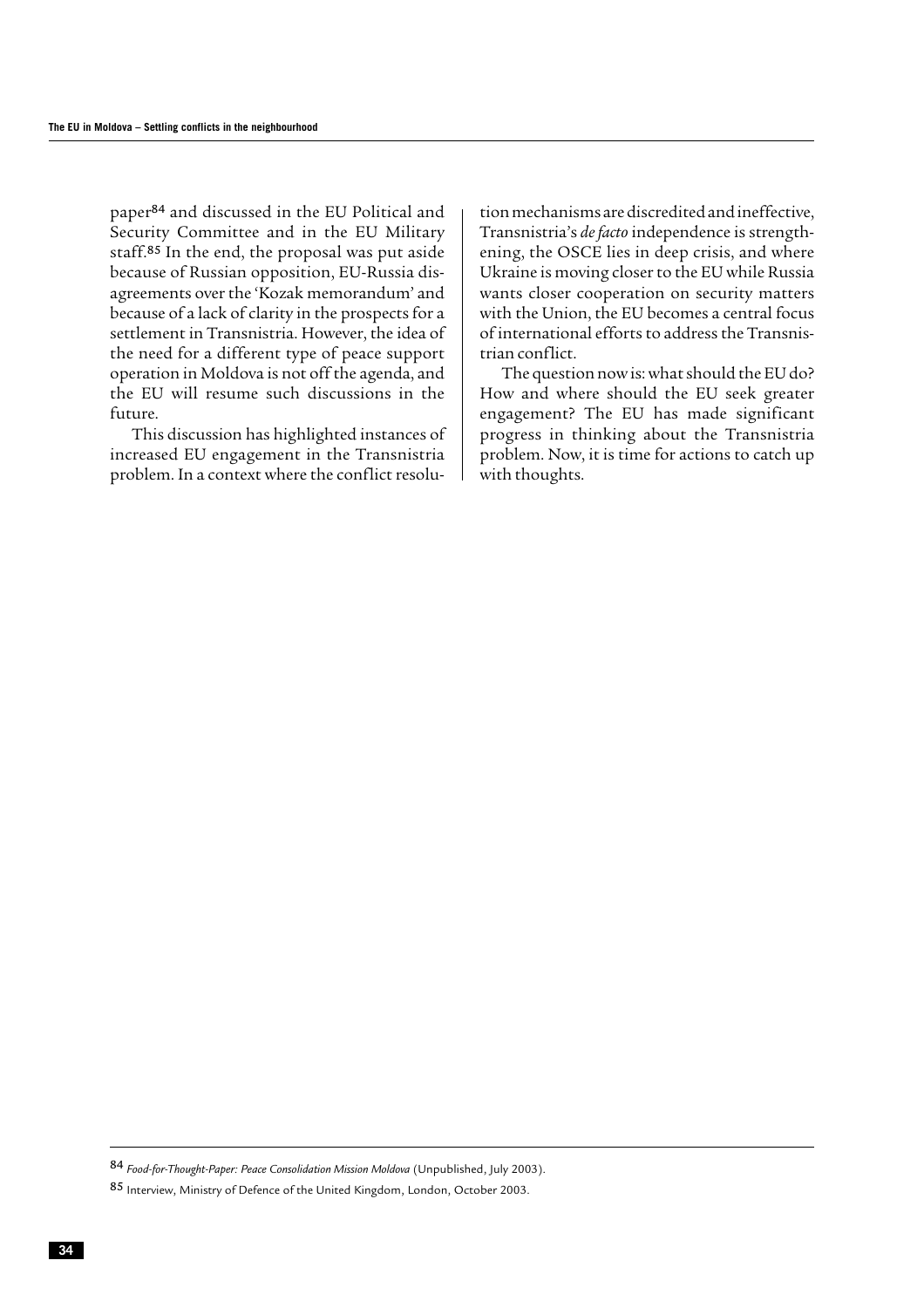### <span id="page-36-0"></span>**Transnistria: from deadlock to sustainable settlement**

**M**oldova is not attractive for Transnistrians, performance of their own region and its rulers. Apathy and absenteeism in the March 2005 local elections in the separatist region were an indication of this sentiment. Attempts at constitutional reform by a majority of deputies in the Transnistrian parliament in April and May 2005 are another indicator. The key objective now must be to shatter the status quo in this conflict by building an attractive and Europeanised Moldova that would present a serious option for reunification. How should the EU pursue this objective?

The answer lies in a combination of EU actions aimed at supporting a politically and economically attractive Moldova, and supporting pluralism inside Transnistria to allow a new structure of economic and political interests to emerge. The EU must act at three levels: the regional level, Moldova and Transnistria.

### *5.1 Altering the regional context*

The main objective of EU actions at the regional level must be to break the structures of interests that help sustain the *status quo* around Transnistria. Altering the external conditions that sustain Transnistria will require actions at the European level, continued EU dialogue with the United States and a coherent EU policy on Russia and Ukraine, particularly on the border question, as well as on the existing conflict resolution mechanisms and the withdrawal of Russian troops.

#### **The European level**

With the failure of the Constitutional Treaty ratification, the EU needs a stronger CFSP in its neighbourhood, especially for countries like Moldova and Ukraine whose EU membership aspirations are not likely to be satisfied in the short to medium term. Internal problems in the EU should be compensated with a more active pursuit of the EU's commitment to stability in its neighbourhood.

Developments in the EU's eastern neighbourhood are paving the way for the EU to play a decisive role in the region. The Black Sea region is emerging as a more coherent entity and is more present on the EU agenda. Important developments here are Romanian and Bulgarian EU accession in 2007/2008, the revolutionary changes in Ukraine and Georgia, and Turkey's continued Europeanisation. The borders of the EU will extend to the Black Sea, and it will be expected by its partners in the region to play a more active role. A Black Sea dimension of EU policies is likely to emerge.

Certainly, Romania's future EU accession, coupled with the reinvigorated Romania-Moldova partnership after a change in government in Romania in December 2004, can significantly strengthen the EU's capacity to support conflict resolution in Transnistria and also support wider ENP objectives in Moldova.

At the European level, it is important to work for greater coordination on Transnistria on the part of EU member states. Politically, such coordination is already present and relatively effective. However, more can be done. The EU is one of the biggest trading partners of Transnistria, which gives it significant leverage over the conflict resolution process. This potential must be activated by greater coordination between EU member states.

#### **Transatlantic cooperation**

Transnistria has been an issue of almost exemplary transatlantic cooperation, as both the EU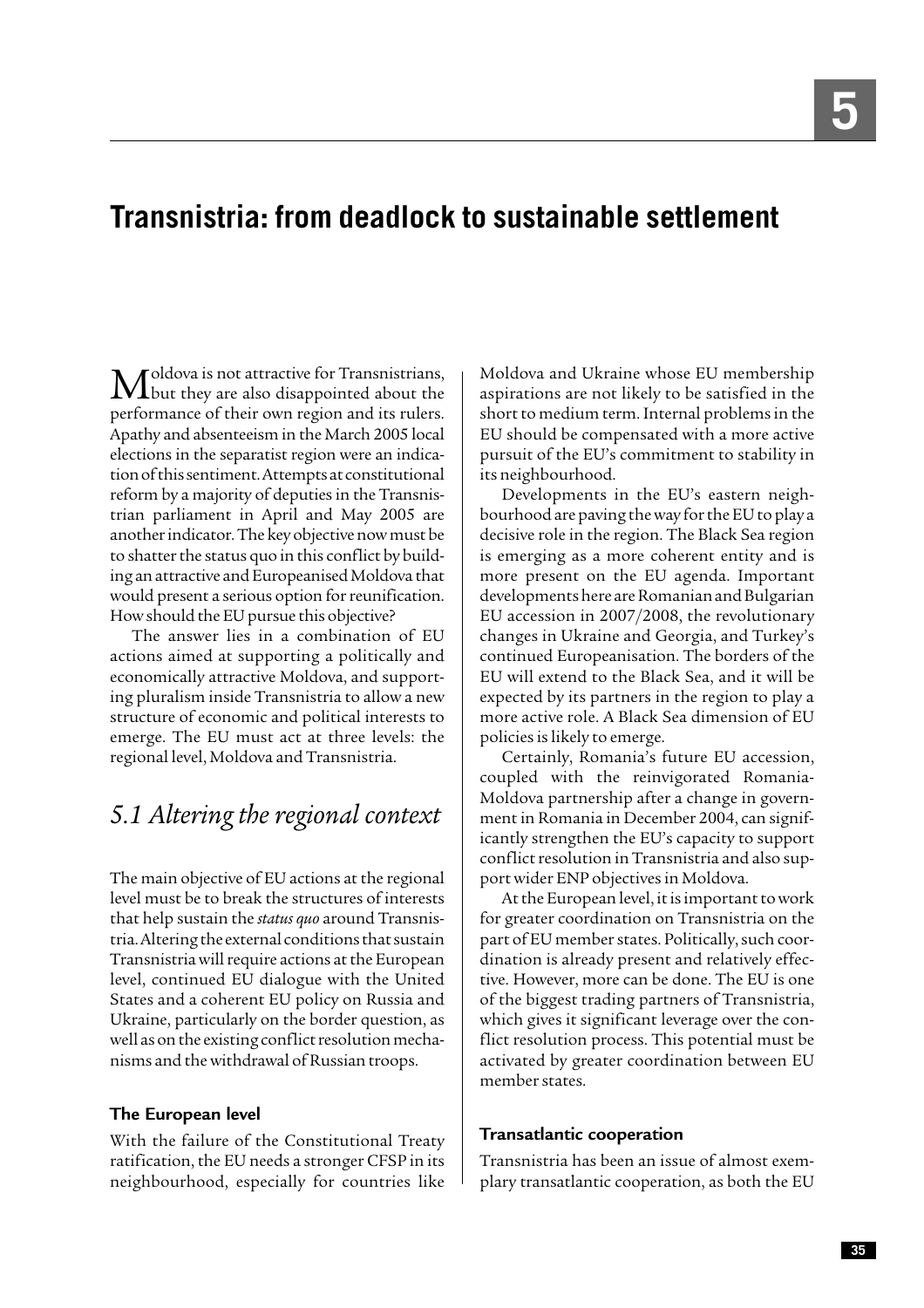and US share the objective of solving the conflict. Romania's integration into NATO in 2004, and the prospect of its future integration into the EU, has made the two institutions more interested in stability in their new neighbourhood. The effects of the Transnistrian conflict on Moldova's capacity to emerge as a viable and democratic state, as well as arms proliferation dangers from Transnistria, have worried the EU and US. Thus the EU, together with the US, has introduced sanctions in the form of a travel ban against the Transnistrian leaders. Both the EU and US presented a united diplomatic front when they called on the Moldovan president to reject the 'Kozak Memorandum' in November 2003. EU member states and the US have pledged not to ratify the Adapted Conventional Forces in Europe Treaty until Russia fulfils its obligations on military withdrawal from Moldova and Georgia. Moldova also invited both the US and the EU to become part of the negotiating format, as both are indispensable partners for achieving a sustainable solution to the conflict.

Thus, transatlantic cooperation has been very positive and useful. This cooperation has reinforced the EU position in efforts to settle the conflict. Further transatlantic cooperation will remain crucial for EU efforts to support a settlement of the conflict, as well as in the EU dialogue with Russia and Ukraine.

#### **The EU-Russia dialogue**

EU policy towards Russia should pursue EU interests as they are stated in the ENP. As a European Commission report in 2004 on relations with Russia stresses 'The EU should make full use of its influence with Russia to promote and defend EU interests and to ensure a balanced relationship. This means bringing together issues in which Russia is anxious to see progress with our own goals'.86The Communication also states that 'the EU should demonstrate its readiness to engage with the NIS on the basis of its own strategic objectives, cooperating with Russia whenever possible'. The EU's primary interest in Transnistria is to settle the conflict. Working with Russia on the creation of a common space for external security provides the framework where a cooperative approach can be crafted on this conflict. The EU-Russia Road Map on a Common Space for External Security adopted in May 2005 explicitly mentions among its objectives the need for 'practical cooperation on crisis management in order to prepare the ground for joint initiatives (…) in the settlement of regional conflicts, *inter alia* in regions adjacent to EU and Russian borders'. Eliminating Transnistria as an irritant from EU-Russia relations is in the interest of both partners. Two issues are key in this dialogue – the withdrawal of Russian troops and the reform of the current peacekeeping mechanism.

First, maintaining the withdrawal issue high on the agenda is crucial. The Russian troops are a security pillar for the Transnistrian regime (willingly or not). Breaking the status quo is unimaginable without a full withdrawal. Russian peacekeeping forces may remain, of course, for conflict settlement purposes if under international mandate and in a new multilateral framework. However, maintaining a military base – the OGRT – in Moldova creates an obstacle to conflict settlement, which throws doubts over Russia's status as a neutral mediator.

Second, a discussion with Russia on the peacekeeping mechanisms in Transnistria would be useful. The current peacekeeping operation cannot address many of the non-military issues that arise around this conflict. They did not prevent the deployment of Transnistrian militias in the supposedly demilitarised Security Zone. They did not prevent clashes between Transnistrian military and police forces and residents of villages in the region under the authority of Chisinau. In fact, the military nature of the peacekeeping operation tends only to further militarise the region while failing to address serious questions that arise on the ground.

<sup>86</sup> *Communication from the Commission to the Council and the European Parliament on relations with Russia*, COM(2004) 106, Brussels, 9 February 2004.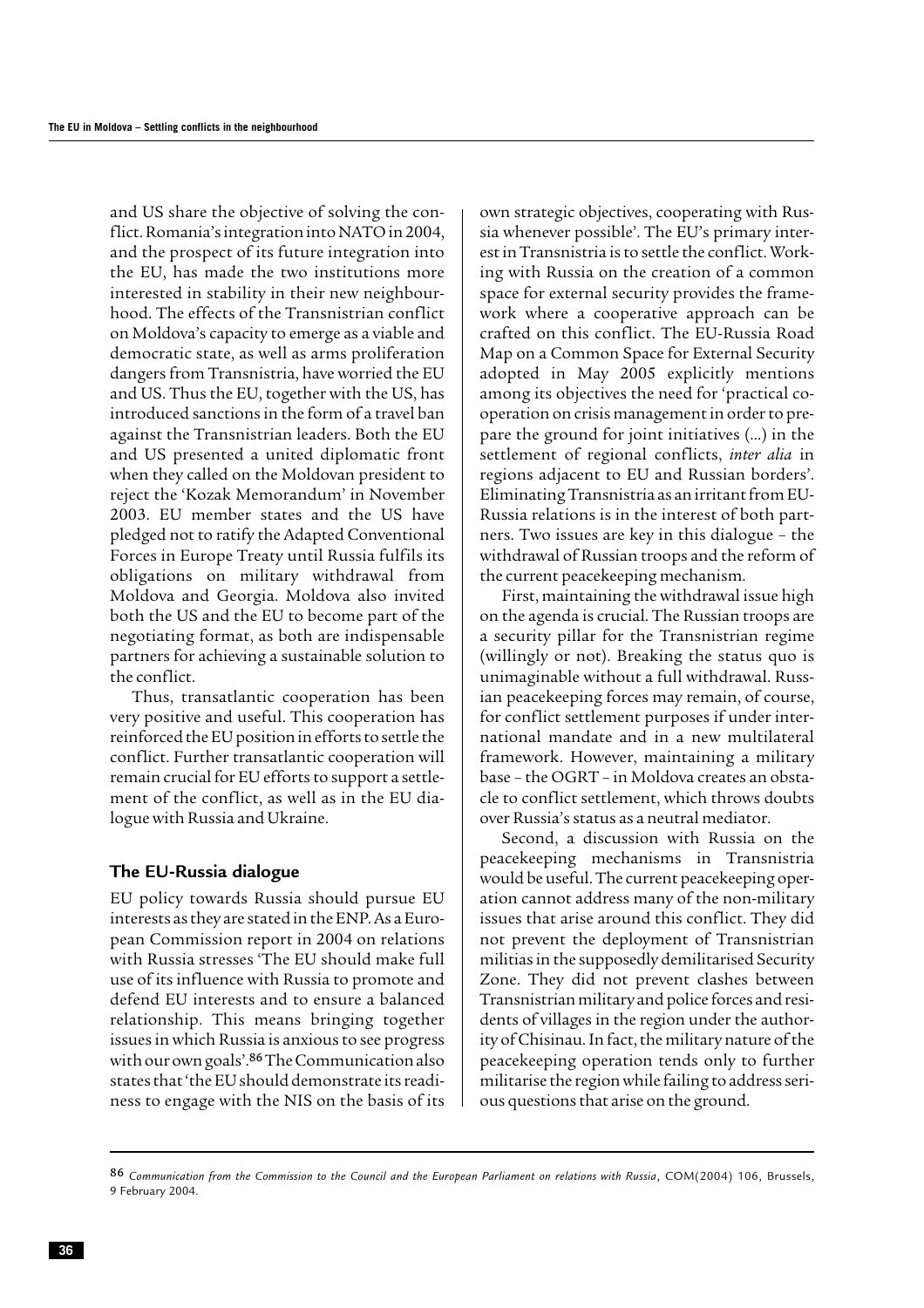<span id="page-38-0"></span>One way to alleviate these problems would be to strengthen the civilian dimension of the peacekeeping operation by increasing the number of international civilian observers and even gendarmerie-type forces, which could in time replace the current peacekeeping forces. Taking into consideration the fact that several EU member states are working on the development of a European gendarmerie force (EUGENFOR), a EU-Russia-Ukraine gendarmerie-led peace support mission should be considered to replace the current operation. A mission of civilian observers or a gendarmerie-led operation would also provide reassurances to Russia that once its troops withdrew, no other foreign military forces would be deployed. One should also note that Russia is less prickly with regard to *civilian* crisis management operations, which opens the way for the EU to act in an area where it can be useful, and where it can provide clear value added.

#### **The EU-Ukraine dialogue**

The EU dialogue with Ukraine on the Transnistria problem should have two pillars. One is to enhance EU-Ukraine cooperation on CFSP and ESDP matters and the second is to monitor the Ukraine-Moldova border with EU support.

First, in the context of Ukraine's efforts to associate itself with the CFSP, greater realignment of Ukraine with the EU policy on Transnistria should be sought, including with regard to the sanctions and the travel ban against the Transnistrian leadership. This would be a difficult step for Ukraine, but it would help drive the Europeanisation of Ukraine's foreign policy. CFSP coordination with Ukraine is an essential part of breaking the deadlock.

Second, EU support for solving the border problem around Transnistria is crucial. Controlling the border would eliminate some of the security challenges that arise from the separatist region. It would also weaken the vitality of the authoritarian and corrupt regime in Tiraspol. Without effective control of this border, Moldova will face serious constraints on its ability to benefit from more openness in trade with the EU under autonomous trade preferences

(asymmetric trade regime), because it would not be able to enforce a clear control of the origin of goods, which is a precondition for increased trade with the EU. Thus, indirectly, the wider success of the ENP project with Moldova depends to a large extent on the border issue.

There are two aspects to ensuring transparency on the Transnistrian segment of the Moldovan-Ukrainian border. The first step of launching an EU border monitoring mission has been taken. The next step is to have joint Moldova-Ukraine border posts on the whole border between the countries. On the Transnistrian segment, these joint posts would be situated on Ukrainian territory, thus allowing Moldovan authorities to monitor exports and imports into Transnistria with their Ukrainian counterparts. Combining these two levels – EU border monitoring and Moldo-Ukrainian joint border posts – would ensure transparency and reliability of the border, which is a problem that concerns the EU, and not only Moldova and Ukraine.

### *5.2 Policies towards Moldova*

The main objective of EU policy should be helping to make Moldova attractive for all of its citizens by strengthening its institutions.

How? In the person of the EUSR, the EU has a channel for undertaking coherent and sustained initiatives on the conflict resolution process. The EUSR is, thus, the EU's principal actor in the conflict itself. In addition, the EU is present with a Commission delegation that is responsible for the implementation of the Action Plan and the management of ENPI programmes. The question is how to make the existing EU actors – the EUSR Moldova and the Commission delegation – work together towards a sustainable resolution of the conflict?

#### **Making the Action Plan work**

Moldova's current lack of attractiveness is a key element sustaining the status quo. Pursuing economic reform, designing a good business climate and ensuring deeper and faster democrati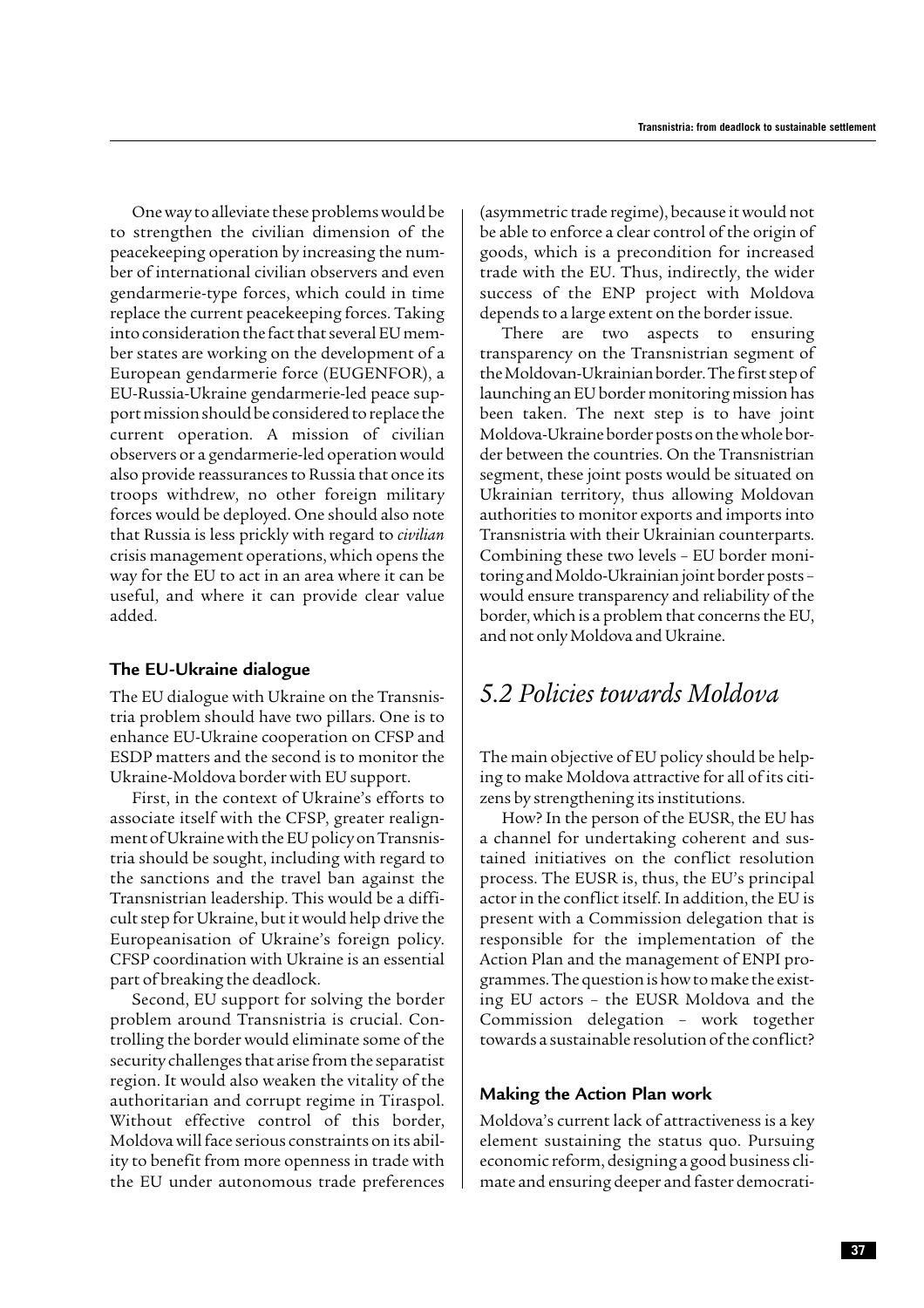sation of Moldova are central conflict-resolution tools with regard to Transnistria. The EU-Moldova Action Plan is important for the transformation of Moldova along these lines, but wider EU support is crucial for creating an attractive Moldova.

The Action Plan is too 'thick' on Moldova's commitments and too 'thin' on EU responsibilities. The balance should be redressed by offering more EU and member states' support for Moldova for the implementation of the AP. The AP should not be just a technical exercise for the Moldovan government, and its wider political and security aims should be well understood and supported.

More openness from the EU in allowing for the circulation of Moldovan citizens, particularly students, businessmen and civil society activists, would be important. As would greater openness of markets. All of these measures have an impact on the conflict resolution process in Transnistria. A European perspective for Moldova is likely to have effects on Transnistria as well. Such measures would not provoke a flood of Transnistrians willing to rejoin Moldova, but they would build an understanding of the benefits of *rapprochement* with Moldova for the most important and active groups of Transnistrian society. Of course, EU support in making Moldova attractive will not bear fruit without a clear commitment from Moldova to democracy, decentralisation and economic reform.

#### **Negotiating the status of Transnistria**

Negotiations on solving the conflict are important. The Republic of Moldova needs a better image in the Transnistrian region, and needs to talk to potential forces inside Transnistria, principally within business circles, that would favour a settlement of the conflict. The conflict cannot be settled by unilaterally designing a law on Transnistrian autonomy inside Moldova – an approach favoured by many in Chisinau. While there are indeed significant questions about the legitimacy of Transnistria's leaders, the strength of the separatist entity should not be underestimated. Even if the current leadership in Tiraspol led by Igor Smirnov collapses (not an unlikely scenario), many of the ideas and structures of interests sustaining the separatist entities will remain in place. These will need to be addressed by Moldova and the international community even if the Smirnov regime collapses.

However, negotiations, particularly in the five-sided format, should not be the main focus of international efforts to support conflict resolution in Transnistria. The main issue is to alter the structures of conflict – making Transnistria untenable and Moldova attractive, rather than seeking an early agreement on the status of Transnistria. Thus, the main priority of the international community should be to alter the conflict environment. No power-sharing agreement between Moldova and Transnistria will fix the problem, if its provisions are not based on the positive interests of citizens in Moldova and the Transnistrian region. And these will take time and international efforts to build.

#### **More ESDP for Moldova**

It is not enough to alter the status quo, this change must be sustained. This will require actions that strengthen the institutional capacity of Moldova to ensure control over its borders and the effectiveness of Moldovan lawenforcement agencies in general. The use of ESDP civilian capabilities in Moldova under the guidance of the EUSR would be crucial in this respect.

At the invitation of Moldova and Ukraine, the EU is working on the deployment of a border-monitoring mission on the Transnistrian segment of the border. However useful, this is not a long-term solution. In parallel, the EU should strengthen Moldova's capacity to undertake this monitoring and control on its own. At the same time as ensuring that the border will be monitored by the international community in the initial stages, the EU should launch a police mission inside Moldova. This mission should have two objectives – building an integrated border management system and strengthening the capacity of Moldovan law-enforcement agencies. Both are priorities noted in the AP, which mentions the necessity for Moldova to trans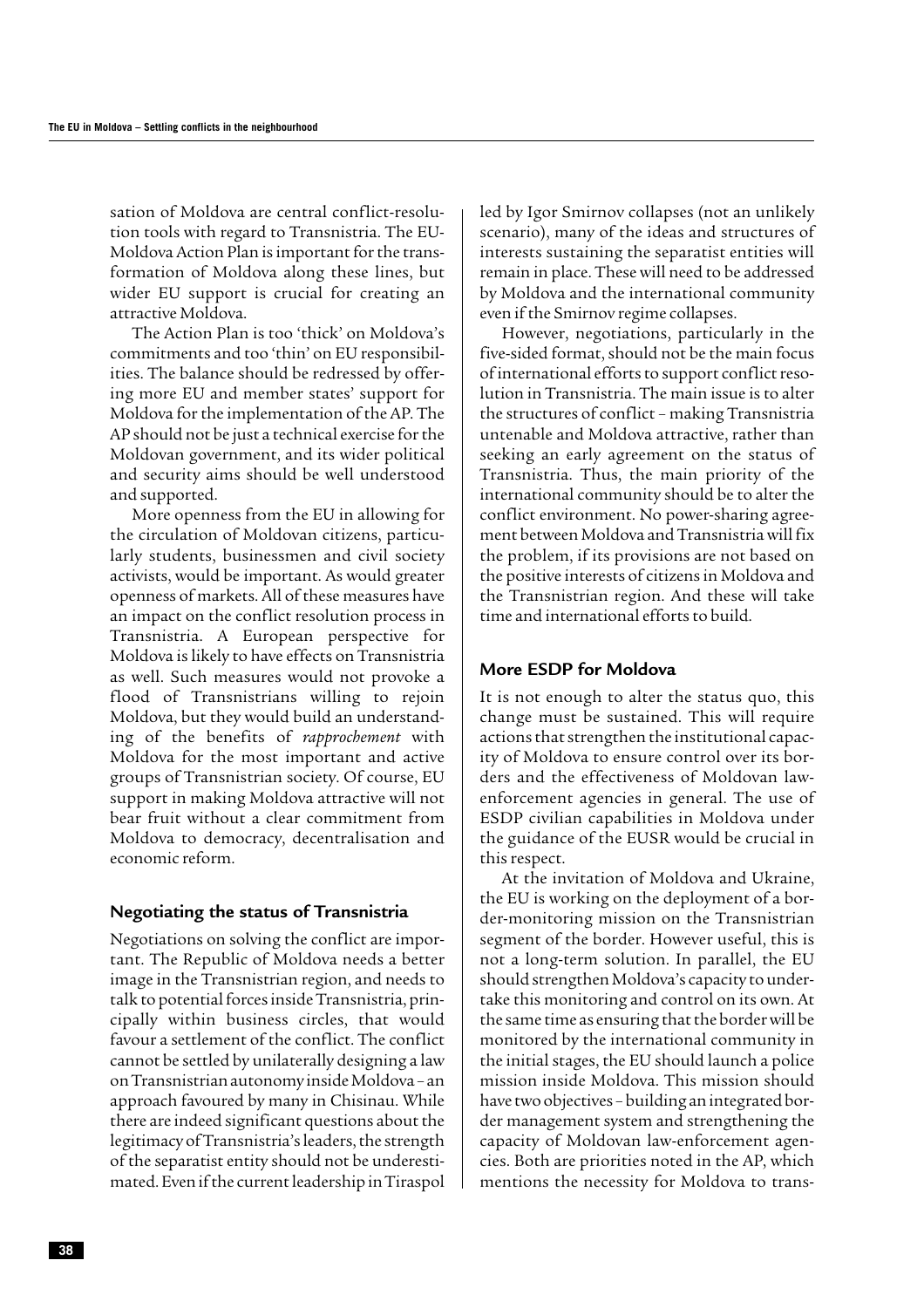<span id="page-40-0"></span>form the 'Border Guards into a law enforcement agency' and declares the need to 'enhance the Moldovan law enforcement authorities (police, border guards, customs) through the provision of modern equipment, facilities and training in order to increase in particular the effectiveness of border crossing checkpoints'.<sup>87</sup>

An EU police mission to Moldova would enhance Moldova's capability to deal with security problems through the reinforcement of lawenforcement agencies. More importantly, this mission would be a conflict resolution mechanism. The EU has experience of this kind of operation already. For example, the mandate of the EU Police Mission PROXIMA in the FYR of Macedonia has objectives that are applicable to Moldova, namely that 'the mission will support the development of an efficient and professional police service and promote European standards of policing (…) EU police experts will monitor, mentor and advise the country's police, thus helping to fight organised crime more effectively and consolidate public confidence in policing'.<sup>88</sup> In Moldova, as in FYROM, the border issue is directly relevant for the stabilisation of the country. The positive EU experience acquired in FYROM is relevant for Moldova, where there is a direct link between conflict resolution and strengthening the institutional capacity of the state, better border management and more effective law-enforcement agencies.

Deploying a EU police mission in a pre-settlement environment would be innovative, and its aim would be to help create conditions for the settlement of the conflict. The EU should not wait until Transnistria decides to reunite with Moldova. This will not happen without additional measures that induce it to reconsider some of its positions, including an EU Police Mission. The police mission should be undertaken in parallel with the international border monitoring mission, and would be designed to prepare the Moldovan agencies to replace the international monitoring of the border in two or three years. A possible date for the launch of the police mission will be March 2006 when the mandate of the EUSR is to be renewed and extended.

### *5.3 Policies on Transnistria*

The main objectives of EU policy should be to make the situation unattractive for those who benefit from the current situation and to promote the greater openness of Transnistria. These aims may be contradictory at times, as they can bring into conflict the need for greater sanctions against parts of the Transnistrian elites with the need to engage in dialogue with segments of the same elite. A fine balancing act will be needed. But such balance is not out of the reach of the EU. With Ukraine willing to come closer to the EU, Transnistria cannot afford greater isolation and centralisation as it lacks resources for self-sustainability and its fundamental source of legitimacy is economic and not ethnic. Thus, Transnistria's response to international pressure to democratise is unlikely to be greater centralisation and self-isolation, as is the case in Belarus and Uzbekistan.

#### **Supporting pluralism**

Transnistrian authoritarianism should not be tolerated. There is no cultural, historical, geographical or other excuse for Transnistrian authorities not to comply with universal human rights. Supporting pluralism will mean supporting capacity building for NGOs in the region because Transnistria will be a clear situation where in the aftermath of a dictatorial regime 'local NGOs are unlikely to have the capacity to apply for funding from Brussels'.<sup>89</sup>

<sup>87</sup> *EU-Moldova Action Plan*, pp. 21-22.

<sup>88</sup> General Affairs and External Relations Council Conclusions, Brussels, 29 September 2003.

<sup>89</sup> Communication from the Commission to the Council and the European Parliament, *The European Union's Role in Promoting Human Rights and Democratisation in Third Countries*, Brussels, 8 May 2001, COM(2001) 252 final, p. 16.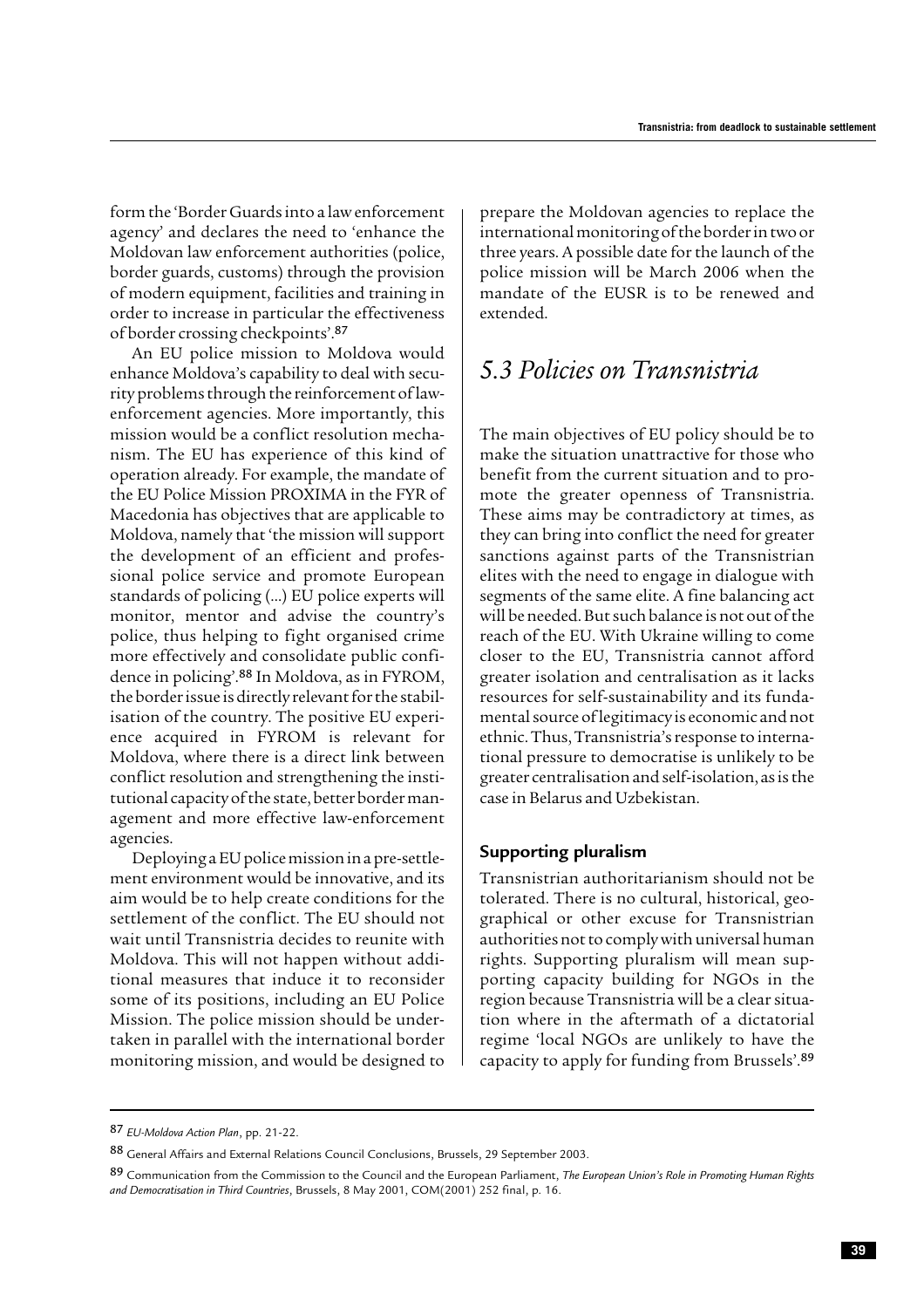Considering Transnistria's dependence on external trade and Ukraine, the Tiraspol authorities are in no position to seriously clamp down on civil society under current conditions. Ways of engaging Ukrainian NGOs in the efforts to support pluralism and democracy in Transnistria might be considered.

The measures proposed to support civil society would require limited dialogue with the Transnistrian authorities. This is happening already. The United Kingdom's Department for International Development (DFID) is financing projects in Transnistria.<sup>90</sup> On similar lines, the EU itself is already engaged in South Ossetia and Abkhazia in Georgia. EU and member states should follow a similar path of strengthening civil society in Transnistria and engaging with moderate elements in the Transnistrian authorities and business groups. With pressure on Transnistria growing, the region's elites are diverging more and more on what path Transnistria should take. International actions should seek to strengthen moderates. Business groups already see the effects of Transnistria's isolation, and some, despite pressures from the executive, might consider a diversification of their options rather than supporting the existing regime.

#### **Investing in the future**

European Initiative for Democracy and Human Rights (EIDHR) funds should be made available for programmes in Transnistria. In this respect, greater EU visibility in Transnistria is important. The EU should consider opening a *European Information Centre* in Bender/Tighina.<sup>91</sup> Such a measure would facilitate direct engagement and support for civil society in Transnistria, under the conditions when the Transnistrian authorities are increasingly trying to limit civil society dialogue across the river Nistru and access of Transnistrian NGOs to foreign funding.

EU assistance to developing frameworks of dialogue between civil society, mass media and professional associations in Moldova and Transnistria should be expanded.

Support for education in Transnistria could have a positive impact. Priority areas would be English-language teaching<sup>92</sup> and developing greater knowledge about the EU across the region. The lack of language skills in Transnistria at all levels – official, civil society and university– is a major obstacle to efforts to transform Transnistria.

Supporting the development of courses on the EU, its history, institutions and policies in Transnistrian universities, the same way as in Moldova (with TACIS funding) would be an inexpensive and effective long-term investment. In addition, Transnistrian students should have guaranteed access as Moldovan citizens to EU-Moldova student and academic exchange programmes envisaged in the Action Plan such as *Erasmus*, and *Tempus Mundus* and *Intas*.

#### **Sanctions**

Transnistria is very vulnerable to economic sanctions. The most credible pillar of its ideology is the economy, and it is also a very open economy with a high degree of trade with the EU and the US.

Targeted sanctions against certain individuals and companies could be expanded to maintain the momentum of international pressure on Transnistria to democratise. Consideration might be given to freezing the accounts of companies involved in illicit trading, particularly with regards to weapons. Such measures as freezing bank accounts held in the West by Transnistrian leaders, key supporters of the

<sup>90</sup> See the website http://www.peacebuilding.md/

<sup>91</sup> 'Bender' is the Russian and 'Tighina' is the Romanian name of the same city situated on the right bank of the river Nistru, but under the control of the secessionist authorities in Tiraspol.

<sup>92</sup> This can be done through international volunteer organisations, such as 'Learning Enterprises', which have been engaged in teaching English language and computer skills all over the world. Another model is not-for-profit English-language teaching by organisations like Prep2Go working in East Asia.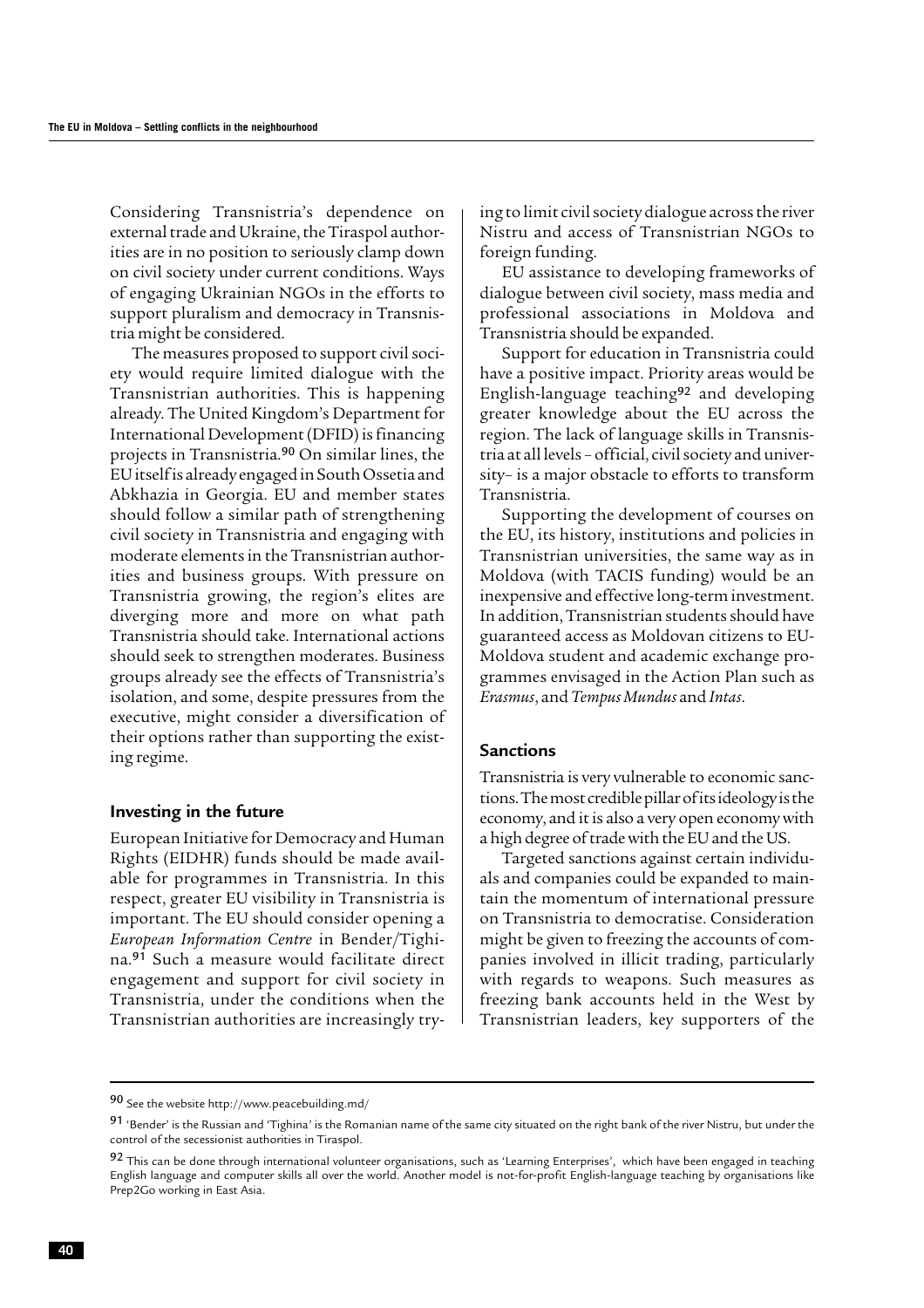regime and the 'state' institutions of the region, should also be considered. The travel ban has to be extended to some representatives of business circles that form the 'inner circle' of the regime. Economic elites in Transnistria should be convinced that supporting the current regime is too costly.

#### **Incentives**

Sanctions are necessary to break the deadlock and make the status quo unattractive and untenable. At the same time, incentives are necessary to build the basis for a sustainable solution. Once settlement is achieved, the main incentive would be trade opportunities with the EU for Transnistrian companies that have legalised their status with the Moldovan authorities and cease to support the secessionist authorities. Promising greater business opportunities after a settlement is achieved will make business groups interested in supporting a settlement.

The Transnistrian pro-independence economic arguments should be countered. Moldova should state clearly that Transnistria will not participate in the repayment of Moldova's international debts once reunification happens. A dialogue with the current international investors in Transnistria on the prospects of conflict resolution should be launched. This is a delicate issue, but efforts should be made to ensure that these are not stakeholders in the separatist project.

#### **Europeanising Transnistria**

Ways of integrating Transnistria into the ENP framework and associating Transnistria with the implementation of the EU-Moldova Action Plan should be explored. The idea of implementing the Action Plan in Transnistria could be put forward by Moldovan and Ukrainian authorities as part of the conflict settlement process. Such a measure would serve the two central objectives: democratising Transnistria and reuniting Moldova.

Efforts to make implementation of the ENP AP in Transnistria one of the elements of the conflict resolution process could have a number of positive effects. Firstly, it will set clear benchmarks for the democratisation of Transnistria in line with widely accepted standards in the EU neighbourhood. Moreover, it will not be easy for Transnistrians to dismiss such pressure on political reform as if it were a case of Moldova imposing democracy on Transnistria. Secondly, progress in this direction would also prepare the ground for greater convergence between the Moldovan and Transnistrian political, economic and legal systems and support the effort to reunite the two parts of a divided country on the basis of European norms.

While the Transnistrian executive is likely to be opposed to such measures, open partners can be found in the region's parliament (Supreme Soviet). In fact, the Supreme Soviet could adopt some of the legislation required in accordance with the Action Plan; this would be in line also with the Transnistrian parliament's own initiatives on the reform of the political system.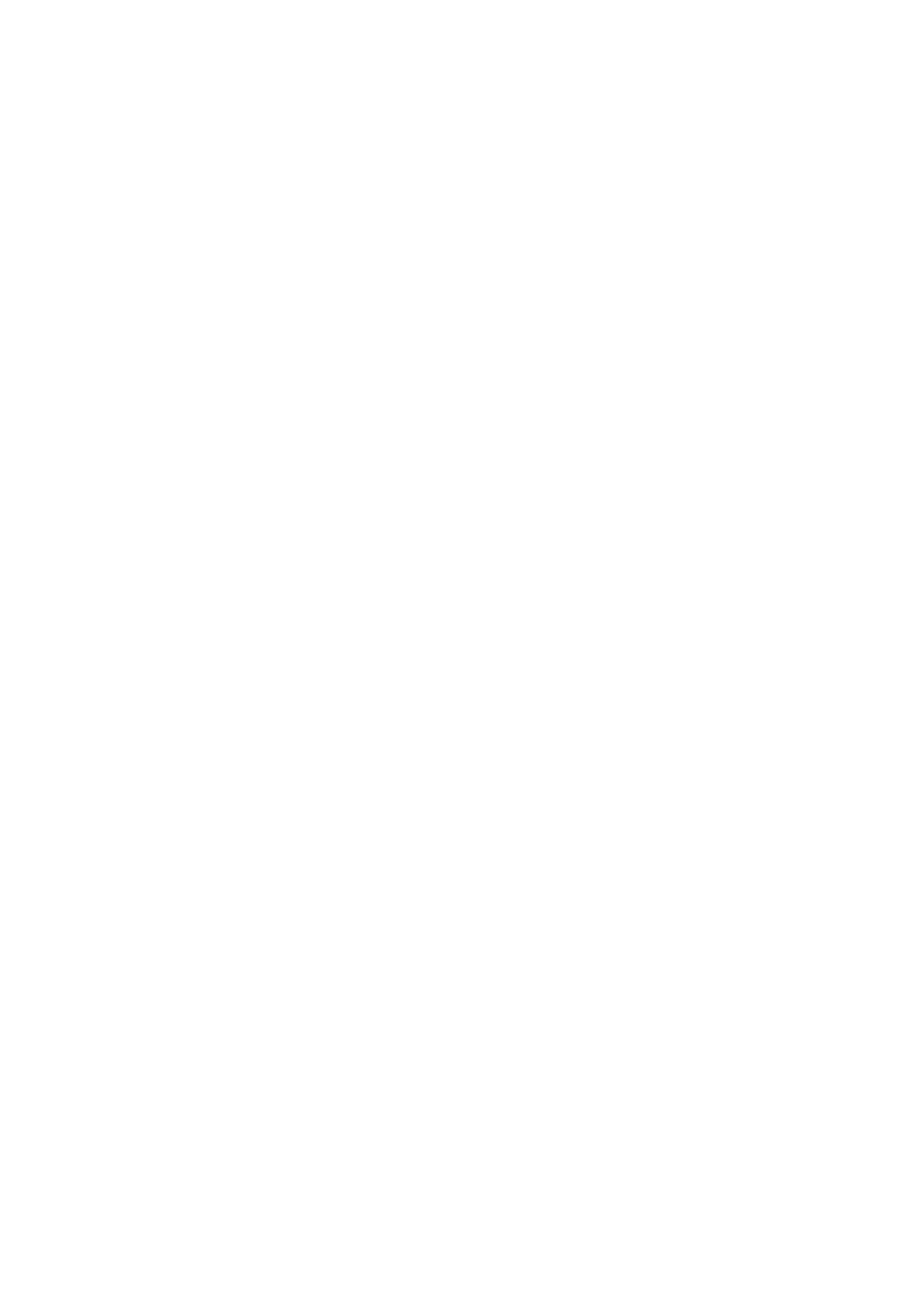### <span id="page-44-0"></span>**Conclusions and recommendations**

A key objective of the European Union is to have a stable, secure, prosperous and democratic neighbourhood. Failing the possibility of offering accession to close neighbours in the medium term, the EU should and can offer stronger CFSP engagement in the region. Contributing to conflict resolution in its neighbourhood is key to the achievement of EU objectives. However, the conflict resolution dimension of the ENP is underdeveloped. It is time for the EU to really focus on the conflicts in its immediate neighbourhood.

Promoting the security aspect of ENP can start with the Transnistrian conflict in Moldova. This conflict is the closest geographically to the EU; at the same time, it is the most 'solvable.' The conflict features high on the agenda of EU-Russia and EU-Ukraine relations. A settlement of the conflict in Transnistria would attenuate the soft security challenges the EU faces on its Eastern border. Settlement would also assuage an irritant in EU-Russia relations, and set a positive precedent in building the EU-Russia common space for external security. It would also be an example of positive cooperation with Ukraine under ENP.

Settling the conflict requires an international effort. The focus of EU policy should be to alter the context in which the conflict is situated and sustained, rather than hoping for an early agreement on the status of Transnistria. The primary objective should be to increase Moldova's 'attractiveness' while decreasing the benefits of maintaining the current status quo. The Transnistrian separatist project is very much based on false economic arguments for independence. Undermining these claims will be central to efforts to reunify the country.

In order to achieve a sustainable settlement of the conflict, the EU should consider actions at a number of levels.

#### **The European level**

- **D** Launch an EU Police Mission to Moldova under the political guidance of the EUSR with a mandate to construct an integrated border management system;
- Set up the EUSR headquarters in Chisinau, Moldova;
- **D** Continue transatlantic cooperation on all issues related to Transnistria, including the withdrawal of Russian troops;
- $\triangleright$  Develop joint benchmarks and standards for EU companies that have dealings with Transnistria.

#### **EU-Russia**

- $\triangleright$  Discuss the demilitarisation of the current peacekeeping operation;
- Maintain the Russian troops withdrawal issue high on the agenda;
- **D** Explore ways for greater cooperation on Transnistria under the Road Map of a Common Space for External Security.

#### **EU-Ukraine**

- Secure greater alignment between Ukraine and the EU on CFSP joint statements and actions, including sanctions against the Transnistrian leadership;
- Deploy an EU Border Monitoring Mission to the Moldova-Ukraine border that would be present at all border crossing points;
- Support the creation of joint Moldovan-Ukrainian border posts on the whole perimeter of the border;
- Involve Ukrainian NGOs in the efforts to support democracy in Transnistria.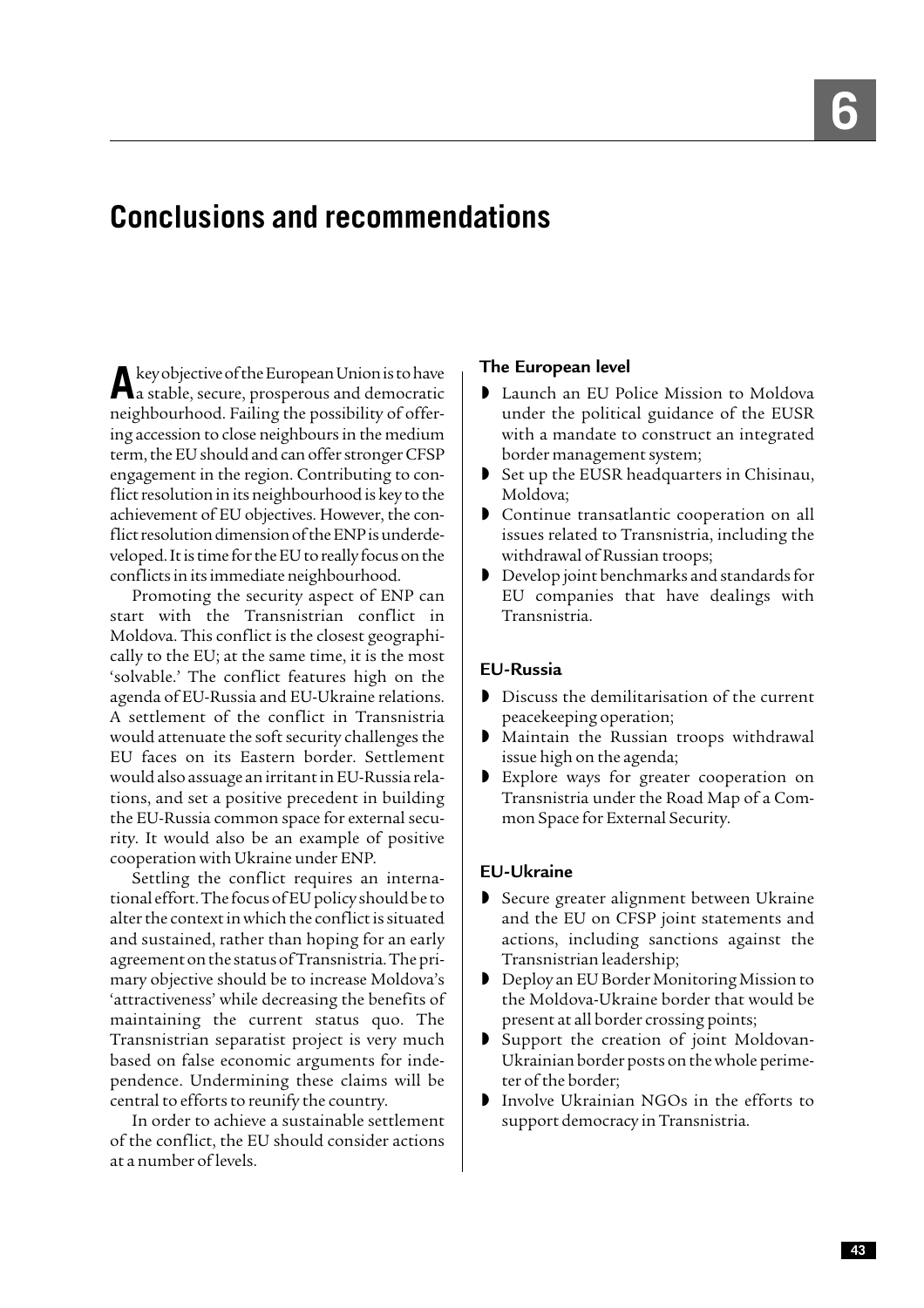#### **EU-Moldova**

- **Increase Moldova's attractiveness through** trade liberalisation and facilitation of the visa regime for certain categories of citizens in line with areas of flexibility in the Schengen acquis;
- Increase EU and member states' support for the implementation of the ENP Action Plan.

#### **EU-Transnistria**

- $\triangleright$  Seek possibilities to start implementing some of the provisions of the EU-Moldova Action Plan in Transnistria as well, with a particular focus on political and democracyrelated issues;
- $\triangleright$  Support capacity building of the civil sector in Transnistria; support dialogue between Moldovan and Transnistrian civil societies;
- **Facilitate access of Transnistrian NGOs to** EU funds under EIDHR and ENPI by provid-

ing more information about existing EU programmes;

- $\blacktriangleright$  Expand targeted sanctions to key supporters of the regime from the business community, as well as against individuals and companies involved in criminal activities and human rights abuses in the region;
- Revise the objectives of sanctions. The EU should request democratisation in Transnistria with clearly set benchmarks, rather than link the travel ban to the continuation of negotiations on conflict settlement;
- **D** Open a European Information Centre in Bender/Tighina;
- Support English-language training in Transnistria and greater access to the internet;
- Fund development of EU-related courses in Transnistrian universities;
- **D** Involve Transnistrian students and academics in EU-Moldova exchange programmes.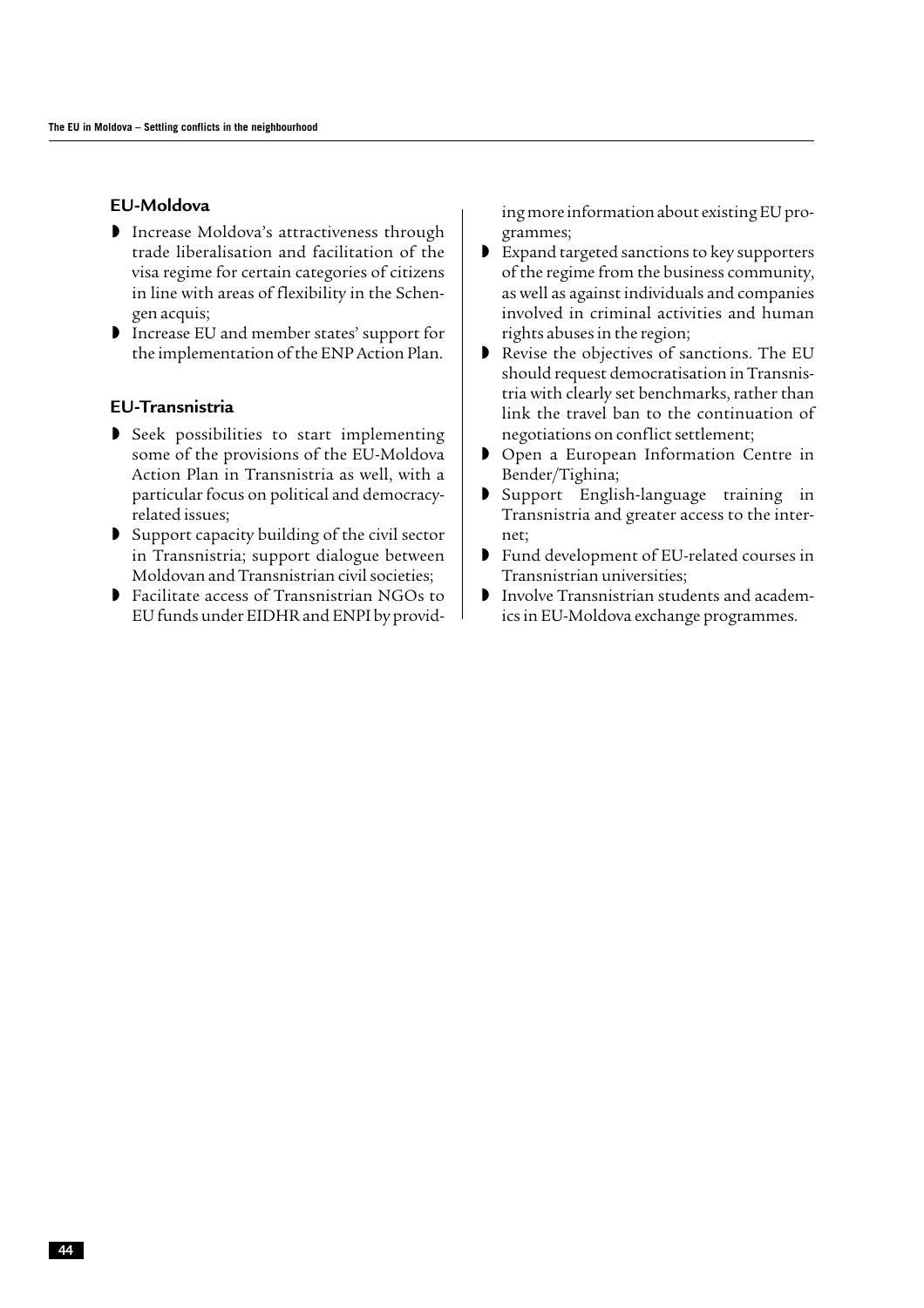## <span id="page-46-0"></span>**Annexes**

### **Abbreviations**

| АP           | <b>Action Plan</b>                                                                     |
|--------------|----------------------------------------------------------------------------------------|
| <b>CFSP</b>  | Common Foreign and Security Policy                                                     |
| <b>DFID</b>  | Department for International Development, United Kingdom                               |
| <b>DDR</b>   | Disarmament, Demobilisation and Reintegration                                          |
| <b>EIDHR</b> | European Initiative for Democracy and Human Rights                                     |
| <b>ENP</b>   | European Neighbourhood Policy                                                          |
| <b>ENPI</b>  | European Neighbourhood and Partnership Instrument                                      |
| <b>ESDP</b>  | European Security and Defence Policy                                                   |
| EU           | European Union                                                                         |
| <b>EUSR</b>  | European Union Special Representative                                                  |
| <b>FSB</b>   | Federalnaja Sluzhba Bezopasnosti (Russian Federal Security Service)                    |
| <b>FYROM</b> | Former Yugoslav Republic of Macedonia                                                  |
| GDP          | <b>Gross Domestic Product</b>                                                          |
| IMF          | International Monetary Fund                                                            |
| JCC          | Joint Control Commission                                                               |
| MGB          | Ministerstvo Gosudarstvennoy Bezopasnosti (Ministry of State Security of Transnistria) |
| <b>NATO</b>  | North Atlantic Treaty Organisation                                                     |
| NGO          | Non-Governmental Organisation                                                          |
| <b>NSDC</b>  | National Security and Defence Council of Ukraine                                       |
| OGRT         | Operative Group of Russian Troops                                                      |
| OSCE         | Organisation for Security and Co-operation in Europe                                   |
| <b>PCA</b>   | Partnership and Co-operation Agreement                                                 |
| <b>RRM</b>   | Rapid Reaction Mechanism                                                               |
| <b>SSR</b>   | Security Sector Reform                                                                 |
| <b>TACIS</b> | Technical Assistance for Commonwealth of Independent States                            |
| UK.          | United Kingdom                                                                         |
| UN           | <b>United Nations</b>                                                                  |
| US           | <b>United States</b>                                                                   |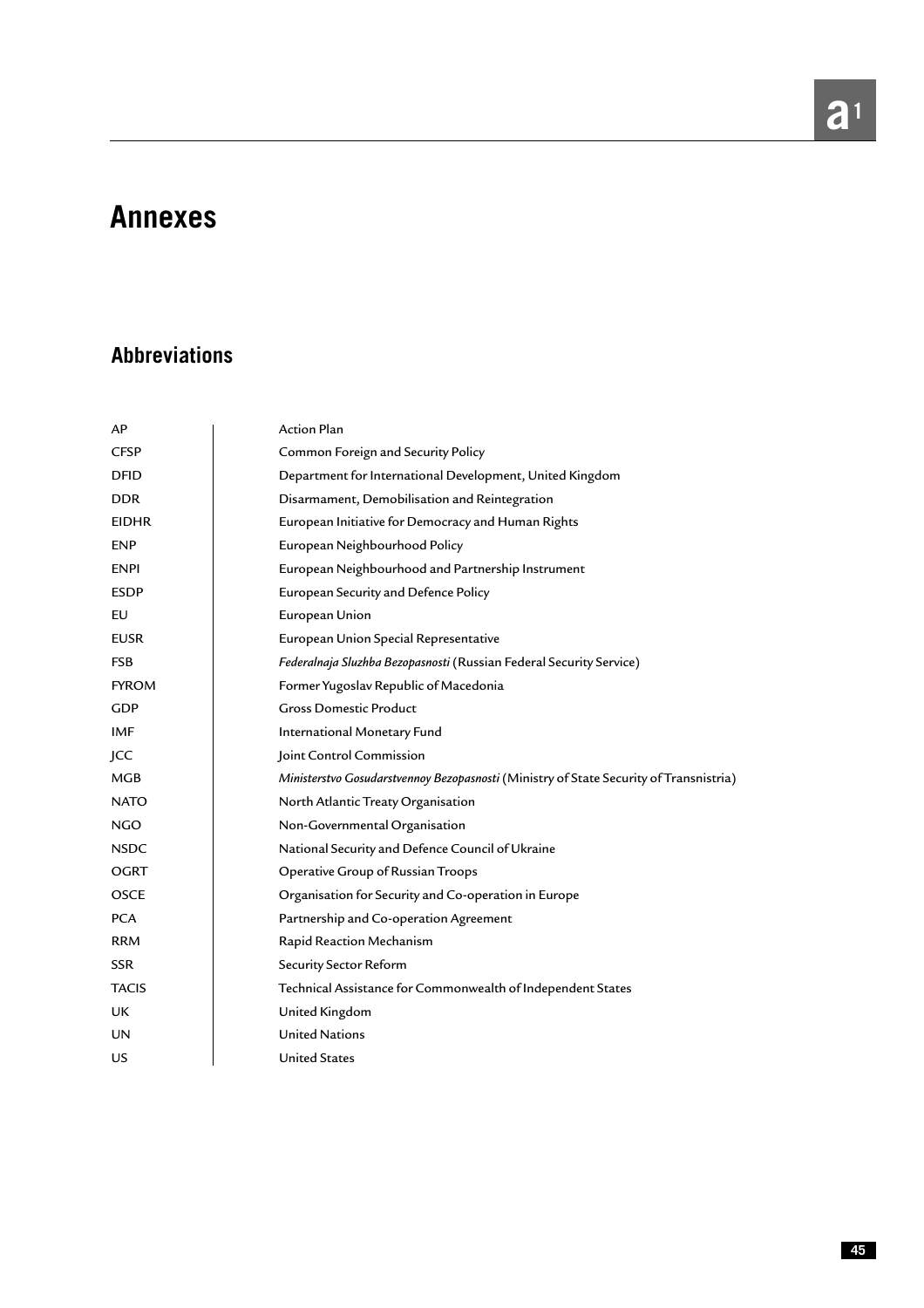### <span id="page-47-0"></span>**Map of Moldova including Transnistria**



*Source: CIA World Factbook, October 2005*